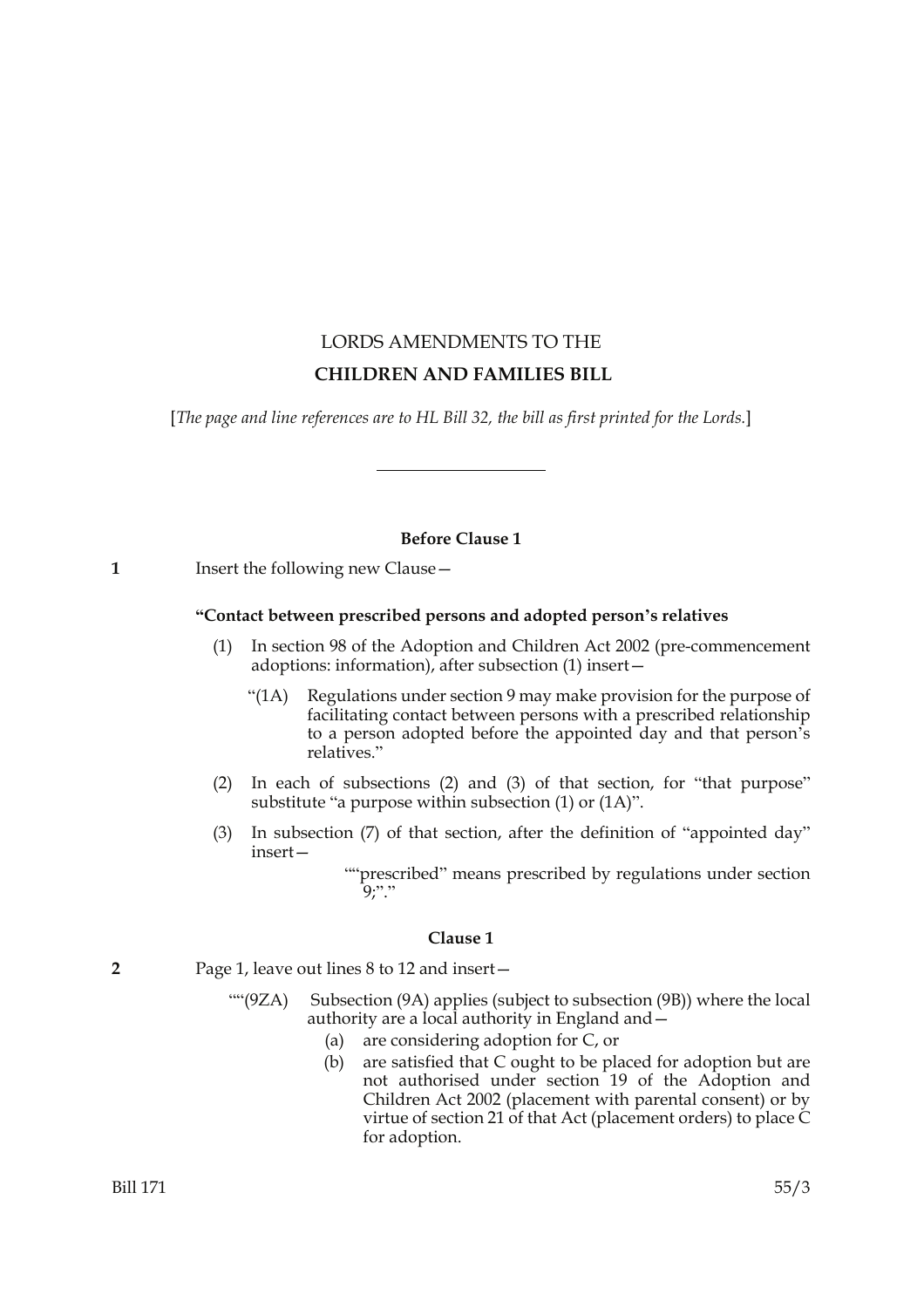- (9A) Where this subsection applies—
	- (a) subsections (7) to (9) do not apply to the local authority,
	- (b) the local authority must consider placing C with an individual within subsection (6)(a), and
	- (c) where the local authority decide that a placement with such an individual is not the most appropriate placement for C, the local authority must consider placing C with a local authority foster parent who has been approved as a prospective adopter.
- (9B) Subsection (9A) does not apply where the local authority have applied for a placement order under section 21 of the Adoption and Children Act 2002 in respect of C and the application has been refused.""

- **3** Page 2, line 19, after "requiring" insert "one or more named"
- **4** Page 2, line 20, after "England" insert ", or one or more descriptions of local authority in England,"
- **5** Page 2, line 22, at end insert—
	- "(1A) The Secretary of State may by order require all local authorities in England to make arrangements for all or any of their functions within subsection (2) to be carried out on their behalf by one or more other adoption agencies."
- **6** Page 2, leave out lines 29 to 32
- **7** Page 2, line 32, at end insert—
	- "(2) In section 140(3) of that Act (statutory instruments containing subordinate legislation that are subject to the affirmative procedure), before paragraph (a) insert—
		- "(za) under section 3A(1A),".
	- (3) The Secretary of State may not make an order under subsection (1A) of section 3A of the Adoption and Children Act 2002 (as inserted by subsection (1)) before 1 March 2015."

#### **Clause 4**

- **8** Page 3, line 44, at end insert—
	- "() On the occasion of the first exercise of the power to make regulations under this section—
		- (a) the statutory instrument containing the regulations is not to be made unless a draft of the instrument has been laid before, and approved by a resolution of, each House of Parliament, and
		- (b) accordingly section 140(2) does not apply to the instrument."

#### **Clause 6**

**9** Page 5, line 9, at end insert—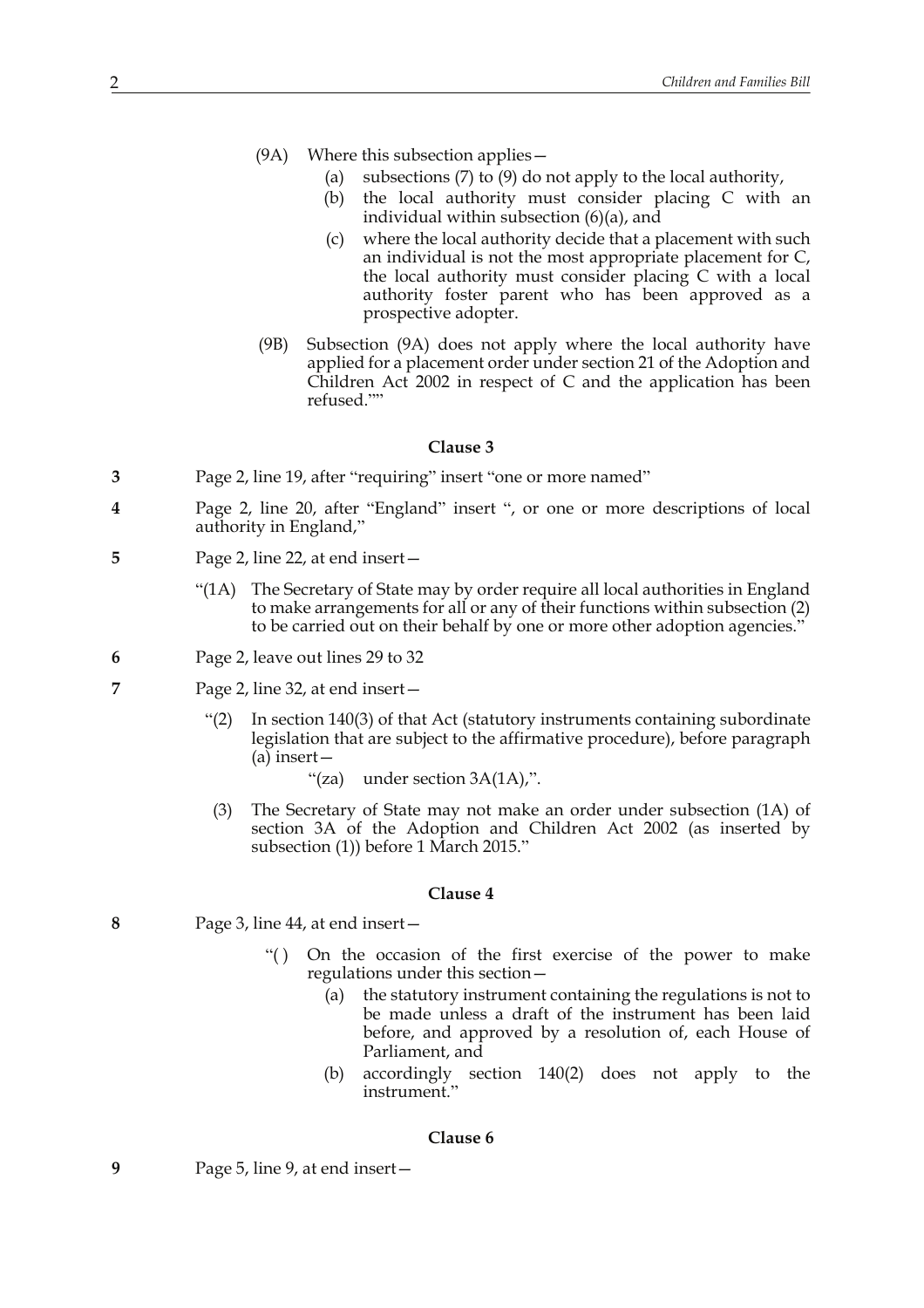- "( ) On the occasion of the first exercise of the power to make regulations under this section—
	- (a) the statutory instrument containing the regulations is not to be made unless a draft of the instrument has been laid before, and approved by a resolution of, each House of Parliament, and
	- (b) accordingly section 140(2) does not apply to the instrument.""
- **10** Page 5, line 12, at end insert—
	- "( ) In section 140(7) (power for subordinate legislation to make different provision for different purposes) after "purposes" insert "or areas"."

**11** Transpose Clause 9 to after Clause *(Arrangements for living with former foster parents after reaching adulthood)*

## **Clause 11**

- **12** Page 10, line 19, at end insert—
	- "(2B) In subsection (2A) "involvement" means involvement of some kind, either direct or indirect, but not any particular division of a child's time."

#### **Clause 21**

- **13** Page 19, line 24, leave out subsection (5) and insert—
	- "(5) Health care provision or social care provision which educates or trains a child or young person is to be treated as special educational provision (instead of health care provision or social care provision)."

#### **Clause 22**

| 14 | Page 19, line 32, after "identifies" insert "-                                                                         |
|----|------------------------------------------------------------------------------------------------------------------------|
|    | (a)                                                                                                                    |
| 15 | Page 19, line 33, at end insert ", and<br>all the children and young people in its area who have a disability."<br>(b) |
|    |                                                                                                                        |

# **Clause 23**

**16** Transpose Clause 23 to after Clause 24

#### **Clause 24**

- **17** Page 20, line 5, at end insert "or a disability"
- **18** Page 20, line 15, after "needs" insert "or disability"

#### **Clause 25**

**19** Page 20, line 19, leave out "special educational" and insert "educational provision and training"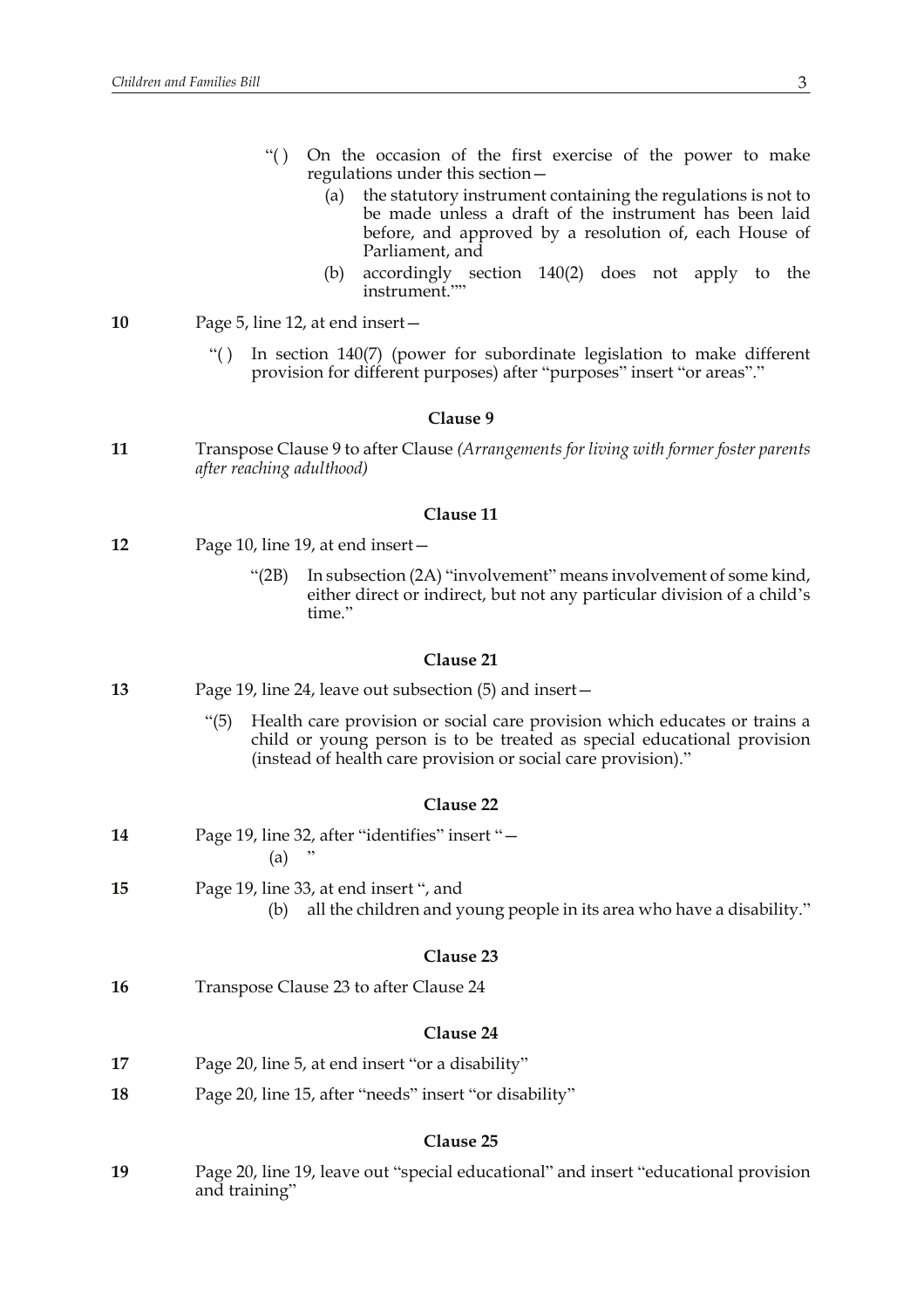| 20 | Page 20, line 22, after "needs" insert "or a disability"                                                                                                                                                                                                                                                                                                                       |
|----|--------------------------------------------------------------------------------------------------------------------------------------------------------------------------------------------------------------------------------------------------------------------------------------------------------------------------------------------------------------------------------|
|    | Clause 26                                                                                                                                                                                                                                                                                                                                                                      |
| 21 | Page 20, line 40, after first "for" insert "-<br>(a)                                                                                                                                                                                                                                                                                                                           |
| 22 | Page 20, line 41, at end insert ", and<br>children and young people in the authority's area who have a<br>(b)<br>disability."                                                                                                                                                                                                                                                  |
| 23 | Page 21, line 5, after "by" insert "-<br>(i)                                                                                                                                                                                                                                                                                                                                   |
| 24 | Page 21, line 7, leave out "concerned" and insert "within subsection $(1)(a)$ "                                                                                                                                                                                                                                                                                                |
| 25 | Page 21, line 7, after "needs" insert ", and<br>the disabilities of the children and young people within<br>(ii)<br>subsection $(1)(b)$ "                                                                                                                                                                                                                                      |
| 26 | Page 21, line 35, after second "for" insert "-<br>(i)<br>,                                                                                                                                                                                                                                                                                                                     |
| 27 | Page 21, line 37, after "needs" insert ", or<br>any children and young people in the authority's area who<br>(ii)<br>have a disability"                                                                                                                                                                                                                                        |
| 28 | Page 21, line 40, leave out "such children and young people" and insert "children<br>and young people within paragraph (a)"                                                                                                                                                                                                                                                    |
|    |                                                                                                                                                                                                                                                                                                                                                                                |
|    | Clause 27                                                                                                                                                                                                                                                                                                                                                                      |
| 29 | Page 22, line 4, leave out "special educational" and insert "educational provision,<br>training"                                                                                                                                                                                                                                                                               |
| 30 | Page 22, line 6, after "needs" insert "or a disability"                                                                                                                                                                                                                                                                                                                        |
| 31 | Page 22, line 7, leave out "special educational" and insert "educational provision,<br>training"                                                                                                                                                                                                                                                                               |
| 32 | Page 22, line 8, after first "for" insert "-<br>(i)                                                                                                                                                                                                                                                                                                                            |
| 33 | Page 22, line 9, at end insert ", and<br>(ii)<br>children and young people in its area who have a<br>disability."                                                                                                                                                                                                                                                              |
| 34 | Page 22, line 11, leave out "special educational" and insert "educational needs,<br>training"                                                                                                                                                                                                                                                                                  |
| 35 | Page 22, line 14, leave out paragraph (a) and insert –<br>children and young people in its area with special educational<br>``()<br>needs, and the parents of children in its area with special<br>educational needs;<br>children and young people in its area who have a disability, and the<br>$\left( \ \right)$<br>parents of children in its area who have a disability;" |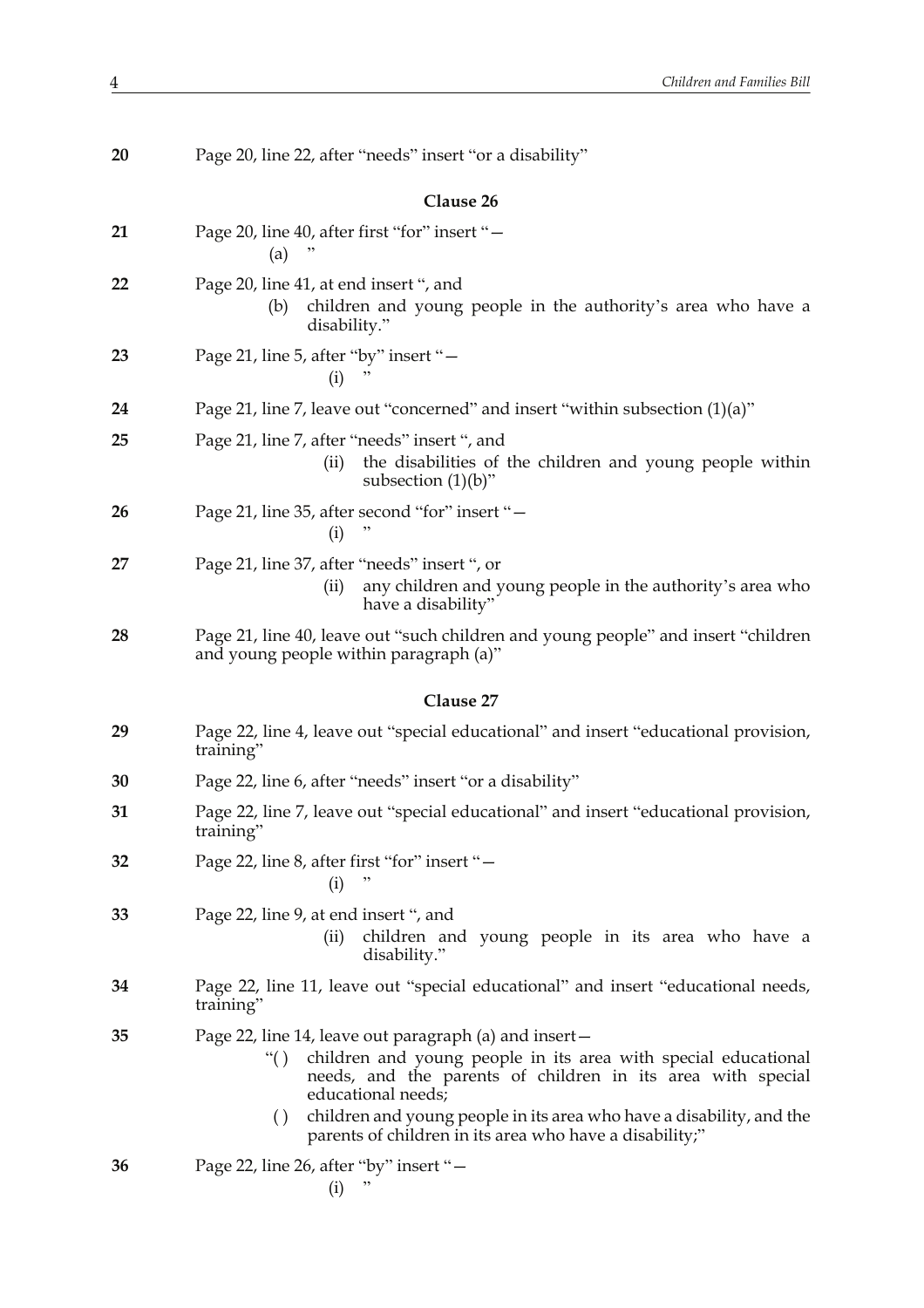| 37 | Page 22, line 27, at end insert ", or<br>children or young people in its area who have a disability"<br>(ii)                                                                                                                                                                                                                                                                     |
|----|----------------------------------------------------------------------------------------------------------------------------------------------------------------------------------------------------------------------------------------------------------------------------------------------------------------------------------------------------------------------------------|
| 38 | Page 22, line 29, after "to" insert "-<br>(i)                                                                                                                                                                                                                                                                                                                                    |
| 39 | Page 22, line 29, at end insert ", or<br>children or young people in its area who have a disability"<br>(ii)                                                                                                                                                                                                                                                                     |
|    | Clause 28                                                                                                                                                                                                                                                                                                                                                                        |
| 40 | Page 23, line 28, at end insert –<br>a person in charge of relevant youth accommodation –<br>``()<br>in which there are detained persons aged 18 or under for<br>(i)<br>whom the authority was responsible immediately before<br>the beginning of their detention, or<br>that the authority thinks is accommodation in which such<br>(ii)<br>persons are likely to be detained;" |
|    | Clause 30                                                                                                                                                                                                                                                                                                                                                                        |
| 41 | Page 24, line 33, after "needs" insert "or a disability"                                                                                                                                                                                                                                                                                                                         |
| 42 | Page 24, line 35, after first "for" insert "-<br>(i)                                                                                                                                                                                                                                                                                                                             |
| 43 | Page 24, line 36, at end insert ", and<br>children and young people in its area who have a<br>(i)<br>disability."                                                                                                                                                                                                                                                                |
| 44 | Page 24, line 40, at beginning insert "other"                                                                                                                                                                                                                                                                                                                                    |
| 45 | Page 25, line 13, at end insert "-<br>(i)                                                                                                                                                                                                                                                                                                                                        |
| 46 | Page 25, line 15, at end insert –<br>children and young people who have a disability, and the<br>"(ii)<br>parents of children who have a disability, and"                                                                                                                                                                                                                        |
| 47 | Page 25, line 16, at end insert "(including details of any action the authority intends<br>to take)"                                                                                                                                                                                                                                                                             |
| 48 | Page 25, line 24, after "involve" insert "-<br>(i)                                                                                                                                                                                                                                                                                                                               |
| 49 | Page 25, line 26, leave out from "needs," to end of line and insert "and<br>children and young people who have a disability, and the<br>(iii)<br>parents of children who have a disability,<br>in the preparation and review of its local offer;"                                                                                                                                |
| 50 | Page 25, line 32, at end insert "-<br>"<br>(i)                                                                                                                                                                                                                                                                                                                                   |
| 51 | Page 25, line 34, at end insert ", and<br>children and young people who have a disability and those<br>(ii)<br>who care for them"                                                                                                                                                                                                                                                |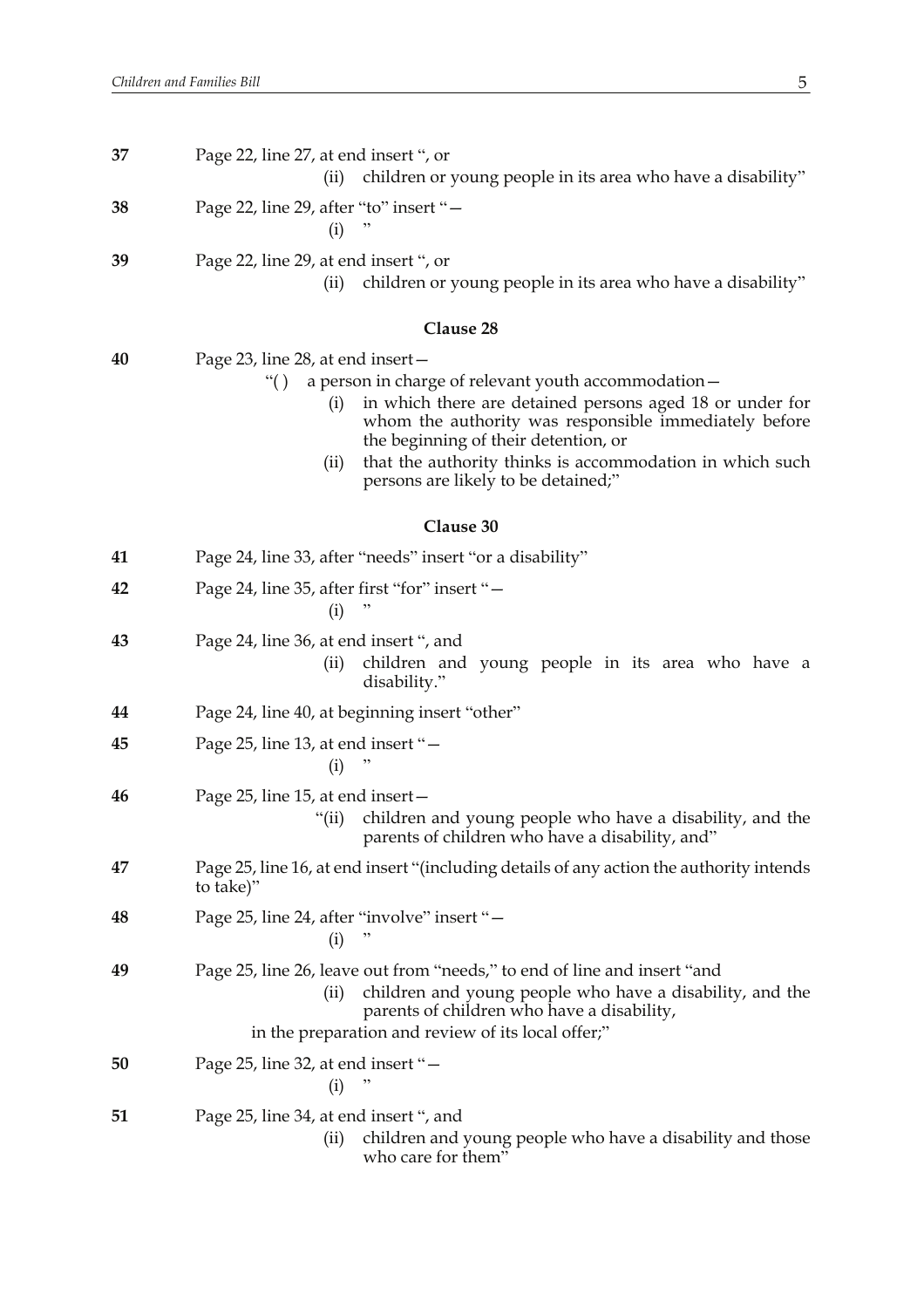| 52 | Page 25, line 41, after "following" insert "persons and"                                                                                                                                                                                                                                                              |
|----|-----------------------------------------------------------------------------------------------------------------------------------------------------------------------------------------------------------------------------------------------------------------------------------------------------------------------|
| 53 | Page 25, line 44, at end insert-<br>"() the person in charge of any relevant youth accommodation;"                                                                                                                                                                                                                    |
| 54 | Page 26, line 4, after "The" insert "person or"                                                                                                                                                                                                                                                                       |
| 55 | Page 26, line 4, leave out "it" and insert "the person or body"                                                                                                                                                                                                                                                       |
| 56 | Page 26, line 6, leave out "its own duties" and insert "the duties of the person or<br>body"                                                                                                                                                                                                                          |
| 57 | Page 26, line 7, leave out "its functions" and insert "the functions of the person or<br>body"                                                                                                                                                                                                                        |
| 58 | Page 26, line 8, after "A" insert "person or"                                                                                                                                                                                                                                                                         |
| 59 | Page 26, line 10, after first "a" insert "person or"                                                                                                                                                                                                                                                                  |
| 60 | Page 26, line 12, after "assessment" insert ", a detained person's EHC needs<br>assessment"                                                                                                                                                                                                                           |
| 61 | Page 26, line 12, after second "the" insert "person or"                                                                                                                                                                                                                                                               |
|    | Clause 32                                                                                                                                                                                                                                                                                                             |
| 62 |                                                                                                                                                                                                                                                                                                                       |
|    | Page 26, line 15, after first "for" insert "children and young people for whom it is<br>responsible, and"                                                                                                                                                                                                             |
| 63 | Page 26, line 16, leave out "and young people for whom it is responsible,"                                                                                                                                                                                                                                            |
| 64 | Page 26, line 18, at end insert-                                                                                                                                                                                                                                                                                      |
|    | A local authority in England must arrange for children and young people<br>"(1A)<br>in its area with a disability, and the parents of children in its area with a<br>disability, to be provided with advice and information about matters<br>relating to the disabilities of the children or young people concerned." |
| 65 | Page 26, line 20, leave out "subsection (1)" and insert "subsections (1) and (1A)"                                                                                                                                                                                                                                    |
| 66 | Page 26, line 21, at end insert –<br>"() children in its area;"                                                                                                                                                                                                                                                       |
| 67 | Page 26, line 26, leave out "subsection $(1)$ " and insert "subsections $(1)$ and $(1A)$ "                                                                                                                                                                                                                            |
|    | Clause 36                                                                                                                                                                                                                                                                                                             |
|    |                                                                                                                                                                                                                                                                                                                       |
| 68 | Page 29, line 9, at end insert "or section (Assessment of post-detention education, health<br>and care needs of detained persons)"                                                                                                                                                                                    |
| 69 | Page 29, line 33, after "In" insert "making a determination or"                                                                                                                                                                                                                                                       |
| 70 | Page 29, line 34, leave out "have regard to his or her age" and insert "consider<br>whether he or she requires additional time, in comparison to the majority of others<br>of the same age who do not have special educational needs, to complete his or her<br>education or training".                               |
| 71 | Page 29, line 43, leave out paragraph (g)                                                                                                                                                                                                                                                                             |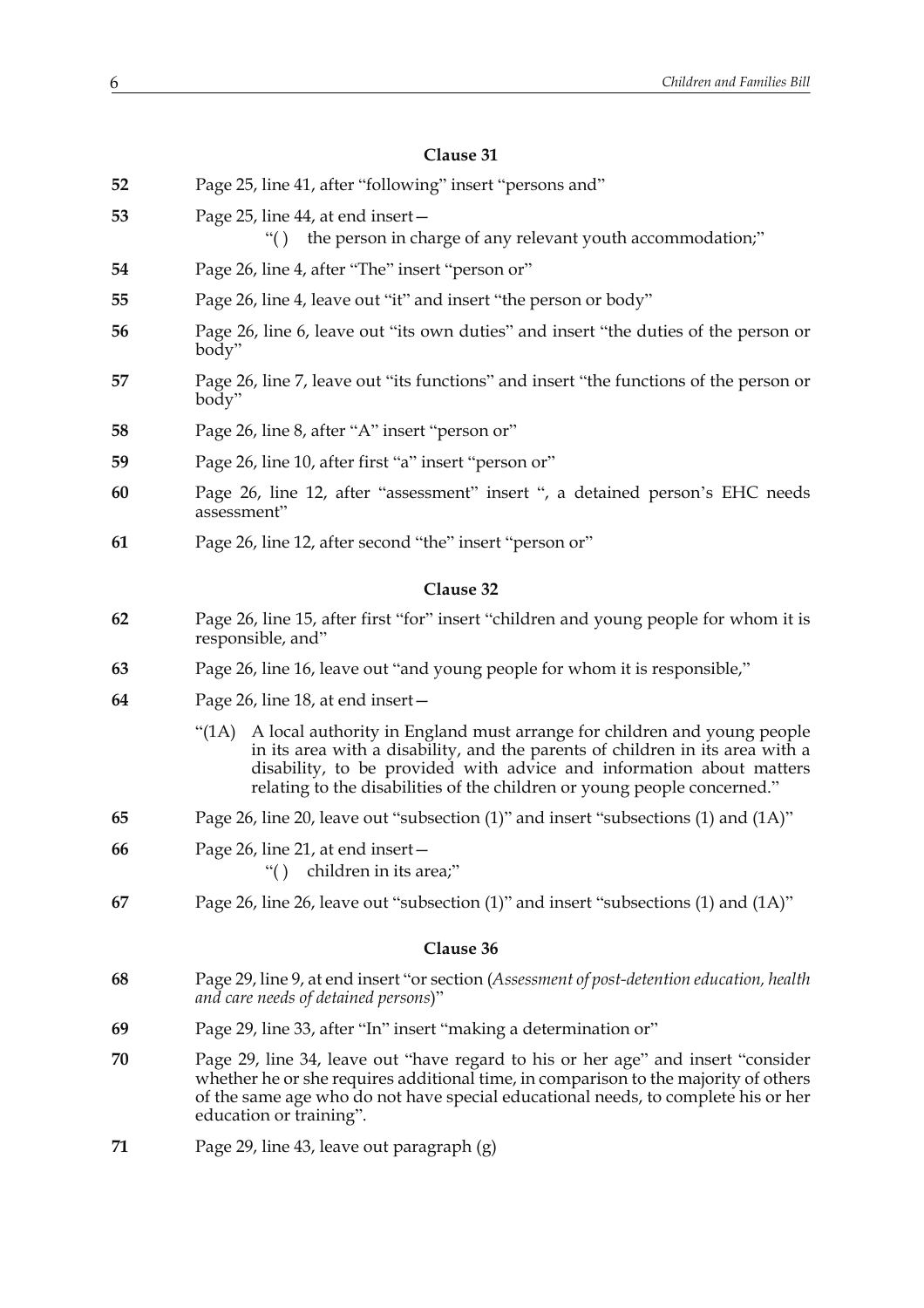- **72** Page 30, line 18, leave out "and social care"
- **73** Page 30, line 20, at end insert—
	- "(e) in the case of a child or a young person aged under 18, any social care provision which must be made for him or her by the local authority as a result of section 2 of the Chronically Sick and Disabled Persons Act 1970 (as it applies by virtue of section 28A of that Act);
	- (f) any social care provision reasonably required by the learning difficulties and disabilities which result in the child or young person having special educational needs, to the extent that the provision is not already specified in the plan under paragraph (e)."
- **74** Page 30, line 23, leave out subsection (4)
- **75** Page 30, line 25, leave out "and maintenance" and insert ", maintenance, amendment and disclosure"
- **76** Page 30, line 26, at end insert—
	- "(6) Regulations under subsection (5) about amendments of EHC plans must include provision applying section 33 (mainstream education for children and young people with EHC plans) to a case where an EHC plan is to be amended under those regulations."

#### **Clause 42**

**77** Page 33, line 25, leave out "to the extent that" and insert "if"

## **Clause 44**

**78** Page 34, line 19, leave out "his or her age" and insert "whether the educational or training outcomes specified in the plan have been achieved"

# **Clause 45**

- **79** Page 35, line 3, leave out "child or young person" and insert "young person aged over 18"
- **80** Page 35, line 5, after "educational" insert "or training"
- **81** Page 35, line 7, leave out subsection (4)

#### **Clause 48**

- **82** Page 36, line 1, leave out "custodial sentence" and insert "detention order (within the meaning of section  $562(1A)(a)$  of EA 1996)"
- **83** Page 36, line 5, after "was" insert "—  $(i)$
- **84** Page 36, line 6, leave out "custodial sentence." and insert "detention, or"

**85** Page 36, line 6, at end insert—

"(ii) kept for him or her under section (*Duty to keep EHC plans for detained persons*) during the detention."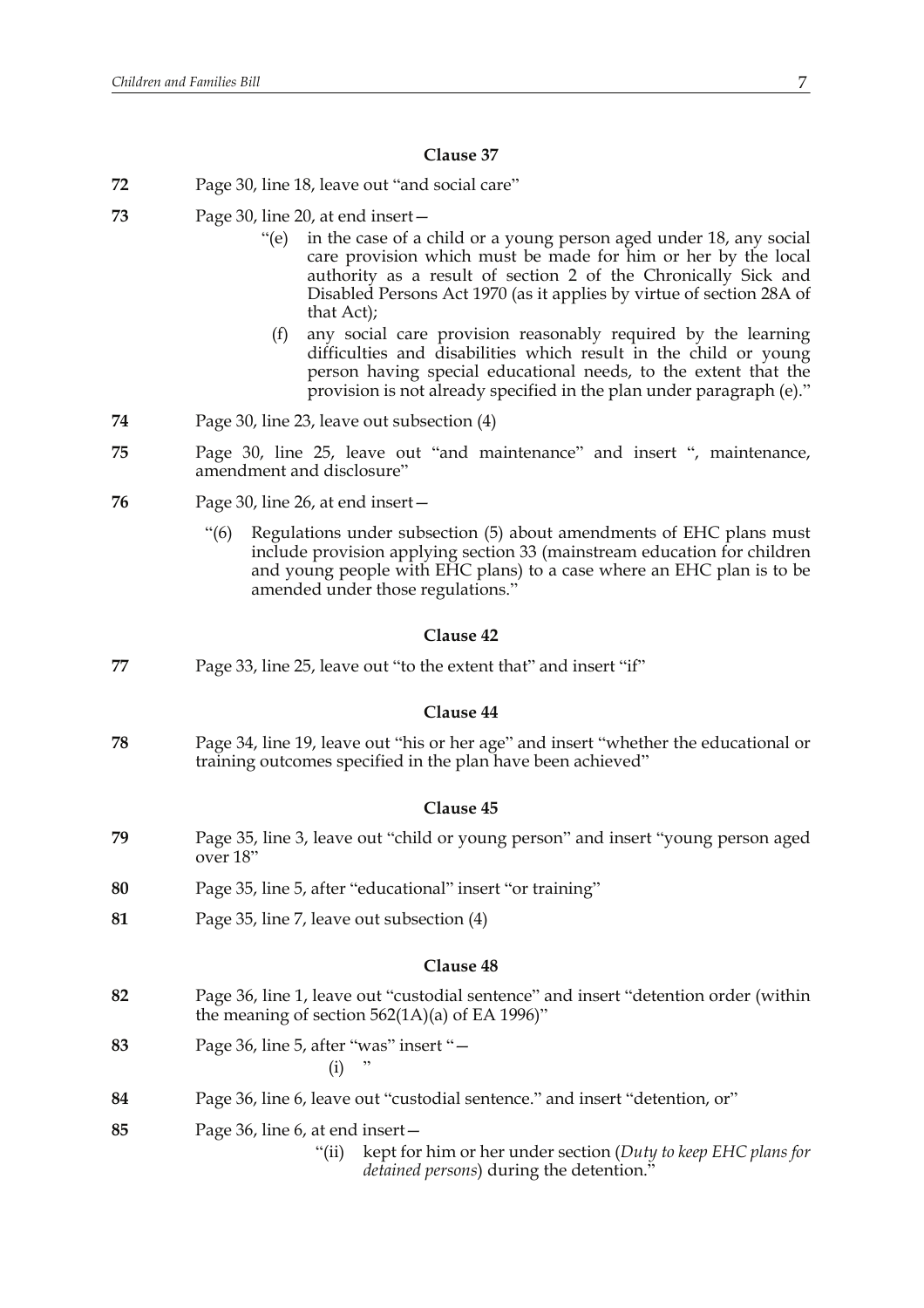- **86** Page 38, line 18, after "of" insert "EHC needs assessments and"
- **87** Page 38, line 23, at end insert—
	- "(4A) Regulations under subsection (4)(c) may include provision conferring power on the First-tier Tribunal, on determining an appeal against a matter, to make recommendations in respect of other matters (including matters against which no appeal may be brought)."

# **After Clause 51**

**88** Insert the following new Clause—

## **"Right to mediation**

- (1) This section applies where—
	- (a) a decision against which an appeal may be brought under section 51 is made in respect of a child or young person, or
	- (b) an EHC plan for a child or young person is made, amended or replaced.
- (2) Before the end of the prescribed period after the decision is made, or the plan is made, amended or replaced, the local authority must notify the child's parent or the young person of—
	- (a) the right to mediation under section (*Mediation: health care issues*) or (*Mediation: educational and social care issues etc*), and
	- (b) the requirement to obtain a certificate under section 52 before making certain appeals.
- (3) If the parent or young person wishes to pursue mediation under section (*Mediation: health care issues*) or (*Mediation: educational and social care issues etc*), he or she must inform the local authority of—
	- (a) that fact, and
	- (b) the issues in respect of which he or she wishes to pursue mediation ("the mediation issues").
- (4) If the mediation issues are, or include, the fact that no health care provision, or no health care provision of a particular kind, is specified in the plan, the parent or young person must also inform the local authority of the health care provision which he or she wishes to be specified in the plan."

**89** Insert the following new Clause—

# **"Mediation: health care issues**

- (1) This section applies where—
	- (a) the parent or young person informs the local authority under section (*Right to mediation*) that he or she wishes to pursue mediation, and
	- (b) the mediation issues include health care provision specified in the plan or the fact that no health care provision, or no health care provision of a particular kind, is specified in the plan.
- (2) The local authority must notify each relevant commissioning body of  $-$ 
	- (a) the mediation issues, and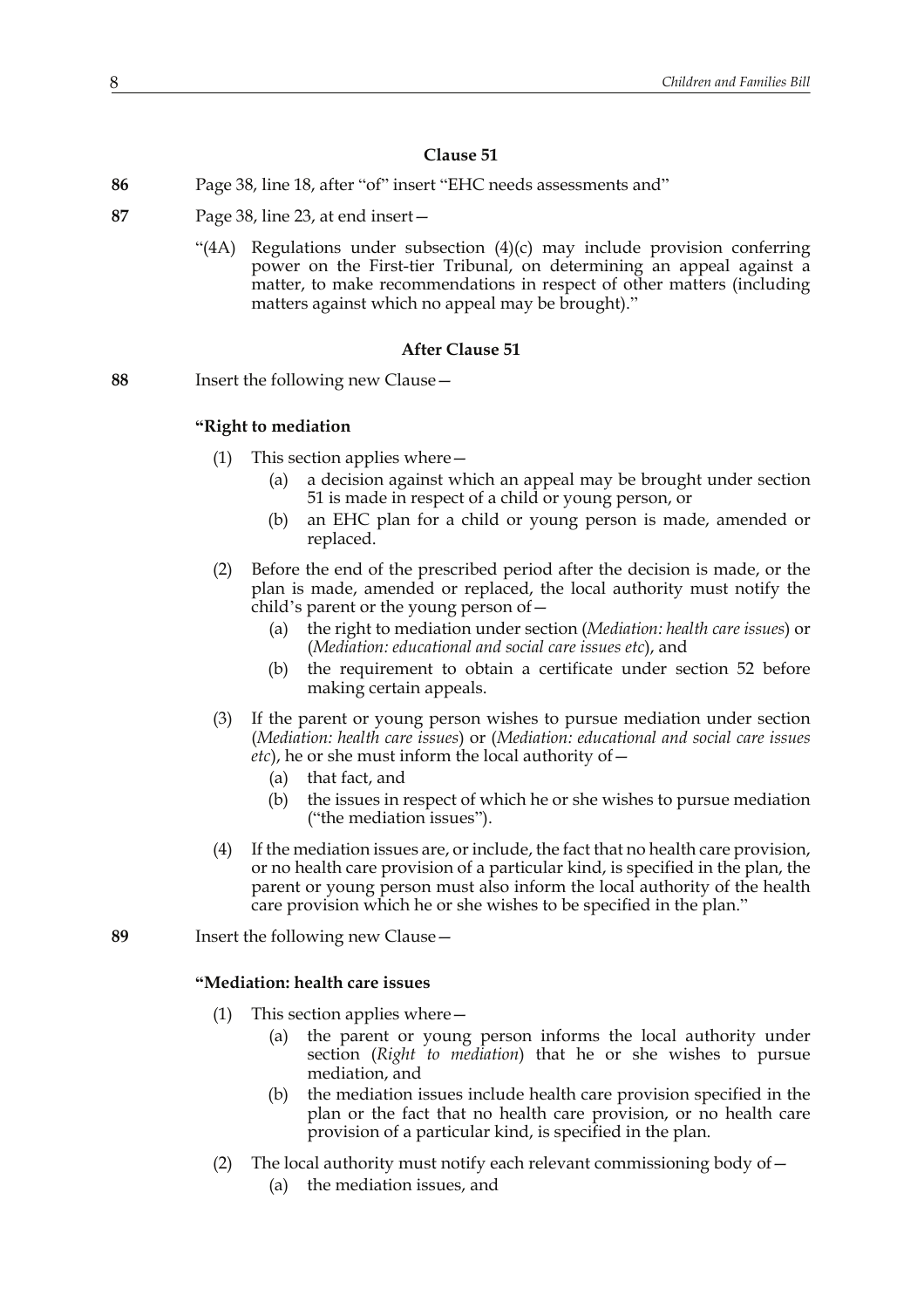- (b) anything of which it has been informed by the parent or young person under section (*Right to mediation*)(4).
- (3) If the mediation issues are limited to the health care provision specified in the plan or the fact that no health care provision, or no health care provision of a particular kind, is specified in the plan, the responsible commissioning body (or, where there is more than one, the responsible commissioning bodies acting jointly) must—
	- (a) arrange for mediation between it (or them) and the parent or young person,
	- (b) ensure that the mediation is conducted by an independent person, and
	- (c) participate in the mediation.
- (4) If the mediation issues include anything else—
	- (a) the local authority must—
		- (i) arrange for mediation between it, each responsible commissioning body and the parent or young person,
		- (ii) ensure that the mediation is conducted by an independent person, and
		- (iii) participate in the mediation, and
	- (b) each responsible commissioning body must also participate in the mediation.
- (5) For the purposes of this section, a person is not independent if he or she is employed by any of the following—
	- (a) a local authority in England;
	- (b) a clinical commissioning group;
	- (c) the National Health Service Commissioning Board.
- (6) In this section "responsible commissioning body"—
	- (a) if the mediation issues in question are or include the health care provision specified in an EHC plan, means a body that is under a duty to arrange health care provision of that kind in respect of the child or young person;
	- (b) if the mediation issues in question are or include the fact that no health care provision, or no health care provision of a particular kind, is specified in an EHC plan, means a body that would be under a duty to arrange health care provision of the kind in question if it were specified in the plan."
- **90** Insert the following new Clause—

#### **"Mediation: educational and social care issues etc**

- (1) This section applies where—
	- (a) the parent or young person informs the local authority under section (*Right to mediation*) that he or she wishes to pursue mediation, and
	- (b) the mediation issues do not include health care provision specified in the plan or the fact that no health care provision, or no health care provision of a particular kind, is specified in the plan.
- (2) The local authority must—
	- (a) arrange for mediation between it and the parent or young person,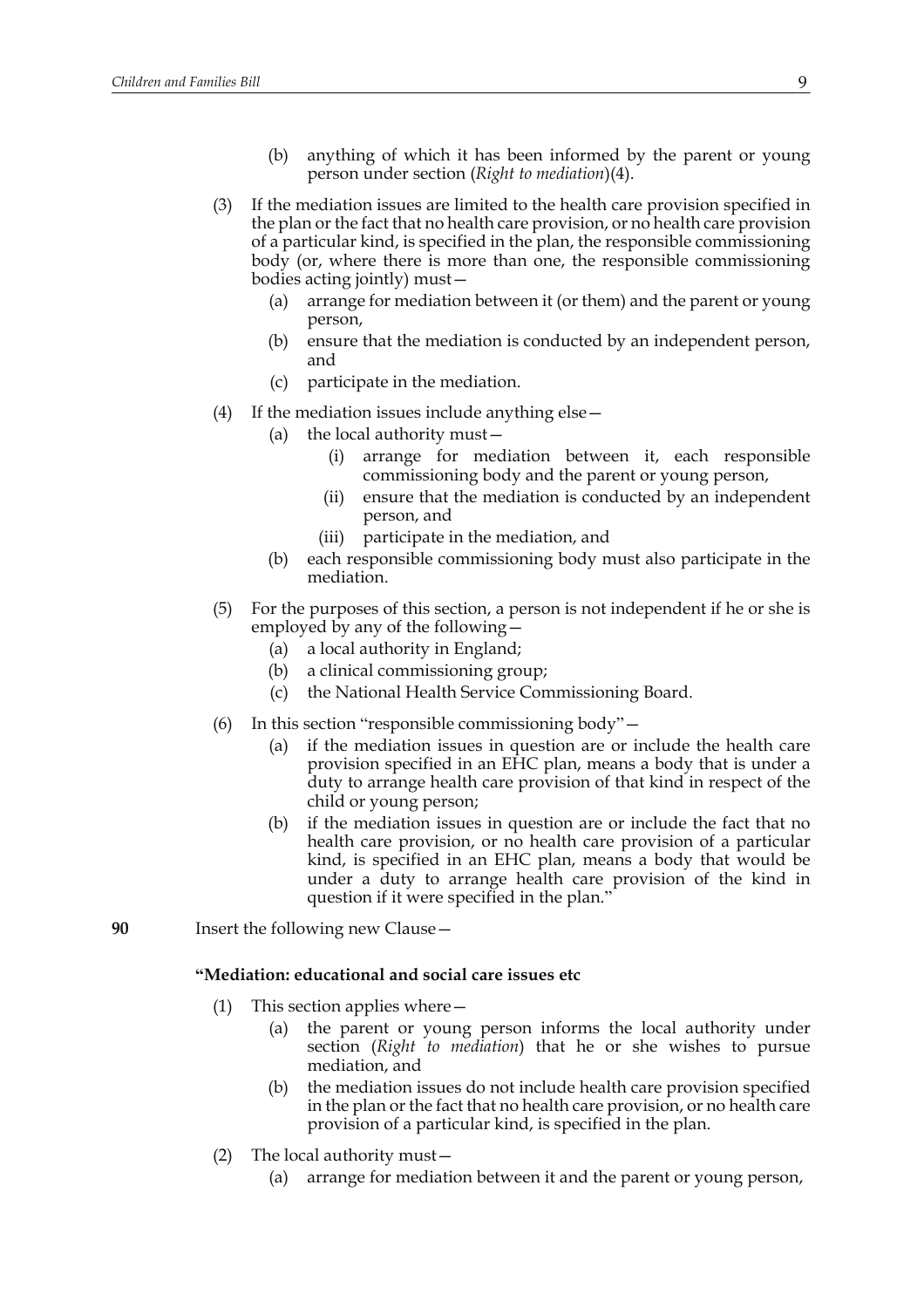- (b) ensure that the mediation is conducted by an independent person, and
- (c) participate in the mediation.
- (3) For the purposes of this section, a person is not independent if he or she is employed by a local authority in England."

- **91** Page 38, line 44, after "certificate" insert "under this subsection"
- **92** Page 39, line 2, leave out "with the local authority" and insert "under section (*Mediation: health care issues*) or (*Mediation: educational and social care issues etc*)"
- **93** Page 39, line 5, after "certificate" insert "under this subsection"
- **94** Page 39, line 7, leave out "with the local authority" and insert "under section (*Mediation: health care issues*) or (*Mediation: educational and social care issues etc*)"
- **95** Page 39, line 9, leave out "with the local authority" and insert "under the appropriate section"
- **96** Page 39, line 12, leave out subsections (6) to (8)

#### **After Clause 52**

**97** Insert the following new Clause—

# **"Mediation: supplementary**

- (1) Regulations may make provision for the purposes of sections (*Right to mediation*) to 52, in particular—
	- (a) about giving notice;
	- (b) imposing time limits;
	- (c) enabling a local authority or commissioning body to take prescribed steps following the conclusion of mediation;
	- (d) about who may attend mediation;
	- (e) where a child's parent is a party to mediation, requiring the mediator to take reasonable steps to ascertain the views of the child;
	- (f) about the provision of advocacy and other support services for the parent or young person;
	- (g) requiring a local authority or commissioning body to pay reasonable travel expenses and other expenses of a prescribed description, up to any prescribed limit;
	- (h) about exceptions to the requirement in section  $52(3)$ ;
	- (i) about the training, qualifications and experience of mediators and mediation advisers;
	- (j) conferring powers or imposing requirements on local authorities, commissioning bodies, mediators and mediation advisers.
- (2) In section 52 and this section "mediation adviser" means an independent person who can provide information and advice about pursuing mediation.
- (3) For the purposes of subsection (2), a person is not independent if he or she is employed by any of the following—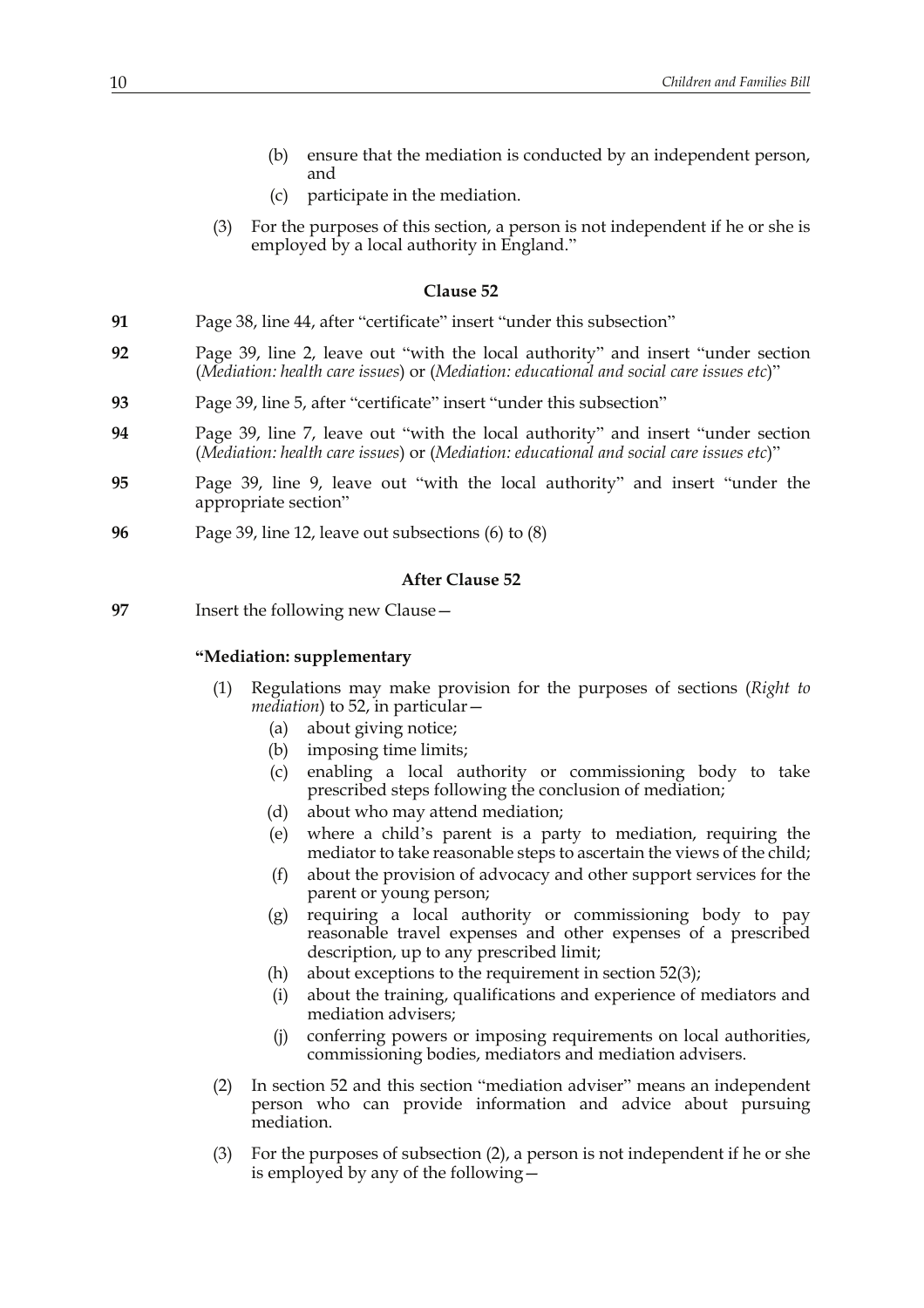- (a) a local authority in England;
- (b) a clinical commissioning group;
- (c) the National Health Service Commissioning Board.
- (4) In this section "commissioning body" means a body that is under a duty to arrange health care provision of any kind."

- **98** Page 39, line 42, at end insert "or (2A)"
- **99** Page 39, line 43, after "disagreements" insert "within this subsection"
- **100** Page 39, line 47, at end insert—
	- "(2A) The disagreements within this subsection are those about the exercise by the local authority of its functions relating to EHC needs assessments, the preparation and review of EHC plans, and re-assessment of educational, health care and social care needs, where the disagreement is between –
		- (a) the local authority and a responsible commissioning body, or
		- (b) a responsible commissioning body and the parents of children, or young people, in the authority's area."
- **101** Page 40, line 4, after "disagreements" insert "within this subsection"
- **102** Page 40, leave out lines 13 and 14 and insert—
	- "(5A) For the purposes of subsection (5) a person is not independent if he or she is employed by any of the following—
		- (a) a local authority in England;
		- (b) a clinical commissioning group;
		- (c) the National Health Service Commissioning Board."
- **103** Page 40, line 37, at end insert—
	- ""responsible commissioning body", in relation to any particular health care provision, means a body that is under a duty to arrange health care provision of that kind in respect of the child or young person concerned."

## **After Clause 65**

**104** Insert the following new Clause—

# **"Application of Part to detained persons**

- (1) Subject to this section and sections (*Assessment of post-detention education, health and care needs of detained persons*) to (*Supply of goods and services: detained persons*), nothing in or made under this Part applies to, or in relation to, a child or young person detained in pursuance of—
	- (a) an order made by a court, or
	- (b) an order of recall made by the Secretary of State.
- (2) Subsection (1) does not apply to—
	- (a) section 28;
	- (b) section 31;
	- (c) section 67;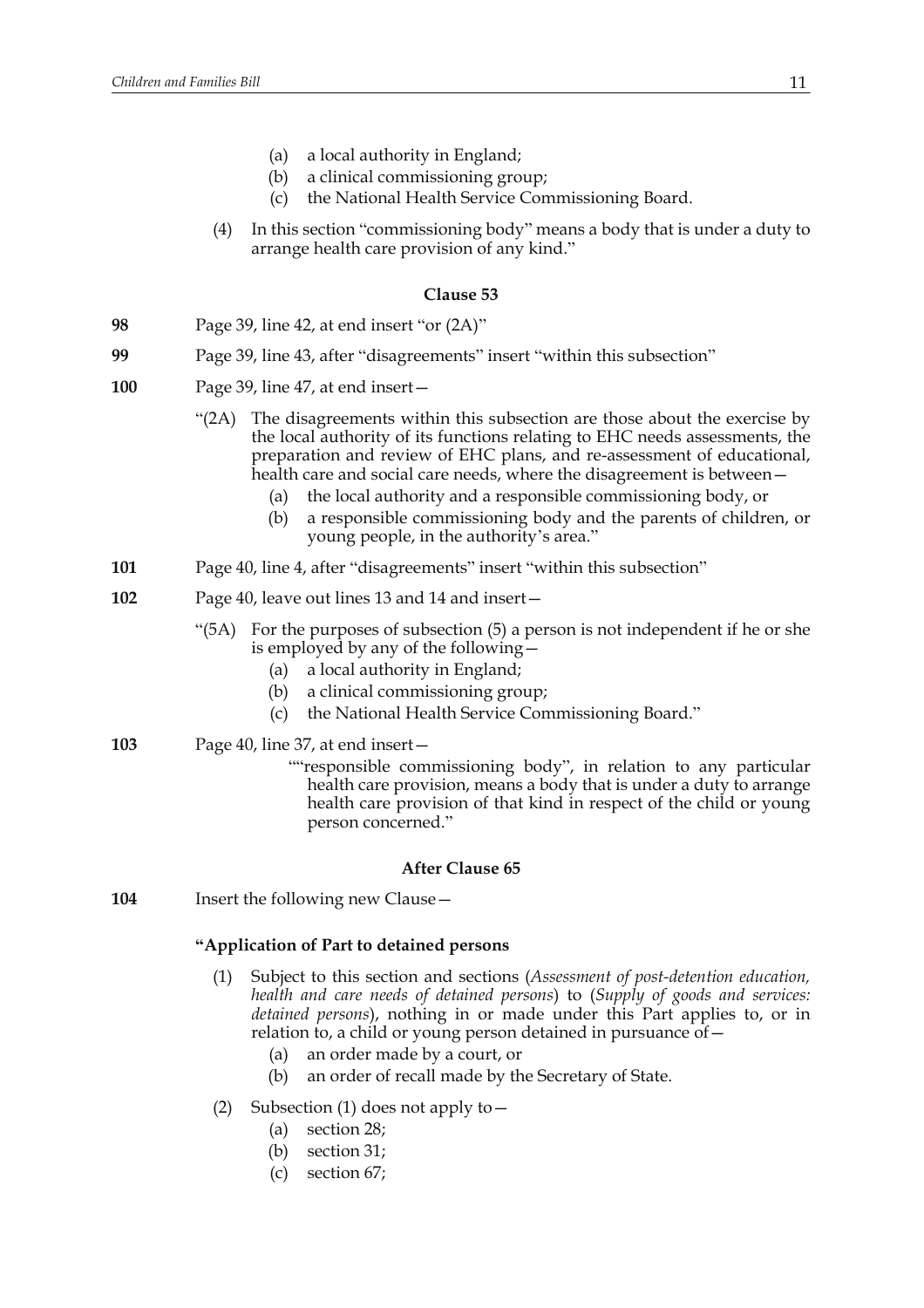- (d) section 69;
- (e) section 73;
- (f) any amendment made by this Part of a provision which applies to, or in relation to, a child or young person detained in pursuance of—
	- (i) an order made by a court, or
	- (ii) an order of recall made by the Secretary of State.
- (3) Regulations may apply any provision of this Part, with or without modifications, to or in relation to a child or young person detained in pursuance of—
	- (a) an order made by a court, or
	- (b) an order of recall made by the Secretary of State.
- (4) The Secretary of State must consult the Welsh Ministers before making regulations under subsection (3) which will apply any provision of this Part to, or in relation to, a child or young person who is detained in Wales.
- (5) For the purposes of this Part—

"appropriate person", in relation to a detained person, means—

- (a) where the detained person is a child, the detained person's parent, or
- (b) where the detained person is a young person, the detained person;
- "detained person" means a child or young person who is—
	- (a) 18 or under,
	- (b) subject to a detention order (within the meaning of section 562(1A)(a) of EA 1996), and
	- (c) detained in relevant youth accommodation,
	- and in provisions applying on a person's release, includes a person who, immediately before release, was a detained person;
- "detained person's EHC needs assessment" means an assessment of what the education, health care and social care needs of a detained person will be on his or her release from detention;
- "relevant youth accommodation" has the same meaning as in section 562(1A)(b) of EA 1996, save that it does not include relevant youth accommodation which is not in England.
- (6) For the purposes of this Part—
	- (a) "beginning of the detention" has the same meaning as in Chapter 5A of Part 10 of EA 1996 (persons detained in youth accommodation), and
	- (b) "the home authority" has the same meaning as in that Chapter, subject to regulations under subsection (7) (and regulations under section 562J(4) of EA 1996 made by the Secretary of State may also make provision in relation to the definition of "the home authority" for the purposes of this Part).
- (7) For the purposes of this Part, regulations may provide for paragraph (a) of the definition of "the home authority" in section 562J(1) of EA 1996 (the home authority of a looked after child) to apply with modifications in relation to such provisions of this Part as may be specified in the regulations."
- **105** Insert the following new Clause—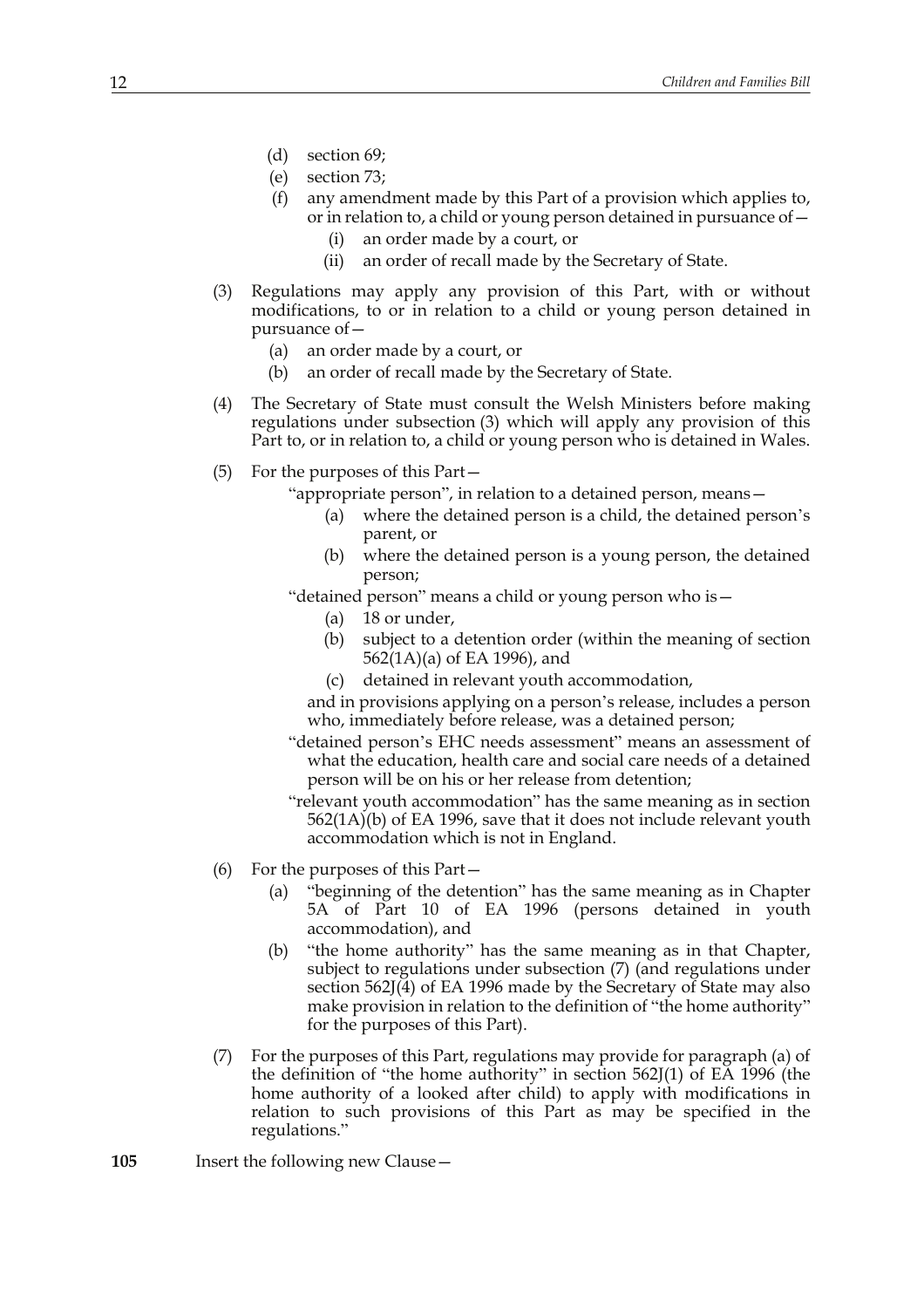# **"Assessment of post-detention education, health and care needs of detained persons**

- (1) This section applies in relation to a detained person for whom—
	- (a) the home authority is a local authority in England, and
	- (b) no EHC plan is being kept by a local authority.
- (2) A request to the home authority to secure a detained person's EHC needs assessment for the detained person may be made by—
	- (a) the appropriate person, or
	- (b) the person in charge of the relevant youth accommodation where the detained person is detained.
- (3) Where this subsection applies, the home authority must determine whether it may be necessary for special educational provision to be made for the detained person in accordance with an EHC plan on release from detention.
- (4) Subsection (3) applies where—
	- (a) a request is made under subsection (2),
	- (b) the detained person has been brought to the home authority's attention by any person as someone who has or may have special educational needs, or
	- (c) the detained person has otherwise come to the home authority's attention as someone who has or may have special educational needs.
- (5) In making a determination under subsection (3), the home authority must consult—
	- (a) the appropriate person, and
	- (b) the person in charge of the relevant youth accommodation where the detained person is detained.
- (6) Where the home authority determines that it will not be necessary for special educational provision to be made for the detained person in accordance with an EHC plan on release from detention, it must notify the appropriate person and the person in charge of the relevant youth accommodation where the detained person is detained—
	- (a) of the reasons for that determination, and
	- (b) that accordingly it has decided not to secure a detained person's EHC needs assessment for the detained person.
- (7) Subsection (8) applies where—
	- (a) the detained person has not been assessed under this section or section 36 during the previous six months, and
	- (b) the home authority determines that it may be necessary for special educational provision to be made for the detained person in accordance with an EHC plan on release from detention.
- (8) The home authority must notify the appropriate person and the person in charge of the relevant youth accommodation where the detained person is detained—
	- (a) that it is considering securing a detained person's EHC needs assessment for the detained person, and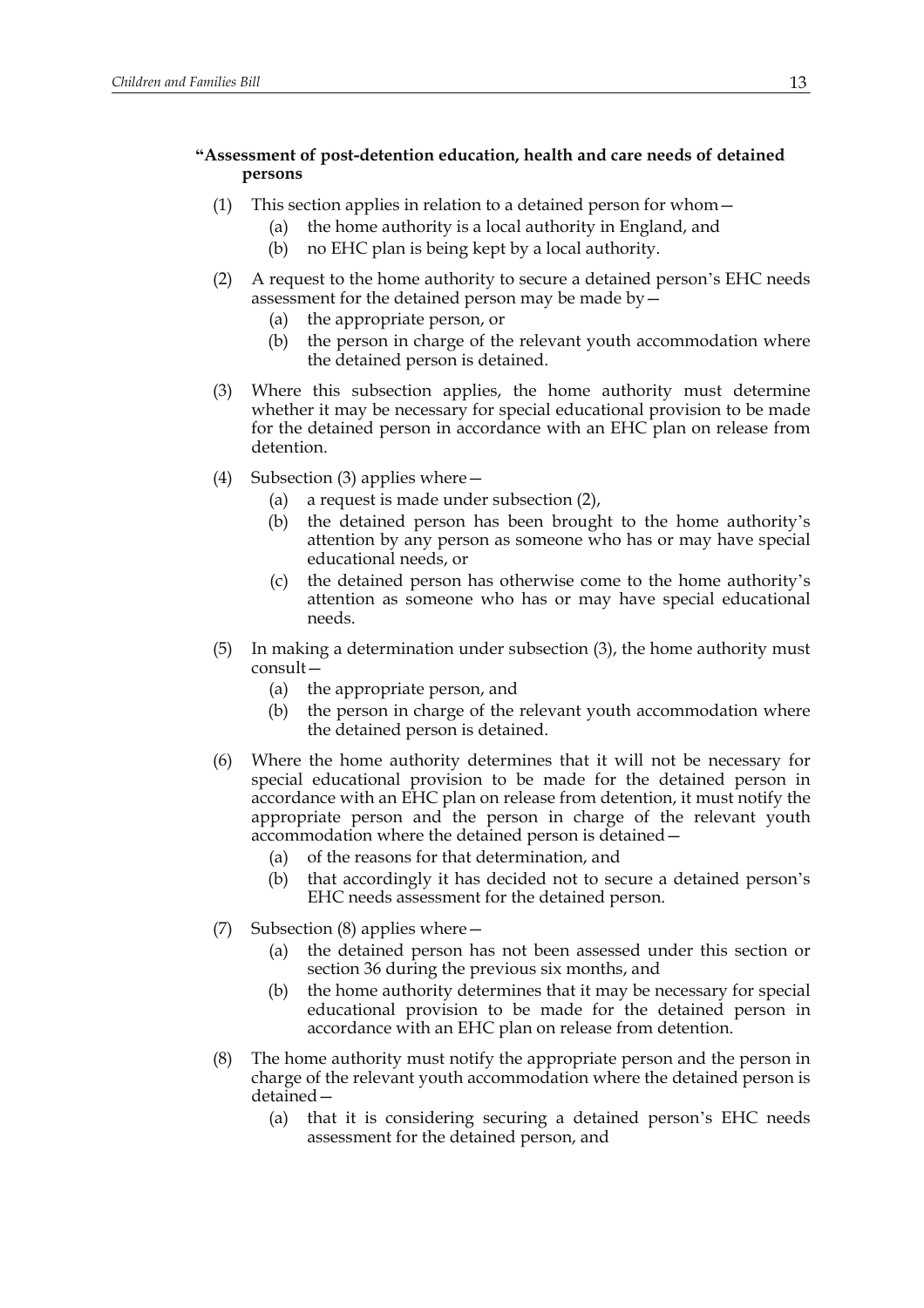- (b) that the appropriate person and the person in charge of the relevant youth accommodation where the detained person is detained each have the right to—
	- (i) express views to the authority (orally or in writing), and
	- (ii) submit evidence to the authority.
- (9) The home authority must secure a detained person's EHC needs assessment if, after having regard to any views expressed and evidence submitted under subsection  $(8)$ , the authority is of the opinion that —
	- (a) the detained person has or may have special educational needs, and
	- (b) it may be necessary for special educational provision to be made for the detained person in accordance with an EHC plan on release from detention.
- (10) After a detained person's EHC needs assessment has been carried out, the local authority must notify the appropriate person and the person in charge of the relevant youth accommodation where the detained person is detained of—
	- (a) the outcome of the assessment,
	- (b) whether it proposes to secure that an EHC plan is prepared for the detained person, and
	- (c) the reasons for that decision.
- (11) Regulations may make provision about detained persons' EHC needs assessments, in particular—
	- (a) about requests under subsection (2);
	- (b) imposing time limits in relation to consultation under subsection (5);
	- (c) about giving notice;
	- (d) about expressing views and submitting evidence under subsection  $(8)$ ;
	- (e) about how detained persons' EHC needs assessments are to be conducted;
	- (f) about advice to be obtained in connection with a detained person's EHC needs assessment;
	- (g) about combining a detained person's EHC needs assessment with other assessments;
	- (h) about the use for the purposes of a detained person's EHC needs assessment of information obtained as a result of other assessments;
	- (i) about the use of information obtained as a result of a detained person's EHC needs assessment, including the use of that information for the purposes of other assessments;
	- (j) about the provision of information, advice and support in connection with a detained person's EHC needs assessment."

## **106** Insert the following new Clause—

## **"Securing EHC plans for certain detained persons**

(1) Where, in the light of a detained person's EHC needs assessment it is necessary for special education provision to be made for the detained person in accordance with an EHC plan on release from detention, the home authority must secure that an EHC plan is prepared for him or her.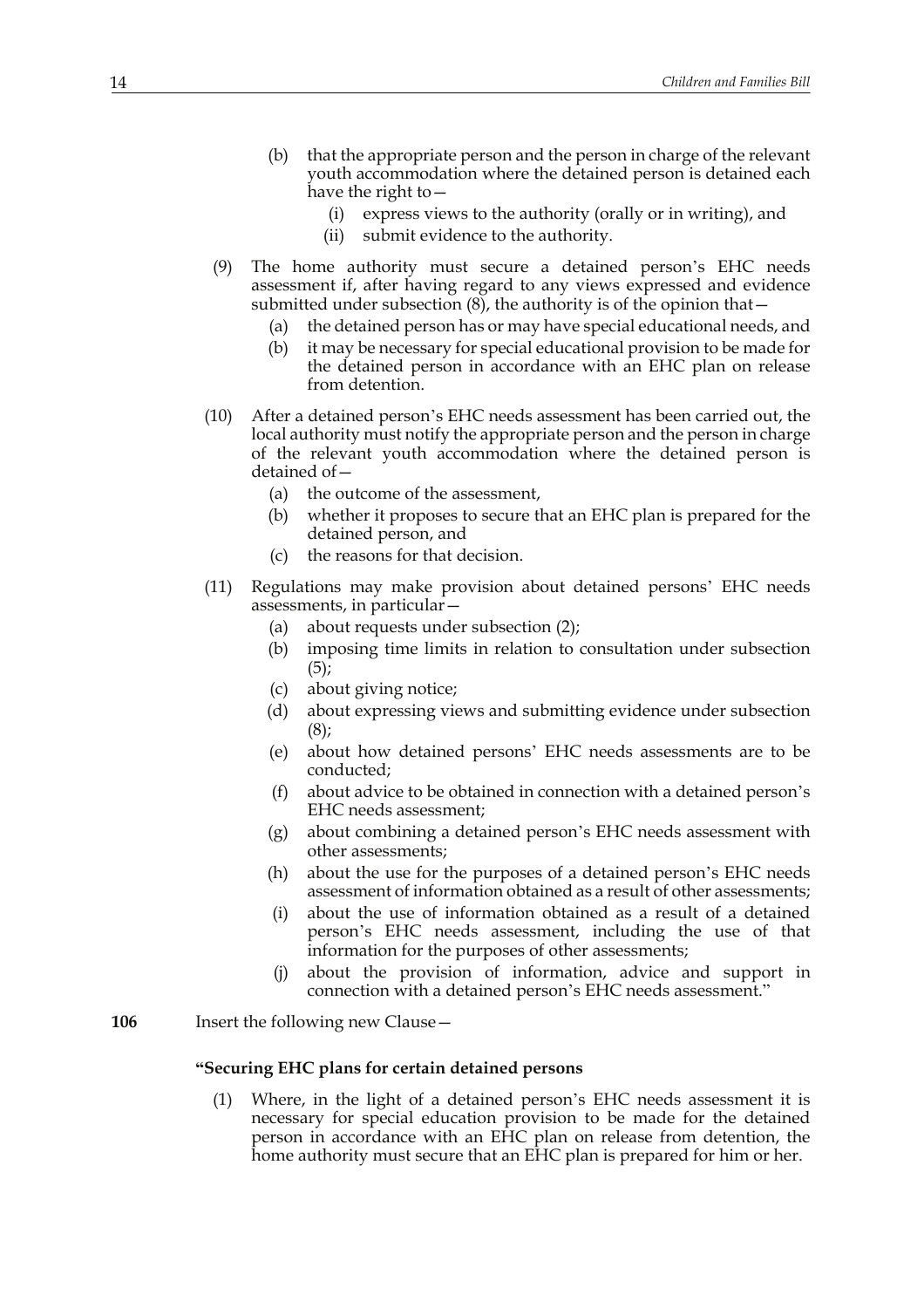- (2) Sections 37(2) to (6) and 38 to 40 apply in relation to an EHC plan secured under subsection (1) as they apply to an EHC plan secured under section 37(1), with the following modifications—
	- (a) references to "the child or young person" are to be read as references to the detained person,
	- (b) references to the local authority are to be read as references to the home authority, and
	- (c) references to the child's parent or the young person are to be read as references to the appropriate person.
- (3) Section 33(2) to (7) apply where a home authority is securing the preparation of an EHC plan under this section as they apply where a local authority is securing a plan under section 37, with the following modifications—
	- (a) references to "the child or young person" are to be read as references to the detained person,
	- (b) references to the local authority are to be read as references to the home authority,
	- (c) references to the child's parent or the young person are to be read as references to the appropriate person, and
	- (d) the reference in subsection (2) to section 39(5) and 40(2) is to be read as a reference to those provisions as applied by subsection (2) of this section."
- **107** Insert the following new Clause -

# **"EHC plans for certain detained persons: appeals and mediation**

- (1) An appropriate person in relation to a detained person may appeal to the First-tier Tribunal against the matters set out in subsection (2), subject to section 52 (as applied by this section).
- (2) The matters are—
	- (a) a decision of the home authority not to secure a detained person's EHC needs assessment for the detained person;
	- (b) a decision of the home authority, following a detained person's EHC needs assessment, that it is not necessary for special educational provision to be made for the detained person in accordance with an EHC plan on release from detention;
	- (c) where an EHC plan is secured for the detained person—
		- (i) the school or other institution named in the plan, or the type of school or other institution named in the plan;
		- (ii) if no school or other institution is named in the plan, that fact.
- (3) The appropriate person may appeal to the First-tier Tribunal under subsection  $(2)(c)$  only when an EHC plan is first finalised for the detained person in accordance with section (*Securing EHC plans for certain detained persons*).
- (4) Regulations may make provision about appeals to the First-tier Tribunal in respect of detained persons' EHC needs assessments and EHC plans secured under section (*Securing EHC plans for certain detained persons*), in particular about—
	- (a) making and determining appeals;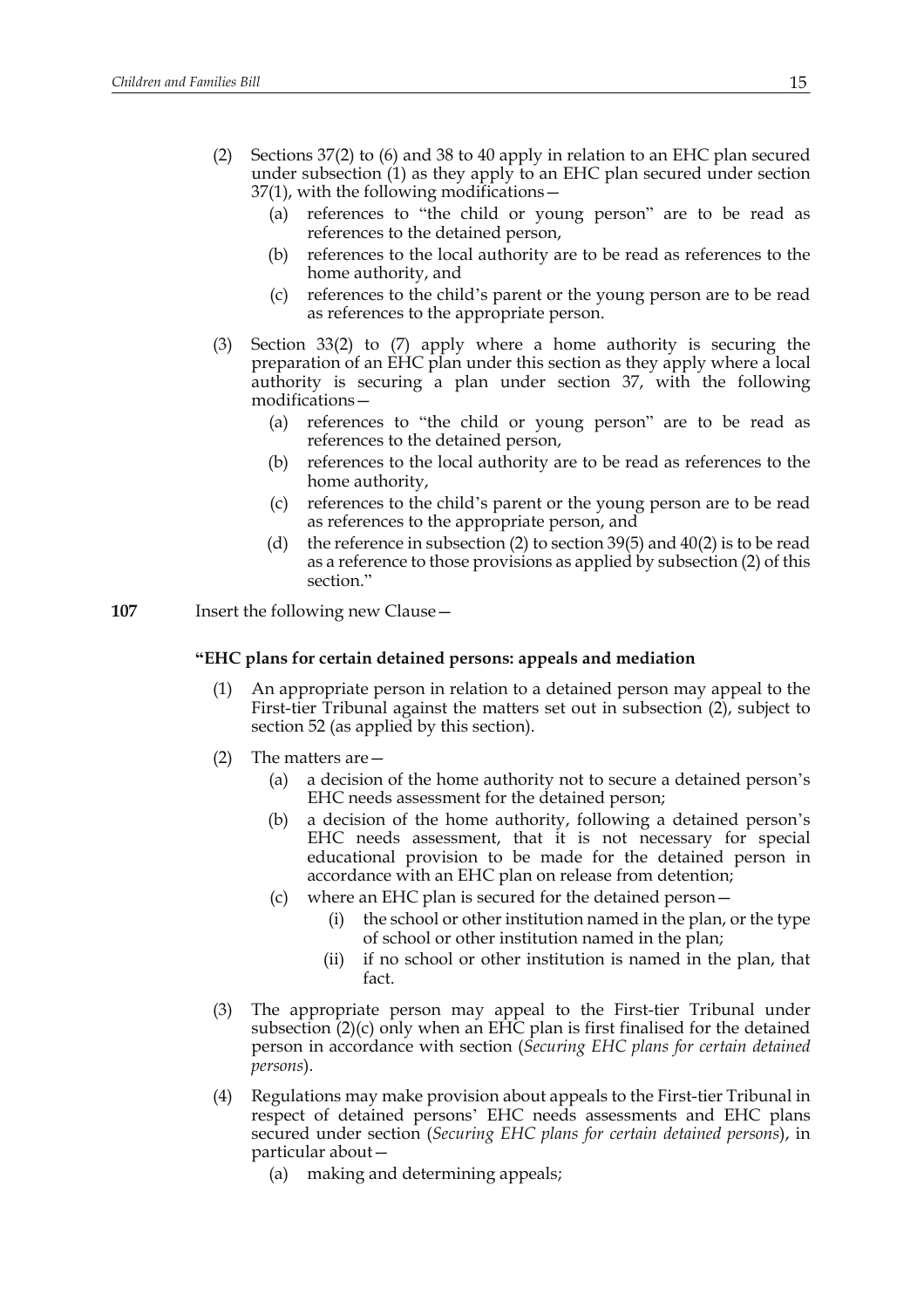- (b) the powers of the First-tier Tribunal on determining an appeal;
- (c) unopposed appeals.
- (5) A person commits an offence if without reasonable excuse that person fails to comply with any requirement—
	- (a) in respect of the discovery or inspection of documents, or
	- (b) to attend to give evidence and produce documents,

where that requirement is imposed by Tribunal Procedure Rules in relation to an appeal under this section.

- (6) A person guilty of an offence under subsection (5) is liable on summary conviction to a fine not exceeding level 3 on the standard scale.
- (7) Section 52(2) to (5) apply where an appropriate person intends to appeal to the First-tier Tribunal under this section as they apply where a child's parent or young person intends to appeal under section 51, with the following modifications—
	- (a) references to the child's parent or young person are to be read as references to the appropriate person, and
	- (b) references to mediation under section (*Mediation: health care issues*) or (*Mediation: educational and social care issues etc*) are to be read as references to mediation with the home authority.
- (8) Where, by virtue of subsection (7), the appropriate person has informed the mediation adviser that he or she wishes to pursue mediation with the home authority—
	- (a) the adviser must notify the authority, and
	- (b) the authority must—
		- (i) arrange for mediation between it and the appropriate person,
		- (ii) ensure that the mediation is conducted by an independent person, and
		- (iii) participate in the mediation.

For this purpose a person is not independent if he or she is employed by a local authority in England.

- (9) Regulations under section (*Mediation: supplementary*) may make provision for the purposes of subsections (7) and (8) of this section, and accordingly section (*Mediation: supplementary*) has effect for those purposes with the following modifications—
	- (a) the references in subsection (1) to commissioning bodies are to be ignored;
	- (b) the reference in subsection  $(1)(e)$  to a child's parent is to be read as a reference to the parent of a detained person who is a child;
	- (c) the reference in subsection  $(1)(f)$  to the child's parent or young person is to be read as a reference to the appropriate person;
	- (d) in subsection (3), paragraphs (b) and (c) are to be ignored;
	- (e) subsection (5) is to be ignored."

**108** Insert the following new Clause—

# **"Duty to keep EHC plans for detained persons**

(1) This section applies in relation to a detained person—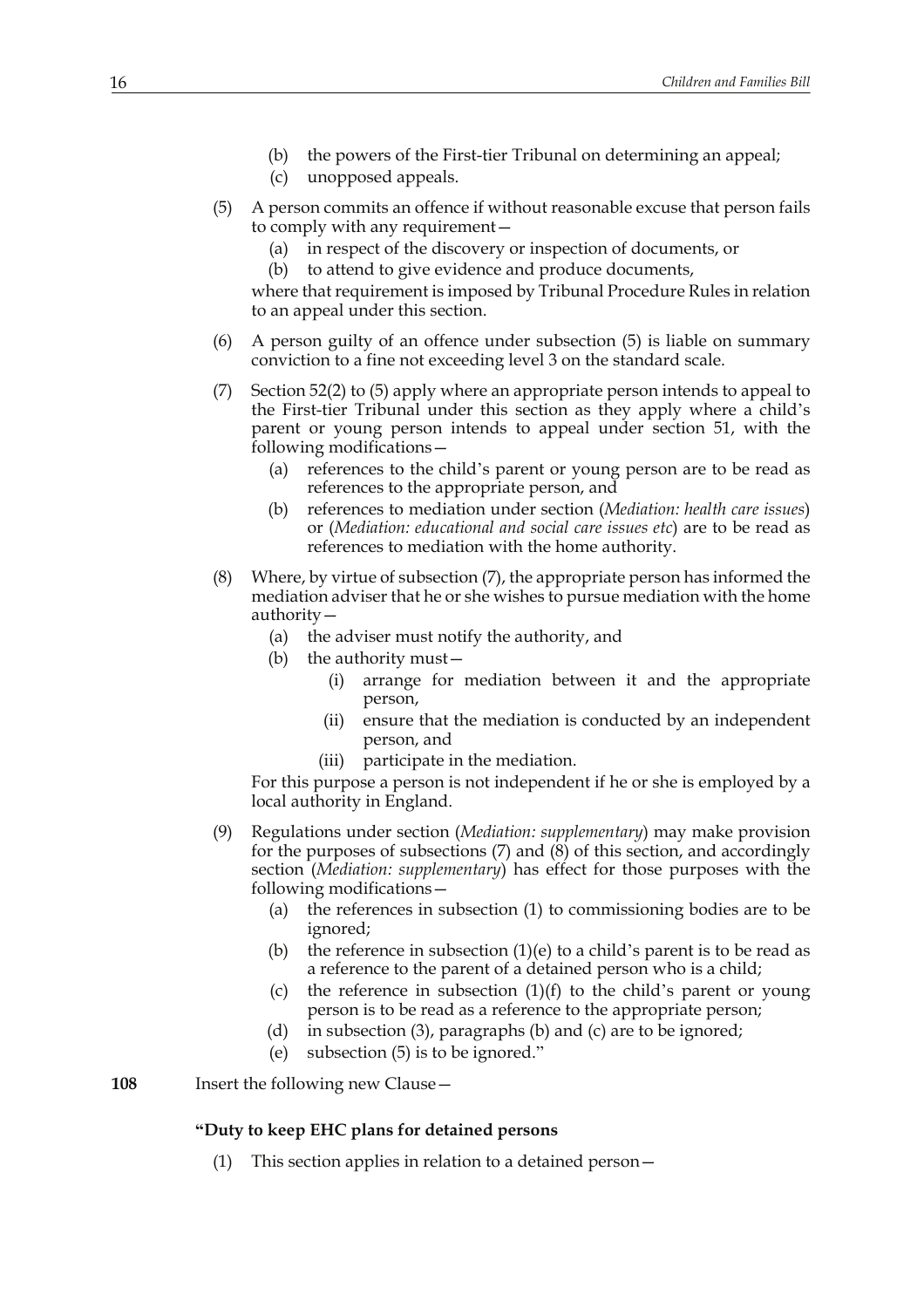- (a) for whom a local authority in England was maintaining an EHC plan immediately before the beginning of his or her detention, or
- (b) for whom the home authority has secured the preparation of an EHC plan under section (*Securing EHC plans for certain detained persons*).
- (2) The home authority must keep the EHC plan while the person is detained in relevant youth accommodation.
- (3) Regulations may make provision about the keeping of EHC plans under subsection (2), and the disclosure of such plans.
- (4) The home authority must arrange appropriate special educational provision for the detained person while he or she is detained in relevant youth accommodation.
- (5) If the EHC plan specifies health care provision, the detained person's health services commissioner must arrange appropriate health care provision for the detained person while he or she is detained in relevant youth accommodation.
- (6) For the purposes of subsection (4), appropriate special educational provision is—
	- (a) the special educational provision specified in the EHC plan, or
	- (b) if it appears to the home authority that it is not practicable for that special educational provision to be provided, educational provision corresponding as closely as possible to that special educational provision, or
	- (c) if it appears to the home authority that the special educational provision specified in the plan is no longer appropriate for the person, such special educational provision as reasonably appears to the home authority to be appropriate.
- (7) For the purposes of subsection  $(5)$ , appropriate health care provision is  $-$ 
	- (a) the health care provision specified in the EHC plan, or
	- (b) if it appears to the detained person's health services commissioner that it is not practicable for that health care provision to be provided, health care provision corresponding as closely as possible to that health care provision, or
	- (c) if it appears to the detained person's health services commissioner that the health care provision specified in the plan is no longer appropriate for the person, such health care provision as reasonably appears to the detained person's health services commissioner to be appropriate.
- (8) In this section, "detained person's health services commissioner", in relation to a detained person, means the body that is under a duty under the National Health Service Act 2006 to arrange for the provision of services or facilities in respect of the detained person during his or her detention."
- **109** Insert the following new Clause—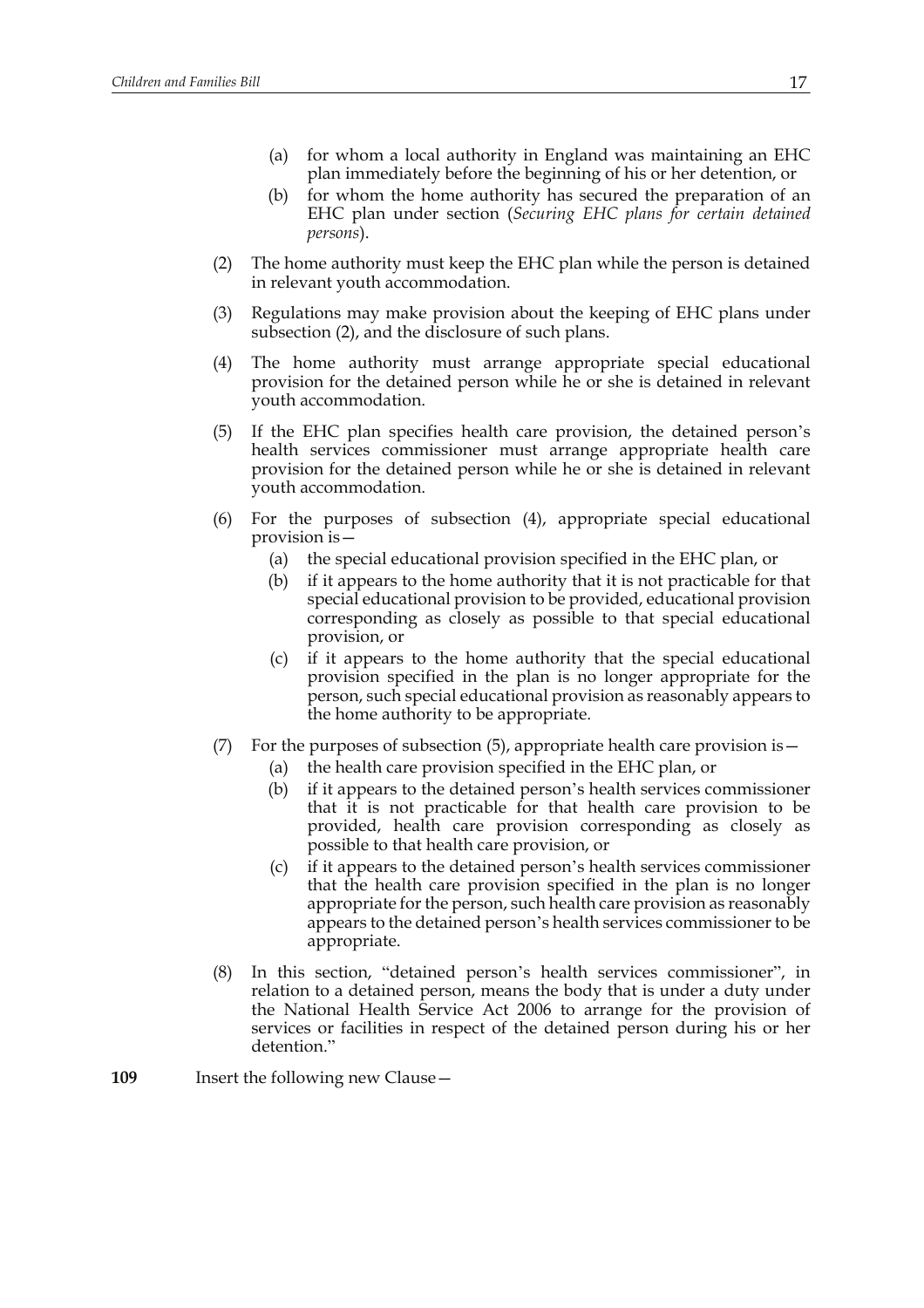## **"Supply of goods and services: detained persons**

- (1) A local authority in England may supply goods and services to any authority or other person making special educational provision for a detained person, but only for the purpose set out in subsection (2).
- (2) The purpose is that of assisting the local authority in the performance of a duty under section (*Duty to keep EHC plans for detained persons*).
- (3) The goods and services may be supplied on the terms and conditions that the authority thinks fit, including terms as to payment."

## **Clause 67**

- **110** Page 47, line 41, at end insert—
	- "(ga) youth offending teams;
	- (gb) persons in charge of relevant youth accommodation;"

## **Clause 68**

- **111** Page 48, line 19, leave out subsections (4) and (5) and insert—
	- "(4) The Secretary of State may not take any further steps in relation to  $-$ 
		- (a) a proposed code unless the draft is approved by a resolution of each House, or
		- (b) a proposed revised code if, within the 40-day period, either House resolves not to approve the draft.
	- (5) Subsection (5A) applies if—
		- (a) both Houses resolve to approve the draft, as mentioned in subsection  $(4)(a)$ , or
		- (b) neither House resolves not to approve the draft, as mentioned in subsection (4)(b).
	- (5A) The Secretary of State must issue the code or revised code in the form of the draft, and it comes into force on such date as the Secretary of State may by order appoint."
- **112** Page 48, line 27, leave out "proposed code (or"

#### **After Clause 68**

**113** Insert the following new Clause -

## **"Review of resolution of disagreements**

- (1) The Secretary of State and the Lord Chancellor must carry out a review of how effectively disagreements about the exercise of functions under this Part are being resolved.
- (2) The Secretary of State and the Lord Chancellor must prepare a report on the outcome of the review.
- (3) The Secretary of State and the Lord Chancellor must lay the report before Parliament before the end of the period of three years beginning with the earliest date on which any provision of this Part comes into force."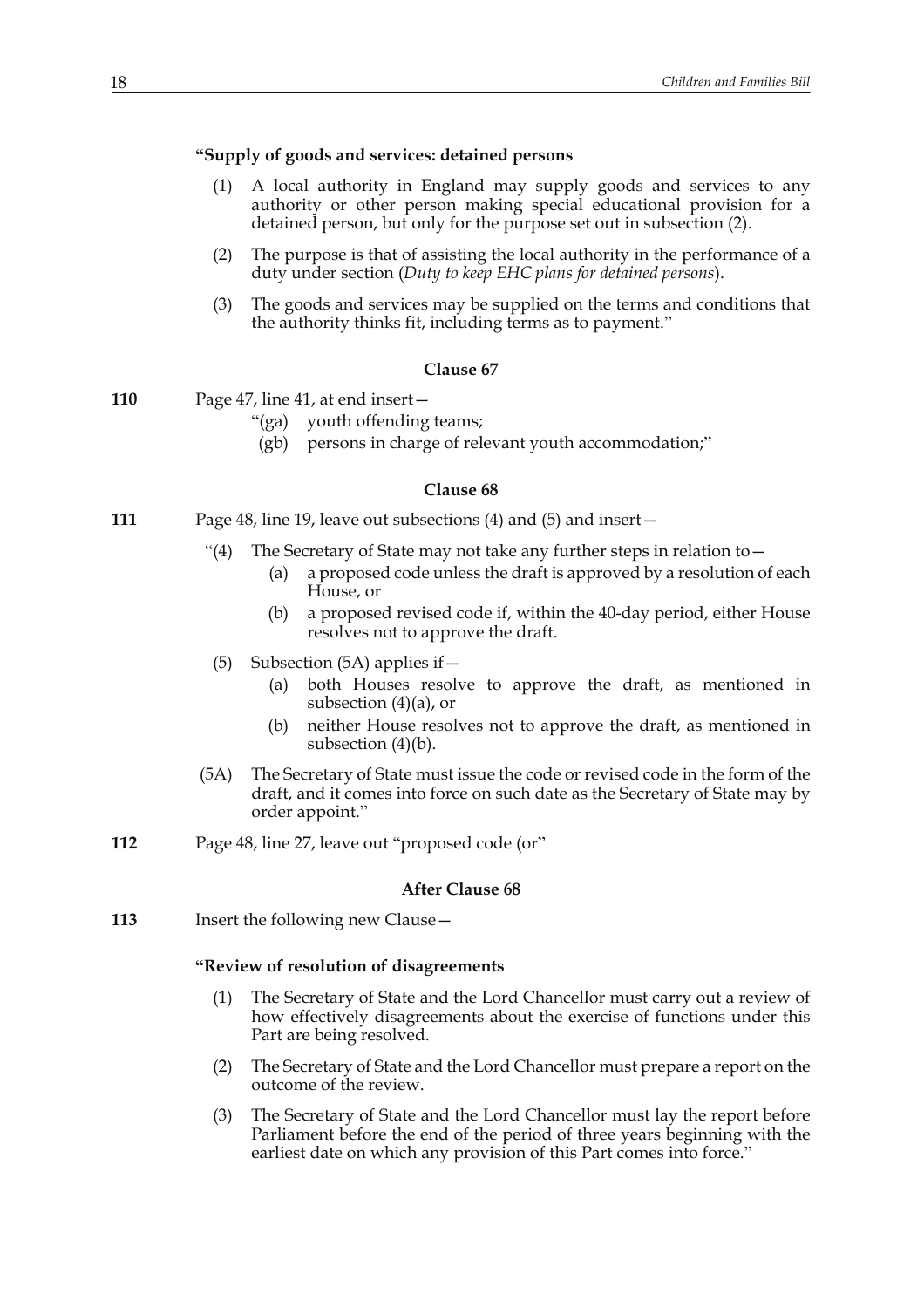| 114 | Leave out Clause 70                                                                                                                                                                                                                                                                                                                                                                                                                                                                                 |
|-----|-----------------------------------------------------------------------------------------------------------------------------------------------------------------------------------------------------------------------------------------------------------------------------------------------------------------------------------------------------------------------------------------------------------------------------------------------------------------------------------------------------|
|     | Clause 73                                                                                                                                                                                                                                                                                                                                                                                                                                                                                           |
| 115 | Page 50, line 4, at end insert –<br>""appropriate person" has the meaning given by section (Application<br>of Part to detained persons)(5);<br>"beginning of the detention" has the meaning given by section<br>(Application of Part to detained persons)(6);<br>"detained person" has the meaning given by section (Application of<br>Part to detained persons)(5);<br>"detained person's EHC needs assessment" has the meaning given by<br>section (Application of Part to detained persons)(5);" |
| 116 | Page 50, line 9, at end insert -<br>""the home authority" has the meaning given by section (Application of<br><i>Part to detained persons</i> )(6) (subject to subsection (7) of that section);"                                                                                                                                                                                                                                                                                                    |
| 117 | Page 50, line 28, at end insert-<br>""relevant youth accommodation" has the meaning given by section<br>(Application of Part to detained persons)(5);"                                                                                                                                                                                                                                                                                                                                              |
| 118 | Page 50, line 40, at end insert –                                                                                                                                                                                                                                                                                                                                                                                                                                                                   |
|     | A child or young person has a disability for the purposes of this Part if he<br>``()<br>or she has a disability for the purposes of the Equality Act 2010."                                                                                                                                                                                                                                                                                                                                         |
|     | <b>After Clause 76</b>                                                                                                                                                                                                                                                                                                                                                                                                                                                                              |
| 119 | Insert the following new Clause -                                                                                                                                                                                                                                                                                                                                                                                                                                                                   |
|     | "Discharge of authority's duty to secure free early years provision                                                                                                                                                                                                                                                                                                                                                                                                                                 |
|     | (1)<br>Part 1 of the Childcare Act 2006 (general functions of local authorities in<br>England in relation to childcare) is amended as follows.                                                                                                                                                                                                                                                                                                                                                      |
|     | (2)<br>After section 7 (duty to secure early years provision free of charge in<br>accordance with regulations) insert-                                                                                                                                                                                                                                                                                                                                                                              |
|     | "7A Discharge of duty under section 7                                                                                                                                                                                                                                                                                                                                                                                                                                                               |
|     | $(1)$ Regulations may require an English local authority to discharge its                                                                                                                                                                                                                                                                                                                                                                                                                           |

- (1) Regulations may require an English local authority to discharge its duty to a young child under section 7 by making arrangements which secure that an early years provider chosen by a parent of the child provides the early years provision to which the child is entitled in cases where—
	- (a) the early years provider is willing to provide it, and
	- (b) the early years provider is also willing to accept—
		- (i) any terms as to the payments which would be made to him or her in respect of the provision, and
		- (ii) any requirements which would be imposed in respect of it.
- (2) Arrangements made by an authority to satisfy any requirement imposed under subsection (1) may be made with an early years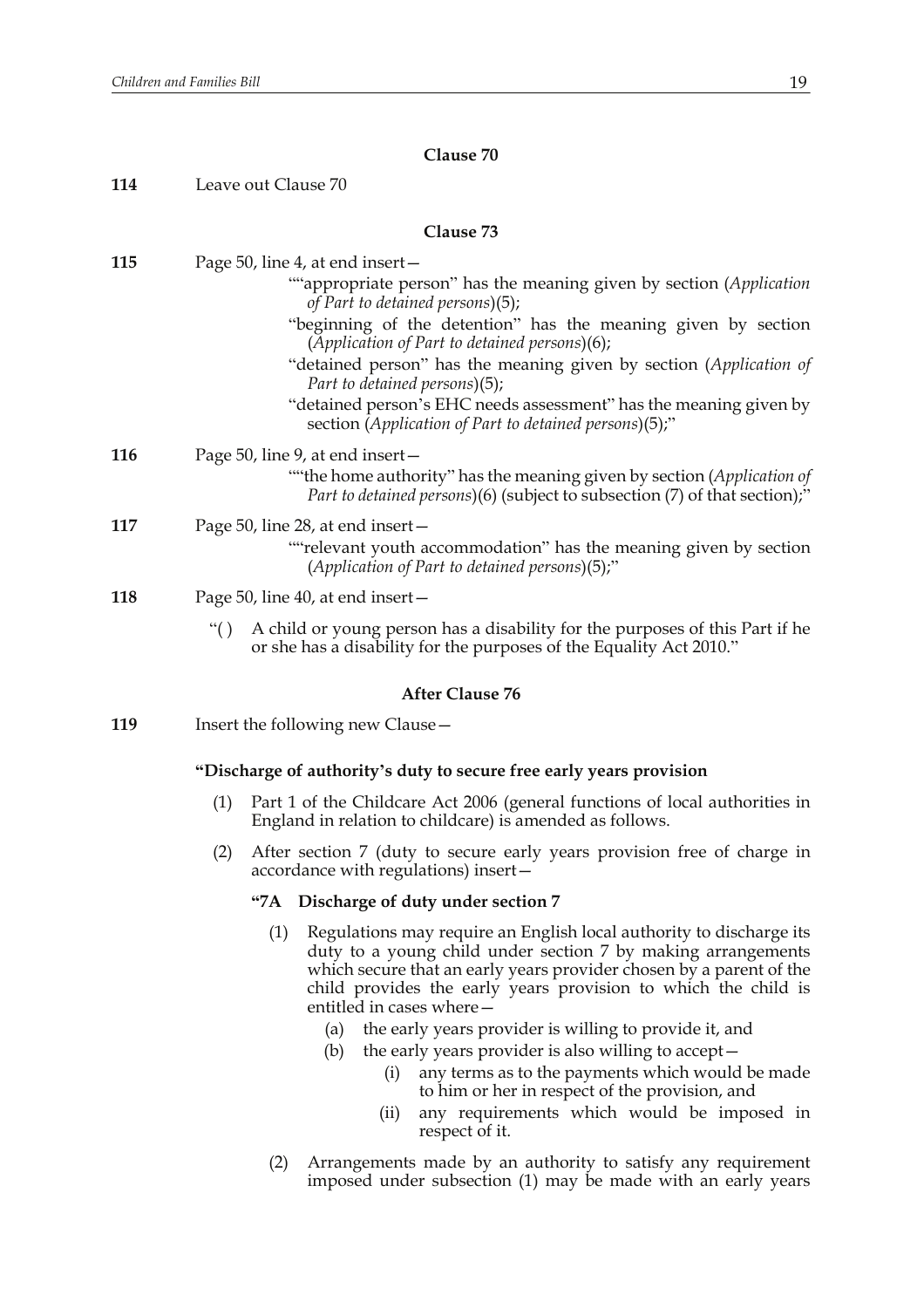provider or with an early years childminder agency or any other person who is able to arrange for an early years provider to provide early years provision.

- (3) The regulations may provide that such a requirement—
	- (a) applies only if the early years provider is of a prescribed description;
	- (b) applies only if the early years provision provided by the early years provider is of a prescribed description;
	- (c) does not apply in prescribed circumstances.
- (4) The regulations may provide that arrangements made by an authority for the purpose of complying with such a requirement must include provision allowing the local authority to terminate the arrangements in prescribed circumstances.
- (5) In this section—

"early years childminder agency" and "early years provider" have the same meanings as in Part 3;

"parent" has the same meaning as in section 2."

(3) After section 9 (arrangements between local authority and childcare providers) insert—

# **"9A Arrangements made by local authorities for the purposes of section 7**

Regulations may provide that arrangements made by an English local authority for the purpose of discharging its duty under section 7—

- (a) may impose requirements on the person with whom the arrangements are made only if the requirements are of a prescribed description;
- (b) may not impose requirements of a prescribed description on the person with whom the arrangements are made.""

## **After Clause 78**

**120** Insert the following new Clause—

## **"Extension of licensing of child performances to children under 14**

Section 38 of the Children and Young Persons Act 1963 (licences for performances by children under 14 not to be granted except for certain dramatic or musical performances) is repealed."

**121** Insert the following new Clause—

# **"Purchase of tobacco etc. on behalf of persons under 18**

- (1) A person aged 18 or over who buys or attempts to buy tobacco or cigarette papers on behalf of an individual aged under 18 commits an offence.
- (2) Where a person is charged with an offence under this section it is a defence—
	- (a) that the person had no reason to suspect that the individual concerned was aged under 18, or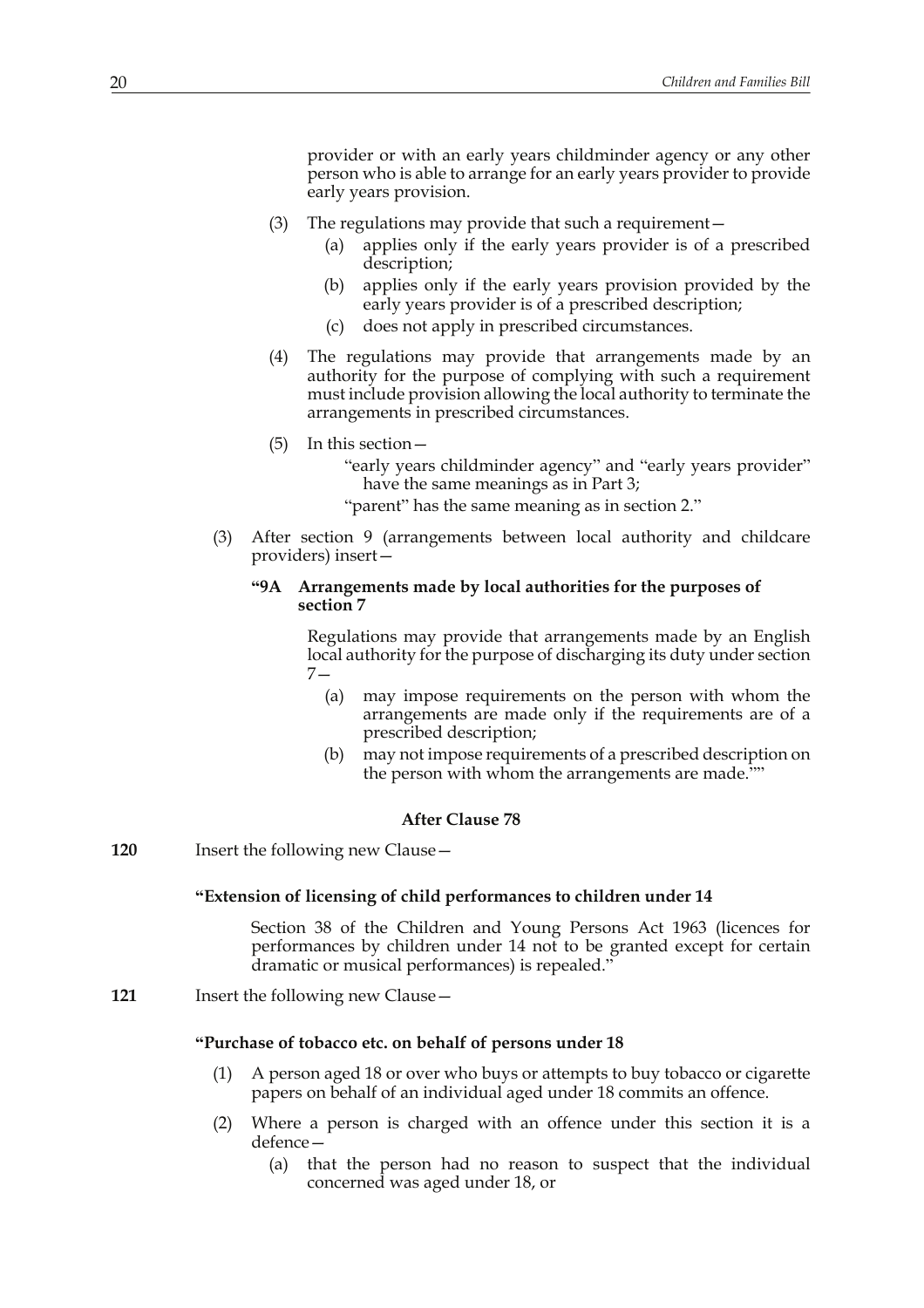- (b) in a case where the person has bought or attempted to buy cigarette papers, that the person had no reason to suspect that the individual concerned intended to use the papers for smoking.
- (3) A person guilty of an offence under this section is liable on summary conviction to a fine not exceeding level 4 on the standard scale.
- (4) A local weights and measures authority in England and Wales must enforce the provisions of this section in its area.
- (5) Section 9 of, and Schedule 1 to, the Health Act 2006 (issue of fixed penalty notices in relation to certain smoking related offences) apply in relation to an offence under this section as they apply in relation to an offence under section  $6(5)$  or  $7(2)$  of that Act but with the following modifications –
	- (a) references to an enforcement authority are to be read as references to a local weights and measures authority;
	- (b) references to an authorised officer of an enforcement authority are to be read as references to any person authorised by a local weights and measures authority (whether or not an officer of the authority) in writing, either generally or specially, to act in matters arising under this section.
- (6) Section 11 of, and Schedule 2 to, the Health Act 2006 (offence of obstruction of enforcement officers and powers of entry etc) apply for the purposes of this section as they apply for the purposes of Chapter 1 of Part 1 of that Act but with the following modifications—
	- (a) references to an enforcement authority are to be read as references to a local weights and measures authority;
	- (b) references to an authorised officer of an enforcement authority are to be read as references to any person (whether or not an officer of the authority) authorised by a local weights and measures authority in writing, either generally or specially, to act in matters arising under this section;
	- (c) references to Chapter 1 of Part 1 of the Act of 2006 are to be read as references to this section;
	- (d) section 11(5) is to be ignored;
	- (e) paragraph 10 of Schedule 2 is to be ignored.
- (7) "Tobacco" has the same meaning in this section as in section 7 of the Children and Young Persons Act 1933 (offence of selling tobacco to children)."
- **122** Insert the following new Clause—

#### **"Prohibition of sale of nicotine products to persons under 18**

- (1) The Secretary of State may by regulations make provision prohibiting the sale of nicotine products to persons aged under 18.
- (2) A person who breaches a prohibition in regulations under subsection (1) commits an offence.
- (3) Subsection (2) does not apply if  $-$ 
	- (a) at the time of the sale, the person to whom the nicotine product is sold is employed by a manufacturer of nicotine products to which regulations under subsection (1) apply or by a dealer in such products (whether wholesale or retail), and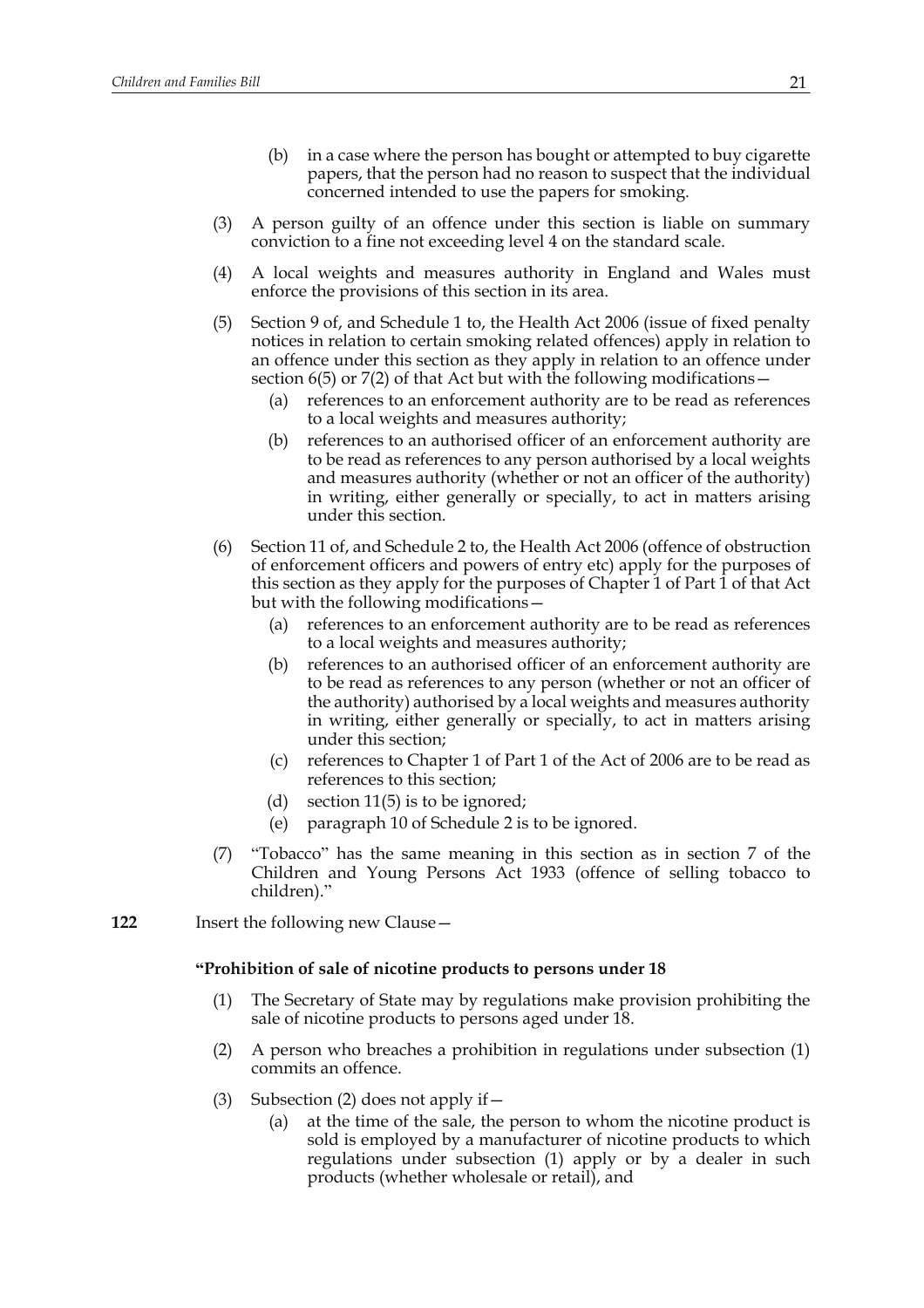- (b) the purchase of the product is for the purposes of the manufacturer's or dealer's business.
- (4) Where a person is charged with an offence under this section it is a defence that the person took all reasonable precautions and exercised all due diligence to avoid committing the offence.
- (5) A person guilty of an offence under this section is liable on summary conviction to a fine not exceeding level 4 on the standard scale.
- (6) The Secretary of State may by regulations—
	- (a) amend section (*Purchase of tobacco etc. on behalf of persons under 18*) (purchase of tobacco etc on behalf of persons under 18) so as to apply it (with or without modifications) in relation to nicotine products, or
	- (b) provide for that section to apply (with or without modifications) in relation to nicotine products.
- (7) Regulations under this section may make provision in relation to  $-$ 
	- (a) all nicotine products,
	- (b) nicotine products of a specified kind, or
	- (c) nicotine products subject to specified exceptions.
- (8) The Secretary of State must obtain the consent of the Welsh Ministers before making regulations under this section which would (if contained in an Act of the National Assembly for Wales) be within the legislative competence of that Assembly.
- (9) For the purposes of this section "nicotine product" means—
	- (a) a device which is intended to enable nicotine to be consumed by an individual or otherwise to be delivered into the human body,
	- (b) an item which is intended to form part of a device within paragraph (a), or
	- (c) a substance or item which consists of or contains nicotine and which is intended for human consumption or otherwise to be delivered into the human body.
- (10) It does not matter for the purposes of subsection (9)(a) whether the device is also intended to enable any other substance to be consumed by an individual or otherwise to be delivered into the human body.
- (11) The following are not nicotine products for the purposes of this section—
	- (a) tobacco;
	- (b) cigarette papers;
	- (c) any device which is intended to be used for the consumption of lit tobacco.
- (12) In this section—
	- "specified" means specified in regulations under this section;
	- "tobacco" has the same meaning as in section 7 of the Children and Young Persons Act 1933 (offence of selling tobacco to children)."
- **123** Insert the following new Clause—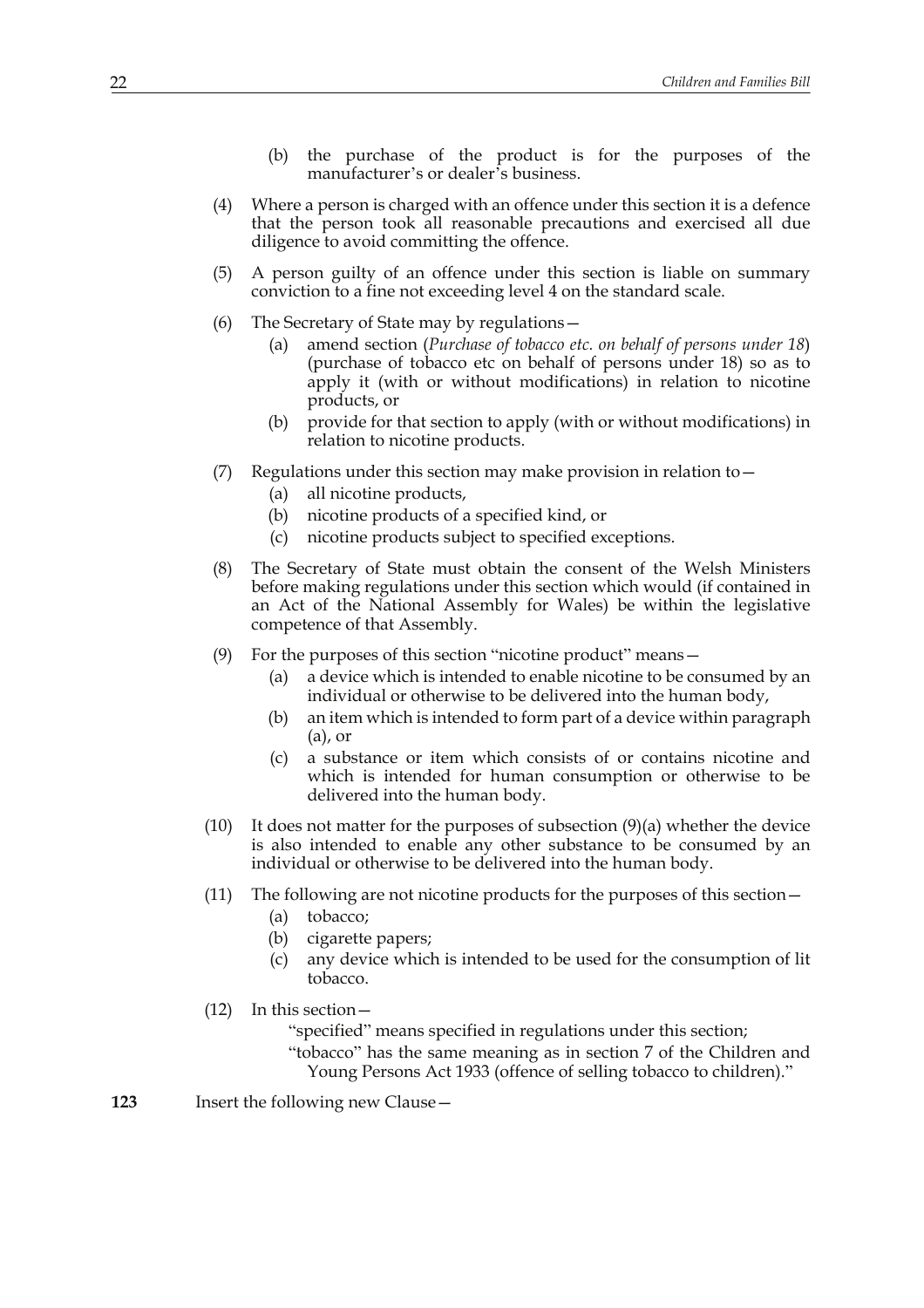# **"Amendments consequential on section (Prohibition of sale of nicotine products to persons under 18)**

- (1) The Children and Young Persons Act 1933 is amended in accordance with subsections (2) to (6).
- (2) In the italic heading before section 12A, after "tobacco" insert "or nicotine products".
- (3) In section 12A (restricted premises orders)—
	- (a) in subsection (1), after "tobacco" insert "or nicotine",
	- (b) in subsection (3), for "or cigarette papers" substitute ", cigarette papers or nicotine product", and
	- (c) in subsection (7)(a), after "tobacco" insert "or nicotine".
- (4) In section 12B (restricted sale orders)—
	- (a) in subsection (1), after "tobacco" insert "or nicotine",
	- (b) in subsection  $(3)$ 
		- (i) in paragraph (a), for "or cigarette papers" substitute ", cigarette papers or nicotine product",
		- (ii) in paragraph (b), for "or cigarette papers" substitute ", cigarette papers or nicotine products",
		- (iii) in each of paragraphs (c) and (d) omit "cigarette" in each place, and
		- (iv) in each of those paragraphs, after "tobacco" insert "or nicotine products",
	- (c) in subsection (5), after "tobacco" insert "or nicotine", and
	- (d) in subsection  $(6)$ 
		- (i) omit "cigarette", and
		- (ii) after "tobacco" insert "or nicotine products".
- (5) In section  $12C(1)(a)$  (enforcement), for "or cigarette papers" substitute ", cigarette papers or nicotine product".
- (6) In section 12D (interpretation)—
	- (a) in subsection (1), in the opening words, for ""tobacco offence"" substitute ""tobacco or nicotine offence"",
	- (b) in that subsection omit the "or" at the end of paragraph (b) and at the end of paragraph (c) insert ", or
		- (d) an offence committed under section (*Prohibition of sale of nicotine products to persons under 18*) of the Children and Families Act 2014 on any premises (which are accordingly "the premises in relation to which the offence is committed").", and
	- (c) after subsection (2) insert—
		- "(2A) In sections 12A to 12C "nicotine product" means a nicotine product within the meaning of section (*Prohibition of sale of nicotine products to persons under 18*) of the Children and Families Act 2014 the sale of which to persons aged under 18 is for the time being prohibited by regulations under subsection (1) of that section."
- (7) In section 5 of the Children and Young Persons (Protection from Tobacco) Act 1991 (enforcement action by local authorities in England and Wales)—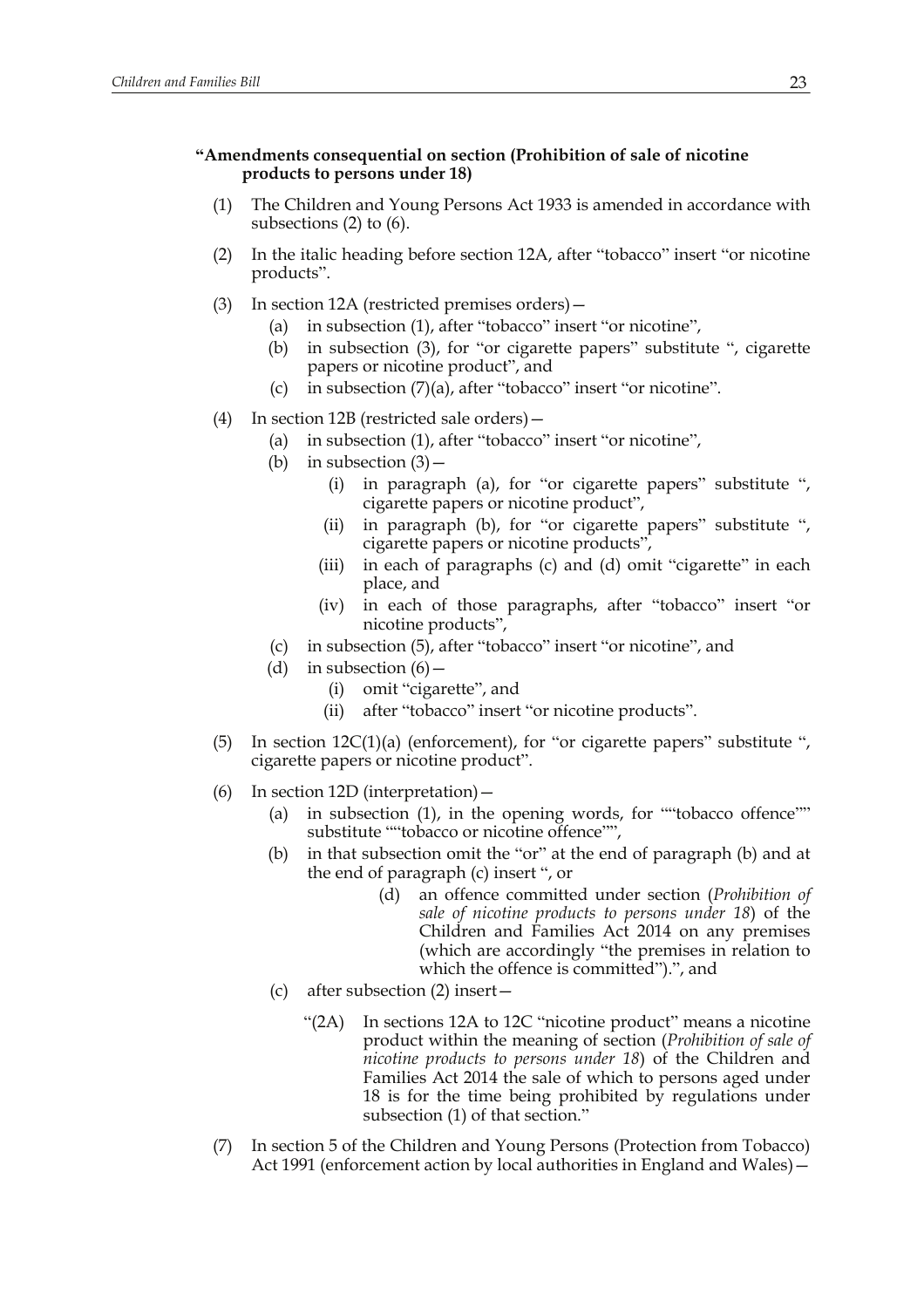- (a) in subsection  $(1)(a)$ , for "and sections 3 and 4 above" substitute ", sections 3 and 4 above and section (*Prohibition of sale of nicotine products to persons under 18*) of the Children and Families Act 2014 (prohibition of sale of nicotine products to persons under 18)", and
- (b) after subsection (1) insert—
	- "(1A) Subsection (1) applies in relation to section (*Prohibition of sale of nicotine products to persons under 18*) of the Children and Families Act 2014 only if regulations under subsection (1) of that section are for the time being in force."
- (8) The Secretary of State may by regulations make provision amending, repealing, revoking or otherwise modifying any provision made by or under an enactment (whenever passed or made) in connection with provision made by or under section (*Prohibition of sale of nicotine products to persons under 18*).
- (9) In subsection (8) "enactment" includes a Measure or Act of the National Assembly for Wales."
- **124** Insert the following new Clause—

# **"Regulation of retail packaging etc of tobacco products**

- (1) The Secretary of State may make regulations under subsection (6) or (8) if the Secretary of State considers that the regulations may contribute at any time to reducing the risk of harm to, or promoting, the health or welfare of people under the age of 18.
- (2) Subsection (1) does not prevent the Secretary of State, in making regulations under subsection (6) or (8), from considering whether the regulations may contribute at any time to reducing the risk of harm to, or promoting, the health or welfare of people aged 18 or over.
- (3) The Secretary of State may treat regulations under subsection (6) or (8) as capable of contributing to reducing the risk of harm to, or promoting, the health or welfare of people under the age of 18 if the Secretary of State considers that—
	- (a) at least some of the provisions of the regulations are capable of having that effect, or
	- (b) the regulations are capable of having that effect when taken together with other regulations that were previously made under subsection (6) or (8) and are in force.
- (4) Regulations under subsection (6) or (8) are to be treated for the purposes of subsection (1) or (2) as capable of contributing to reducing the risk of harm to, or promoting, people's health or welfare if (for example) they may contribute to any of the following—
	- (a) discouraging people from starting to use tobacco products;
	- (b) encouraging people to give up using tobacco products;
	- (c) helping people who have given up, or are trying to give up, using tobacco products not to start using them again;
	- (d) reducing the appeal or attractiveness of tobacco products;
	- (e) reducing the potential for elements of the packaging of tobacco products other than health warnings to detract from the effectiveness of those warnings;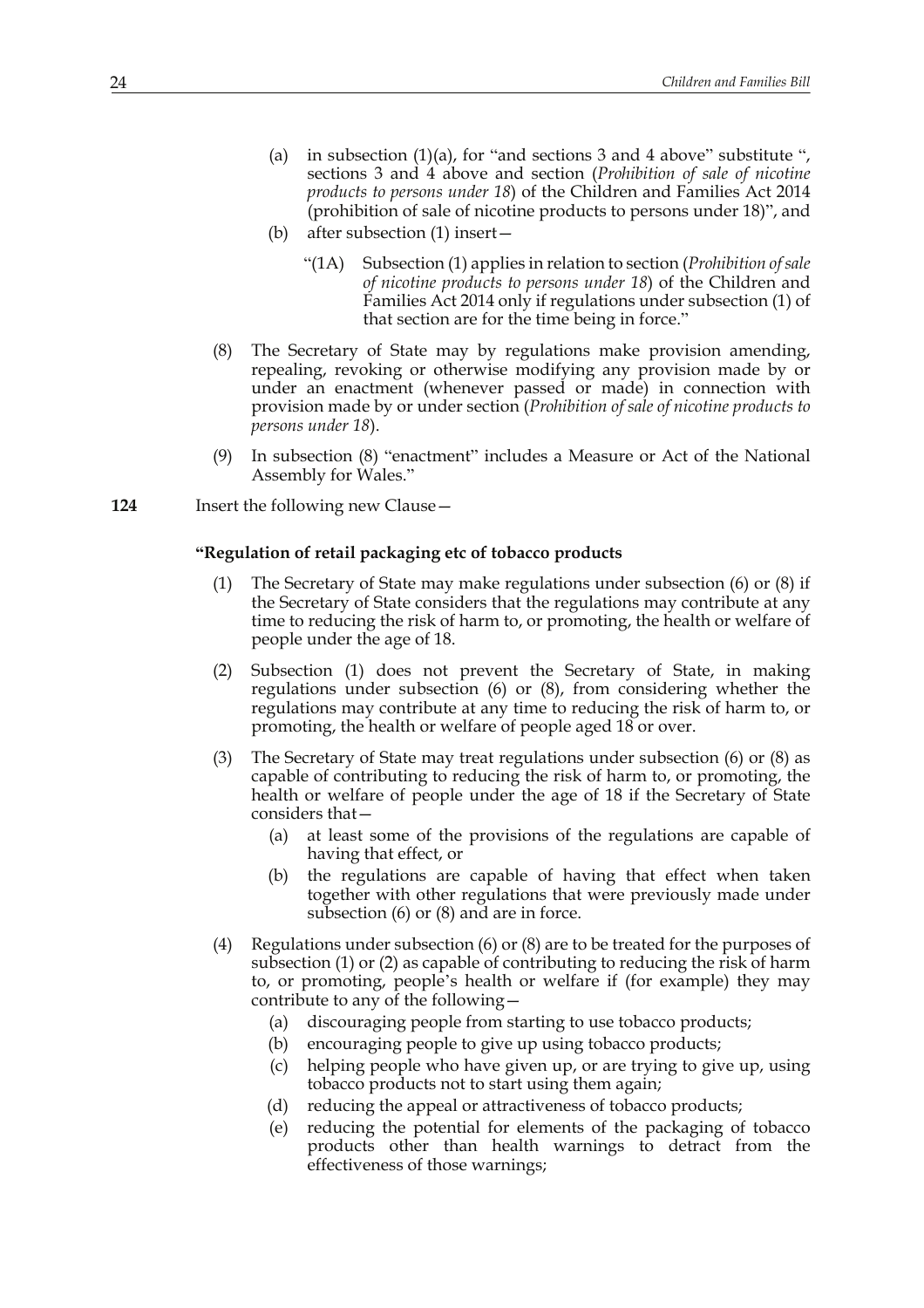- (f) reducing opportunities for the packaging of tobacco products to mislead consumers about the effects of using them;
- (g) reducing opportunities for the packaging of tobacco products to create false perceptions about the nature of such products;
- (h) having an effect on attitudes, beliefs, intentions and behaviours relating to the reduction in use of tobacco products.
- (5) Regulations under subsection (6) or (8) are to be treated for the purposes of subsection (1) as capable of contributing to reducing the risk of harm to, or promoting, the health or welfare of people under the age of 18 if—
	- (a) they may contribute to reducing activities by such people which risk harming their health or welfare after they reach the age of 18, or
	- (b) they may benefit such people by reducing the use of tobacco products among people aged 18 or over.
- (6) The Secretary of State may by regulations make provision about the retail packaging of tobacco products.
- (7) Regulations under subsection (6) may in particular impose prohibitions, requirements or limitations relating to—
	- (a) the markings on the retail packaging of tobacco products (including the use of branding, trademarks or logos);
	- (b) the appearance of such packaging;
	- (c) the materials used for such packaging;
	- (d) the texture of such packaging;
	- (e) the size of such packaging;
	- (f) the shape of such packaging;
	- (g) the means by which such packaging is opened;
	- (h) any other features of the retail packaging of tobacco products which could be used to distinguish between different brands of tobacco product;
	- (i) the number of individual tobacco products contained in an individual packet;
	- (j) the quantity of a tobacco product contained in an individual packet.
- (8) The Secretary of State may by regulations make provision imposing prohibitions, requirements or limitations relating to—
	- (a) the markings on tobacco products (including the use of branding, trademarks or logos);
	- (b) the appearance of such products;
	- (c) the size of such products;
	- (d) the shape of such products;
	- (e) the flavour of such products;
	- (f) any other features of tobacco products which could be used to distinguish between different brands of tobacco product.
- (9) The Secretary of State may by regulations—
	- (a) create offences which may be committed by persons who produce or supply tobacco products the retail packaging of which breaches prohibitions, requirements or limitations imposed by regulations under subsection (6);
	- (b) create offences which may be committed by persons who produce or supply tobacco products which breach prohibitions,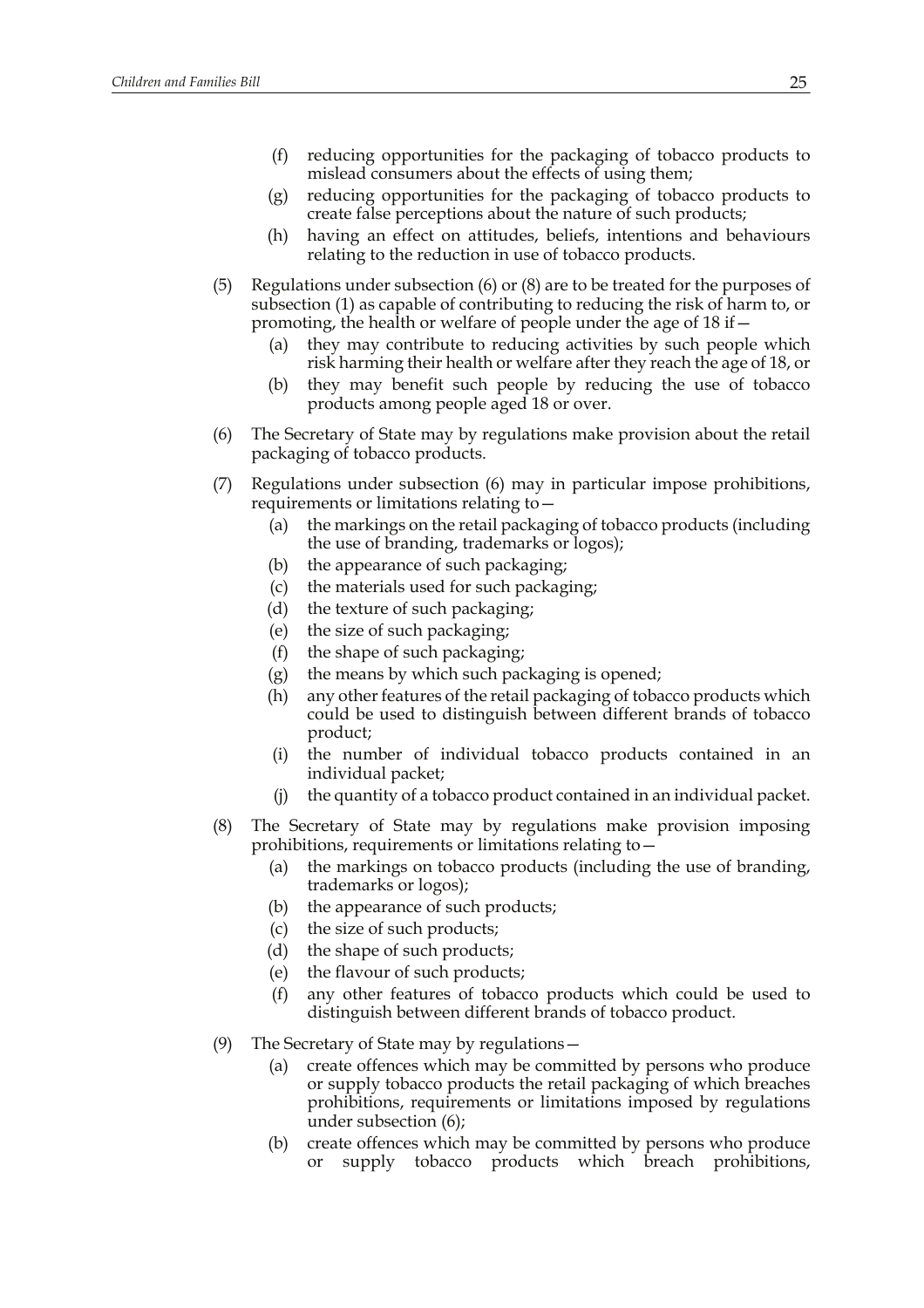requirements or limitations imposed by regulations under subsection (8);

- (c) provide for exceptions and defences to such offences;
- (d) make provision about the liability of others to be convicted of such offences if committed by a body corporate or a Scottish partnership.
- (10) The Secretary of State may by regulations—
	- (a) provide that regulations under subsection (6) or (8) are to be treated for the purposes specified in regulations under this subsection as safety regulations within the meaning of the Consumer Protection Act 1987;
	- (b) make provision for the appropriate minister to direct, in relation to cases of a particular description or a particular case, that any duty imposed on a local weights and measures authority in Great Britain or a district council in Northern Ireland by virtue of provision under paragraph (a) is to be discharged instead by the appropriate minister.
- (11) The Secretary of State may by regulations make provision amending, repealing, revoking or otherwise modifying any provision made by or under an enactment (whenever passed or made) in connection with provision made by regulations under any of subsections (6), (8), (9) or (10).
- (12) The Secretary of State must—
	- (a) obtain the consent of the Scottish Ministers before making regulations under any of subsections (6), (8), (9) or (10) containing provision which would (if contained in an Act of the Scottish Parliament) be within the legislative competence of that Parliament;
	- (b) obtain the consent of the Welsh Ministers before making regulations under any of those subsections containing provision which would (if contained in an Act of the National Assembly for Wales) be within the legislative competence of that Assembly;
	- (c) obtain the consent of the Office of the First Minister and deputy First Minister in Northern Ireland before making regulations under any of those subsections containing provision which would (if contained in an Act of the Northern Ireland Assembly) be within the legislative competence of that Assembly.
- (13) For the purposes of this section a person produces a tobacco product if, in the course of a business and with a view to the product being supplied for consumption in the United Kingdom or through the travel retail sector, the person—
	- (a) manufactures the product,
	- (b) puts a name, trademark or other distinguishing mark on it by which the person is held out to be its manufacturer or originator, or
	- (c) imports it into the United Kingdom.
- (14) For the purposes of this section a person supplies a tobacco product if in the course of a business the person—
	- (a) supplies the product,
	- (b) offers or agrees to supply it, or
	- (c) exposes or possesses it for supply.
- (15) In this section—
	- "appropriate minister"—
		- (a) in relation to England, means the Secretary of State,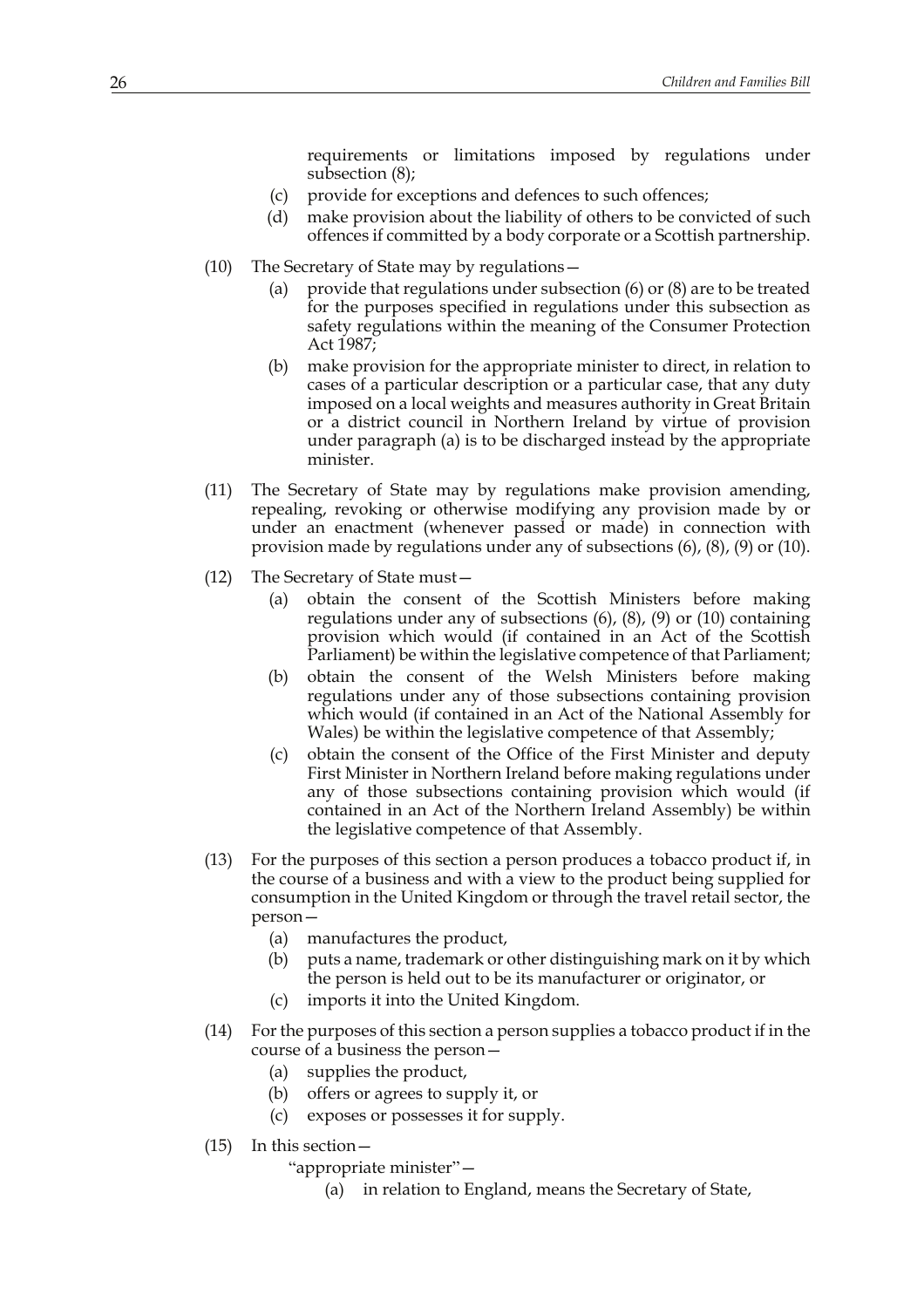- (b) in relation to Wales, means the Welsh Ministers,
- (c) in relation to Northern Ireland, means the Department of Health, Social Services and Public Safety, and
- (d) in relation to Scotland, means the Scottish Ministers;
- "enactment" includes—
	- (a) an Act of the Scottish Parliament,
	- (b) a Measure or Act of the National Assembly for Wales, or
	- (c) Northern Ireland legislation;

"external packaging", "internal packaging" and "wrapper" have the meanings given by regulations under subsection (6);

"packaging", in relation to a tobacco product, means—

- (a) the external packaging of that product,
- (b) any internal packaging of that product,
- (c) any wrapper of that product, or
- (d) any other material attached to or included with that product or anything within paragraphs (a) to (c);
- "retail packaging", in relation to a tobacco product, means the packaging in which it is, or is intended to be, presented for retail sale;
- "retail sale" means sale otherwise than to a person who is acting in the course of a business which is part of the tobacco trade;
- "tobacco product" means a product consisting wholly or partly of tobacco and intended to be smoked, sniffed, sucked or chewed;
- "travel retail sector" means retail outlets in the United Kingdom at which tobacco products may be purchased only by people travelling on journeys to destinations outside the United Kingdom."
- **125** Insert the following new Clause—

#### **"Protection of children's health: offence of smoking in a private vehicle**

- (1) The Health Act 2006 is amended as follows.
- (2) In section 5 (smoke-free vehicles)—
	- (a) after subsection (1) insert—
		- "(1A) Regulations under this section may in particular provide for a private vehicle to be smoke-free where a person under the age of 18 is present in the vehicle.", and
	- (b) in subsection (2), for "The regulations" substitute "Regulations under this section".
- (3) In section 9 (fixed penalties), after subsection (1) insert—
	- "(1A) The appropriate national authority may by regulations provide that, in the circumstances specified in the regulations, an authorised officer of an enforcement authority (see section 10) who has reason to believe that a person has committed an offence under section 8(4) in relation to a vehicle in relation to which the authorised officer has functions may give the person a penalty notice in respect of the offence."
- (4) In section 10(1) (power to designate bodies or descriptions of body as enforcement authorities)—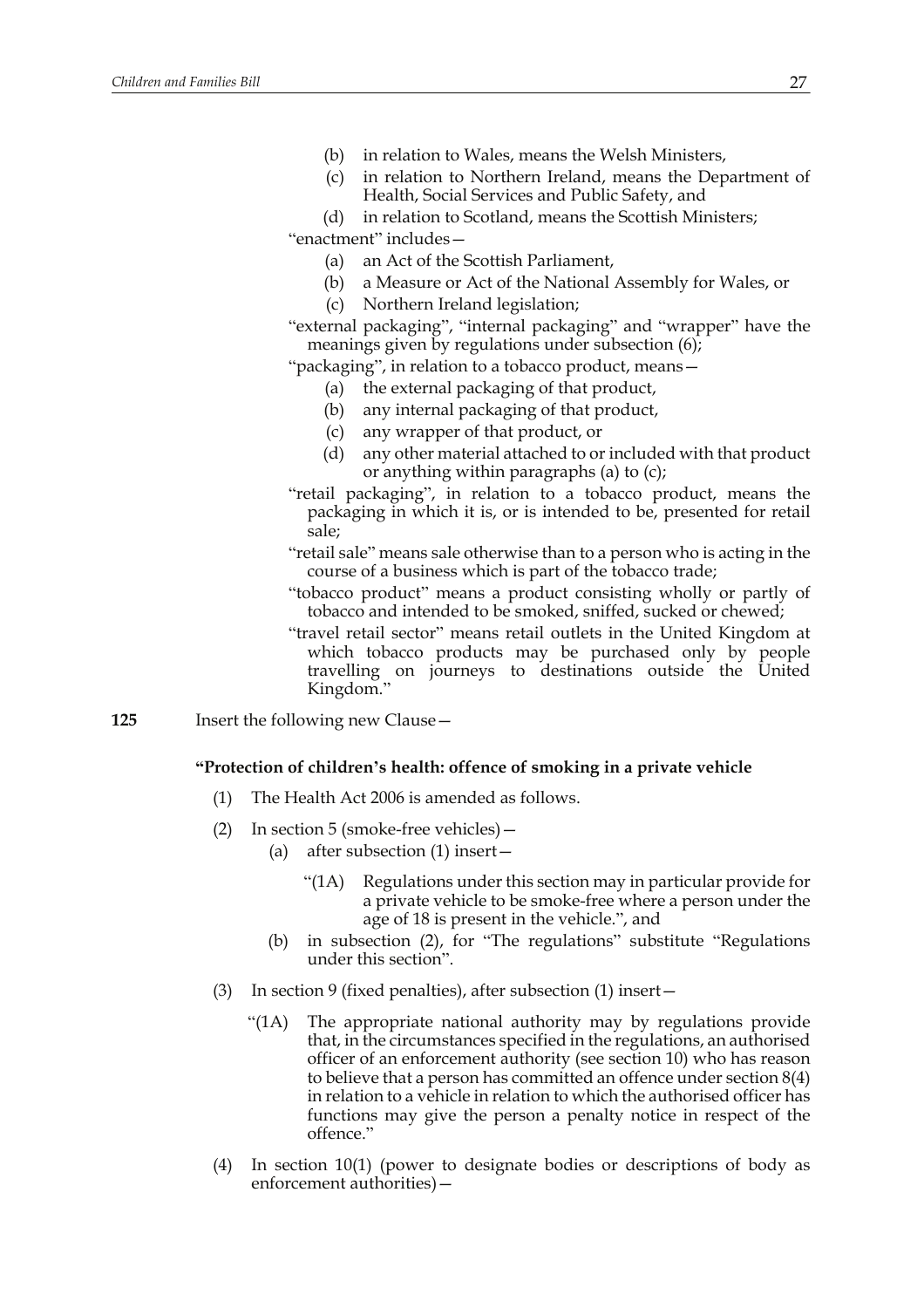- (a) after "designating the" insert "persons or", and
- (b) after "descriptions of" insert "person or".
- (5) In section 79 (orders and regulations)—
	- (a) in subsection (4) (powers to which affirmative procedure applies), in paragraph (a) (powers in Part 1), for "or  $8(7)$ " substitute ",  $8(7)$  or  $9(1A)$ ",
	- (b) in that subsection, in paragraph (f) (powers in Schedule 1), for "or 8" substitute ", 8 or 17", and
	- (c) after that subsection insert—
		- "(4A) No statutory instrument containing regulations under section 9(1A) or paragraph 17 of Schedule 1 may be made by the Welsh Ministers unless a draft of the instrument has been laid before, and approved by a resolution of, the National Assembly for Wales."
- (6) In Schedule 1 (fixed penalties), after paragraph 16 insert—

*"Power to amend or modify Schedule*

- 17 The appropriate national authority may by regulations—
	- (a) amend this Schedule so as to modify its application in relation to penalty notices issued by an authorised officer of an enforcement authority of a particular kind, or
	- (b) provide for this Schedule to apply with modifications in relation to such notices.""
- **126** Insert the following new Clause—

#### **"Young carers**

(1) In Part 3 of the Children Act 1989, after section 17 insert—

#### **"17ZAYoung carers' needs assessments: England**

- (1) A local authority in England must assess whether a young carer within their area has needs for support and, if so, what those needs are, if—
	- (a) it appears to the authority that the young carer may have needs for support, or
	- (b) the authority receive a request from the young carer or a parent of the young carer to assess the young carer's needs for support.
- (2) An assessment under subsection (1) is referred to in this Part as a "young carer's needs assessment".
- (3) In this Part "young carer" means a person under 18 who provides or intends to provide care for another person (but this is qualified by section  $17\overline{Z}B(3)$ ).
- (4) Subsection (1) does not apply in relation to a young carer if the local authority have previously carried out a care-related assessment of the young carer in relation to the same person cared for.
- (5) But subsection (1) does apply (and so a young carer's needs assessment must be carried out) if it appears to the authority that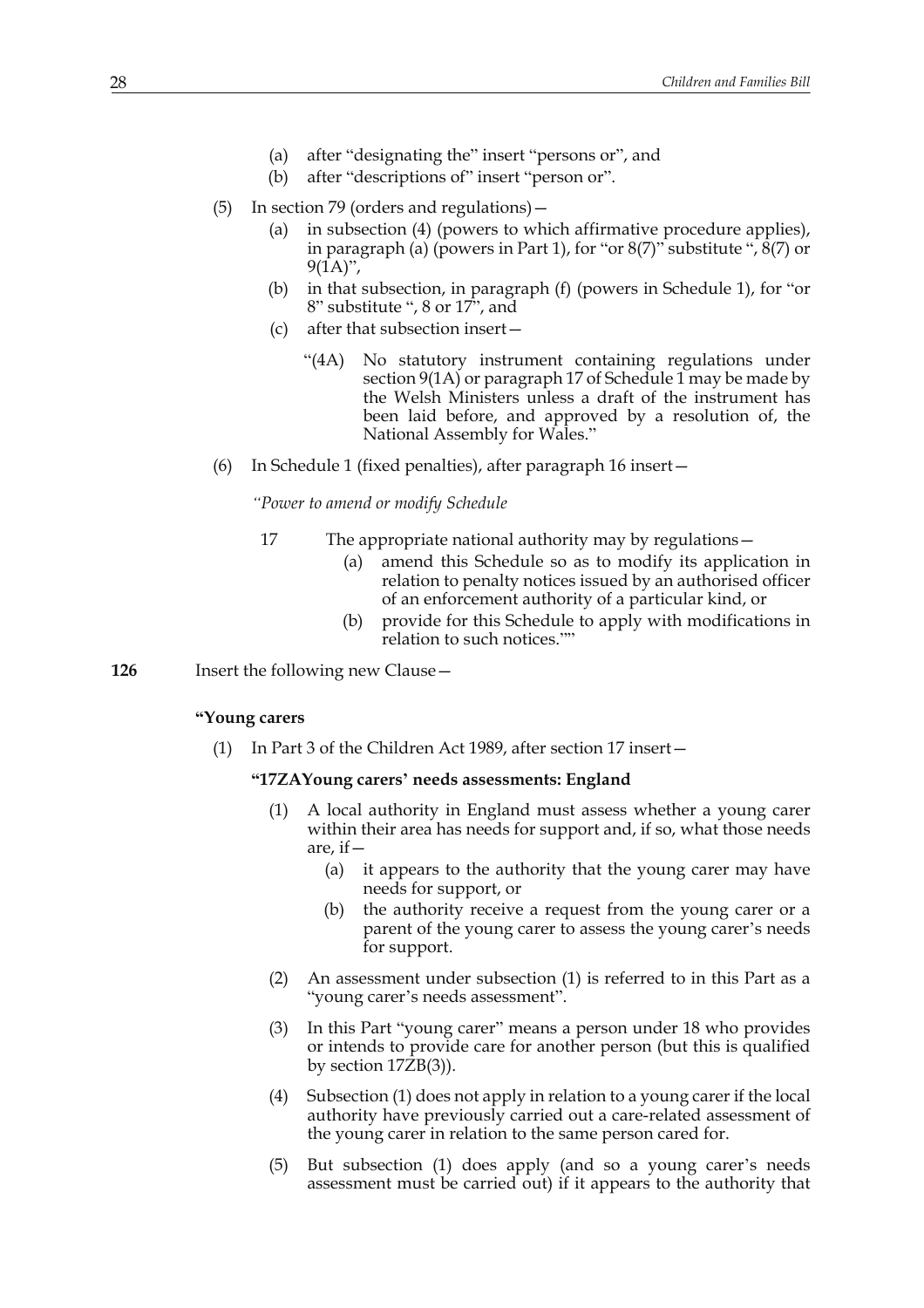the needs or circumstances of the young carer or the person cared for have changed since the last care-related assessment.

- (6) "Care-related assessment" means—
	- (a) a young carer's needs assessment;
	- (b) an assessment under any of the following—
		- (i) section 1 of the Carers (Recognition and Services) Act 1995;
		- (ii) section 1 of the Carers and Disabled Children Act 2000;
		- (iii) section 4(3) of the Community Care (Delayed Discharges) Act 2003.
- (7) A young carer's needs assessment must include an assessment of whether it is appropriate for the young carer to provide, or continue to provide, care for the person in question, in the light of the young carer's needs for support, other needs and wishes.
- (8) A local authority, in carrying out a young carer's needs assessment, must have regard to—
	- (a) the extent to which the young carer is participating in or wishes to participate in education, training or recreation, and
	- (b) the extent to which the young carer works or wishes to work.
- (9) A local authority, in carrying out a young carer's needs assessment, must involve—
	- (a) the young carer,
	- (b) the young carer's parents, and
	- (c) any person who the young carer or a parent of the young carer requests the authority to involve.
- (10) A local authority that have carried out a young carer's needs assessment must give a written record of the assessment to—
	- (a) the young carer,
	- (b) the young carer's parents, and
	- (c) any person to whom the young carer or a parent of the young carer requests the authority to give a copy.
- (11) Where the person cared for is under 18, the written record must state whether the local authority consider him or her to be a child in need.
- (12) A local authority in England must take reasonable steps to identify the extent to which there are young carers within their area who have needs for support.

#### **17ZB Young carers' needs assessments: supplementary**

- (1) This section applies for the purposes of section 17ZA.
- (2) "Parent", in relation to a young carer, includes—
	- (a) a parent of the young carer who does not have parental responsibility for the young carer, and
	- (b) a person who is not a parent of the young carer but who has parental responsibility for the young carer.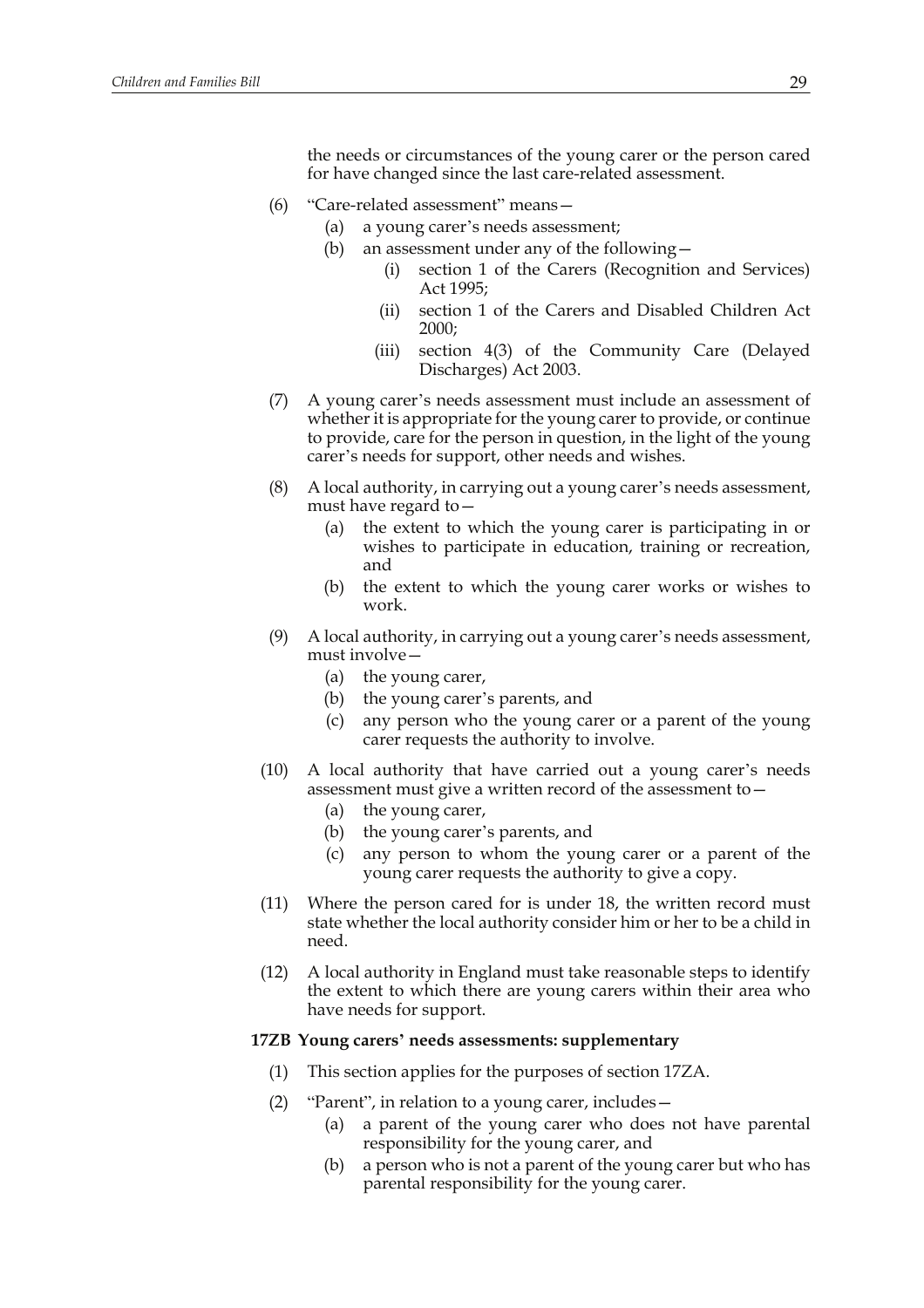- (3) A person is not a young carer if the person provides or intends to provide care—
	- (a) under or by virtue of a contract, or
	- (b) as voluntary work.
- (4) But in a case where the local authority consider that the relationship between the person cared for and the person under 18 providing or intending to provide care is such that it would be appropriate for the person under 18 to be regarded as a young carer, that person is to be regarded as such (and subsection (3) is therefore to be ignored in that case).
- (5) The references in section 17ZA and this section to providing care include a reference to providing practical or emotional support.
- (6) Where a local authority—
	- (a) are required to carry out a young carer's needs assessment, and
	- (b) are required or have decided to carry out some other assessment of the young carer or of the person cared for;

the local authority may, subject to subsection (7), combine the assessments.

- (7) A young carer's needs assessment may be combined with an assessment of the person cared for only if the young carer and the person cared for agree.
- (8) The Secretary of State may by regulations make further provision about carrying out a young carer's needs assessment; the regulations may, in particular—
	- (a) specify matters to which a local authority is to have regard in carrying out a young carer's needs assessment;
	- (b) specify matters which a local authority is to determine in carrying out a young carer's needs assessment;
	- (c) make provision about the manner in which a young carer's needs assessment is to be carried out;
	- (d) make provision about the form a young carer's needs assessment is to take.
- (9) The Secretary of State may by regulations amend the list in section  $17ZA(6)(b)$  so as to  $-$ 
	- (a) add an entry,
	- (b) remove an entry, or
	- (c) vary an entry.

#### **17ZC Consideration of young carers' needs assessments**

A local authority that carry out a young carer's needs assessment must consider the assessment and decide—

- (a) whether the young carer has needs for support in relation to the care which he or she provides or intends to provide;
- (b) if so, whether those needs could be satisfied (wholly or partly) by services which the authority may provide under section 17; and
- (c) if they could be so satisfied, whether or not to provide any such services in relation to the young carer."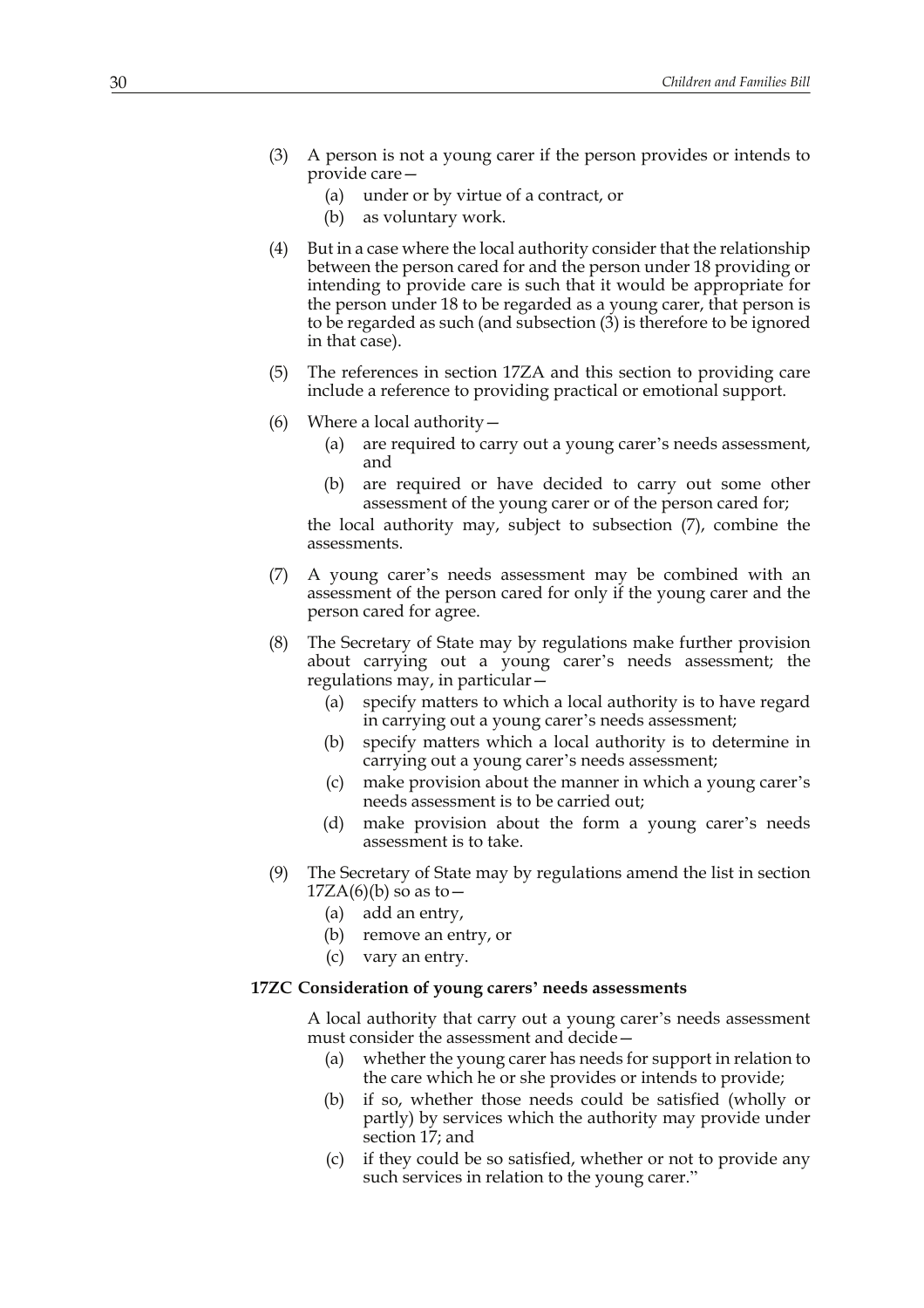- (2) In section 104 of the Children Act 1989 (regulations and orders)—
	- (a) in subsections (2) and (3A) (regulations within subsection (3B) or (3C) not subject to annulment but to be approved in draft) before "(3B)" insert "(3AA),", and
	- (b) after subsection (3A) insert—
		- "(3AA) Regulations fall within this subsection if they are regulations made in the exercise of the power conferred by section 17ZB(9).""
- **127** Insert the following new Clause—

## **"Parent carers**

(1) In the Children Act 1989, after section 17ZC (as inserted by section *(Young carers)*) insert—

#### **"17ZD Parent carers' needs assessments: England**

- (1) A local authority in England must, if the conditions in subsections (3) and (4) are met, assess whether a parent carer within their area has needs for support and, if so, what those needs are.
- (2) In this Part "parent carer" means a person aged 18 or over who provides or intends to provide care for a disabled child for whom the person has parental responsibility.
- (3) The first condition is that—
	- (a) it appears to the authority that the parent carer may have needs for support, or
	- (b) the authority receive a request from the parent carer to assess the parent carer's needs for support.
- (4) The second condition is that the local authority are satisfied that the disabled child cared for and the disabled child's family are persons for whom they may provide or arrange for the provision of services under section 17.
- (5) An assessment under subsection (1) is referred to in this Part as a "parent carer's needs assessment".
- (6) Subsection (1) does not apply in relation to a parent carer if the local authority have previously carried out a care-related assessment of the parent carer in relation to the same disabled child cared for.
- (7) But subsection (1) does apply (and so a parent carer's needs assessment must be carried out) if it appears to the authority that the needs or circumstances of the parent carer or the disabled child cared for have changed since the last care-related assessment.
- (8) "Care-related assessment" means—
	- (a) a parent carer's needs assessment;
	- (b) an assessment under any of the following—
		- (i) section 1 of the Carers (Recognition and Services) Act 1995;
		- (ii) section 6 of the Carers and Disabled Children Act 2000;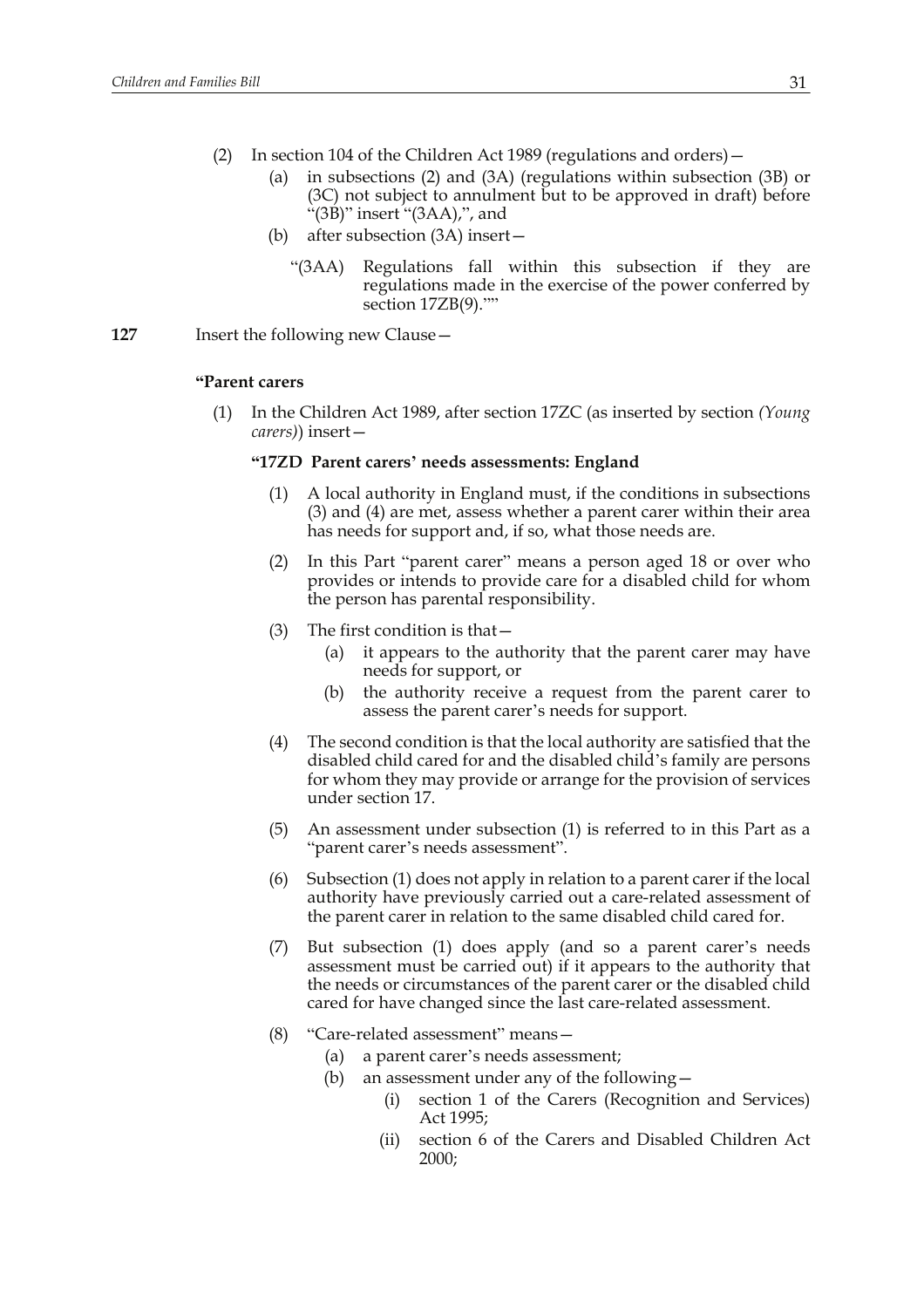- (iii) section 4(3) of the Community Care (Delayed Discharges) Act 2003.
- (9) A parent carer's needs assessment must include an assessment of whether it is appropriate for the parent carer to provide, or continue to provide, care for the disabled child, in the light of the parent carer's needs for support, other needs and wishes.
- (10) A local authority in carrying out a parent carer's needs assessment must have regard to—
	- (a) the well-being of the parent carer, and
	- (b) the need to safeguard and promote the welfare of the disabled child cared for and any other child for whom the parent carer has parental responsibility.
- (11) In subsection (10) "well-being" has the same meaning as in Part 1 of the Care Act 2014.
- (12) A local authority, in carrying out a parent carer's needs assessment, must involve—
	- (a) the parent carer,
	- (b) any child for whom the parent carer has parental responsibility, and
	- (c) any person who the parent carer requests the authority to involve.
- (13) A local authority that have carried out a parent carer's needs assessment must give a written record of the assessment to—
	- (a) the parent carer, and
	- (b) any person to whom the parent carer requests the authority to give a copy.
- (14) A local authority in England must take reasonable steps to identify the extent to which there are parent carers within their area who have needs for support.

#### **17ZE Parent carers' needs assessments: supplementary**

- (1) This section applies for the purposes of section 17ZD.
- (2) The references in section 17ZD to providing care include a reference to providing practical or emotional support.
- (3) Where a local authority—
	- (a) are required to carry out a parent carer's needs assessment, and
	- (b) are required or have decided to carry out some other assessment of the parent carer or of the disabled child cared for,

the local authority may combine the assessments.

- (4) The Secretary of State may by regulations make further provision about carrying out a parent carer's needs assessment; the regulations may, in particular—
	- (a) specify matters to which a local authority is to have regard in carrying out a parent carer's needs assessment;
	- (b) specify matters which a local authority is to determine in carrying out a parent carer's needs assessment;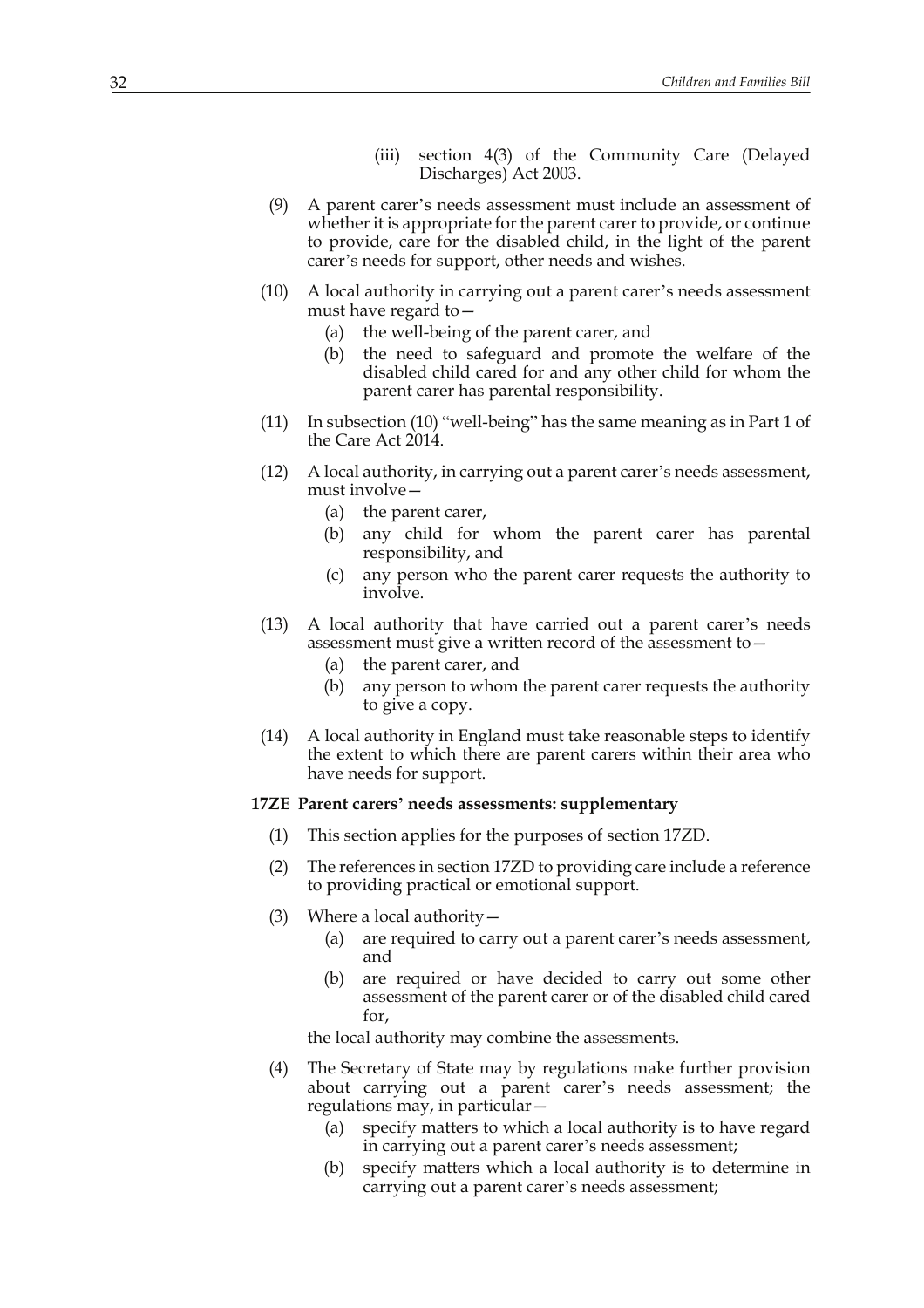- (c) make provision about the manner in which a parent carer's needs assessment is to be carried out;
- (d) make provision about the form a parent carer's needs assessment is to take.
- (5) The Secretary of State may by regulations amend the list in section  $17ZD(8)(b)$  so as to  $-$ 
	- (a) add an entry,
	- (b) remove an entry, or
	- (c) vary an entry.

# **17ZF Consideration of parent carers' needs assessments**

A local authority that carry out a parent carer's needs assessment must consider the assessment and decide—

- (a) whether the parent carer has needs for support in relation to the care which he or she provides or intends to provide;
- (b) whether the disabled child cared for has needs for support;
- (c) if paragraph (a) or (b) applies, whether those needs could be satisfied (wholly or partly) by services which the authority may provide under section 17; and
- (d) if they could be so satisfied, whether or not to provide any such services in relation to the parent carer or the disabled child cared for."
- (2) In section 104 of the Children Act 1989 (regulations and orders)—
	- (a) in subsections (2) and (3A) (regulations within subsection (3B) or (3C) not subject to annulment but to be approved in draft) after "(3AA)," insert "(3AB),", and
	- (b) after subsection (3AA) insert—
		- "(3AB) Regulations fall within this subsection if they are regulations made in the exercise of the power conferred by section 17ZE(5).""
- **128** Insert the following new Clause—

# **"Arrangements for living with former foster parents after reaching adulthood**

- (1) The Children Act 1989 is amended as follows.
- (2) After section 23C (continuing functions in respect of former relevant children) insert—

# **"23CZA Arrangements for certain former relevant children to continue to live with former foster parents**

- (1) Each local authority in England have the duties provided for in subsection (3) in relation to a staying put arrangement.
- (2) A "staying put arrangement" is an arrangement under which—
	- (a) a person who is a former relevant child by virtue of section  $23C(1)(b)$ , and
	- (b) a person (a "former foster parent") who was the former relevant child's local authority foster parent immediately before the former relevant child ceased to be looked after by the local authority,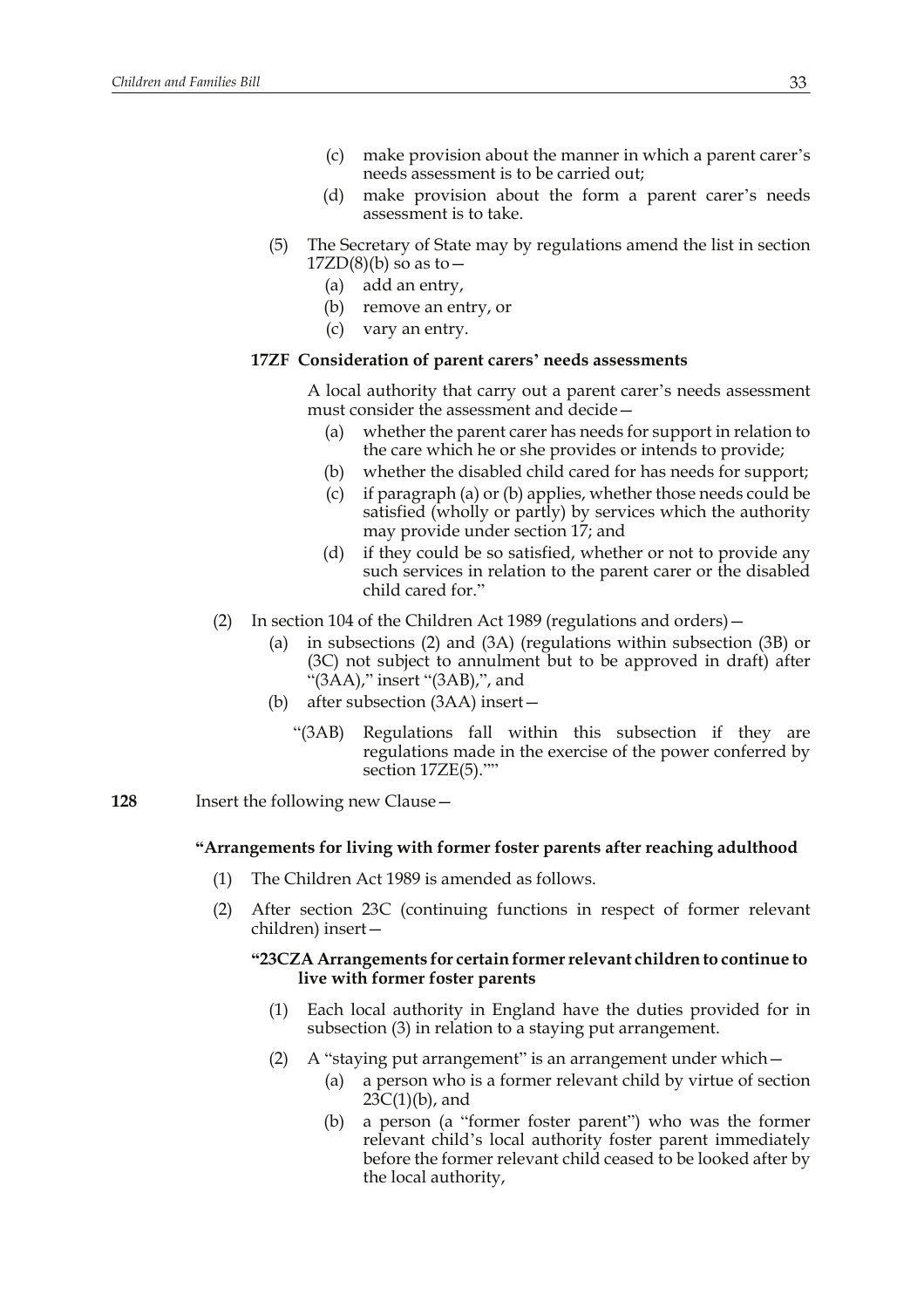continue to live together after the former relevant child has ceased to be looked after.

- (3) It is the duty of the local authority (in discharging the duties in section  $23C(3)$  and by other means) –
	- (a) to monitor the staying put arrangement, and
	- (b) to provide advice, assistance and support to the former relevant child and the former foster parent with a view to maintaining the staying put arrangement.
- (4) Support provided to the former foster parent under subsection (3)(b) must include financial support.
- (5) Subsection (3)(b) does not apply if the local authority consider that the staying put arrangement is not consistent with the welfare of the former relevant child.
- (6) The duties set out in subsection (3) subsist until the former relevant child reaches the age of 21."
- (3) In Part 2 of Schedule 2 (local authority support for looked after children) after paragraph 19B (preparation for ceasing to be looked after) insert—

*"Preparation for ceasing to be looked after: staying put arrangements*

- 19BA(1) This paragraph applies in relation to an eligible child (within the meaning of paragraph 19B) who has been placed by a local authority in England with a local authority foster parent.
	- (2) When carrying out the assessment of the child's needs in accordance with paragraph 19B(4), the local authority must determine whether it would be appropriate to provide advice, assistance and support under this Act in order to facilitate a staying put arrangement, and with a view to maintaining such an arrangement, after the local authority cease to look after him or her.
	- (3) The local authority must provide advice, assistance and support under this Act in order to facilitate a staying put arrangement  $if -$ 
		- (a) the local authority determine under sub-paragraph (2) that it would be appropriate to do so, and
		- (b) the eligible child and the local authority foster parent wish to make a staying put arrangement.
	- (4) In this paragraph, "staying put arrangement" has the meaning given by section 23CZA.""
- **129** Insert the following new Clause—

## **"Duty to support pupils with medical conditions**

- (1) The appropriate authority for a school to which this section applies must make arrangements for supporting pupils at the school with medical conditions.
- (2) In meeting the duty in subsection (1) the appropriate authority must have regard to guidance issued by the Secretary of State.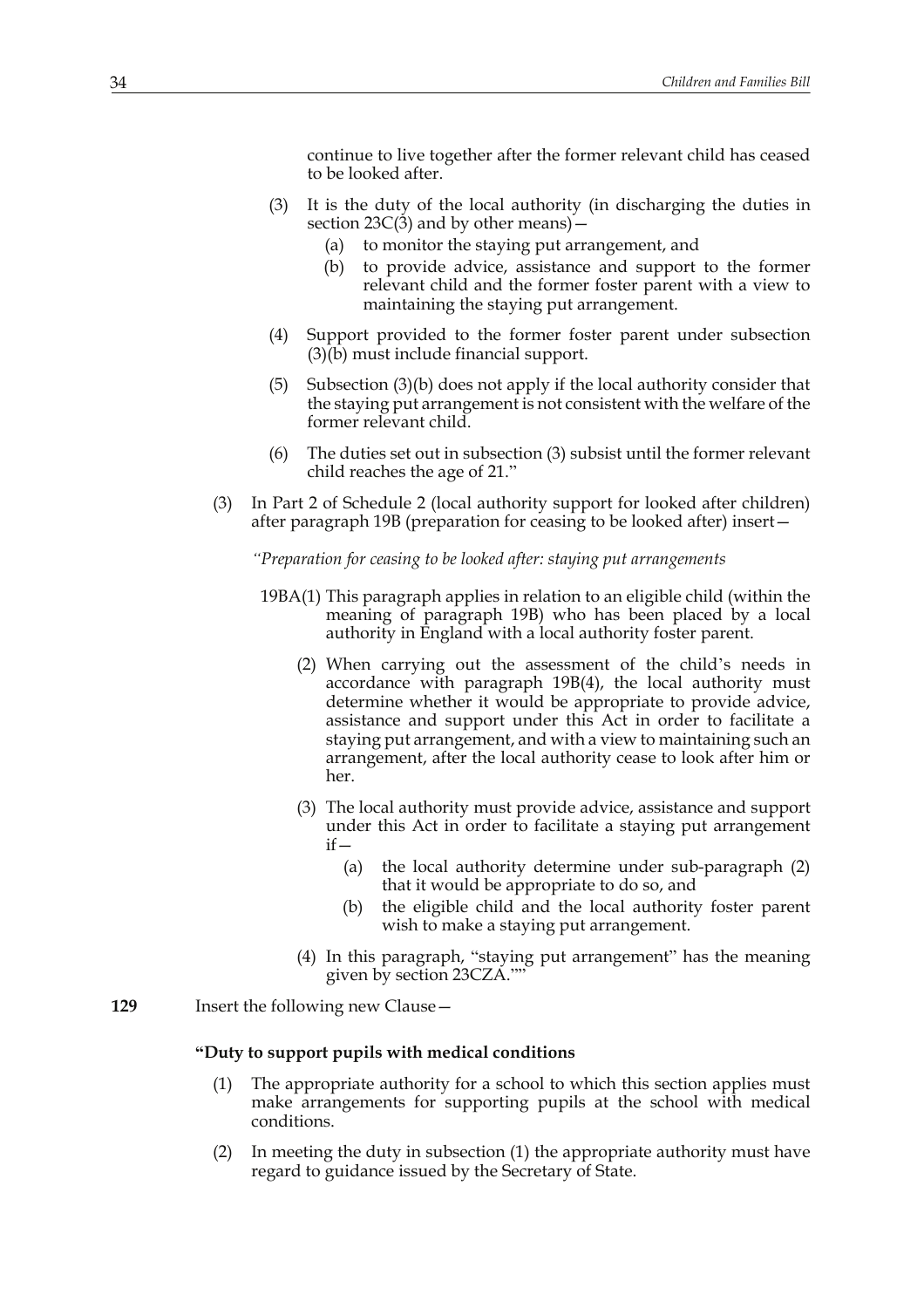- (3) The duty in subsection (1) does not apply in relation to a pupil who is a young child for the purposes of Part 3 of the Childcare Act 2006 (regulation of provision of childcare in England).
- (4) This section applies to the following schools in England—
	- (a) a maintained school;
	- (b) an Academy school;
	- (c) an alternative provision Academy;
	- (d) a pupil referral unit.
- (5) In this section—

"the appropriate authority for a school" means—

- (a) in the case of a maintained school, the governing body,
- (b) in the case of an Academy, the proprietor, and
- (c) in the case of a pupil referral unit, the management committee;

"maintained school" means—

- (a) a community, foundation or voluntary school, within the meaning of the School Standards and Framework Act 1998, or
- (b) a community or foundation special school, within the meaning of that Act.
- (6) The Education Act 1996 and this section are to be read as if this section were included in that Act."
- **130** Insert the following new Clause—

# **"Local authority functions relating to children etc: intervention**

- (1) Section 497A of the Education Act 1996 (which confers power on the Secretary of State to secure the proper performance of local authority education functions, and is applied to social services functions relating to children by section 50 of the Children Act 2004 and to functions relating to childcare by section 15 of the Childcare Act 2006) is amended in accordance with subsection (2).
- (2) After subsection (4A) insert—
	- "(4AA) So far as is appropriate in consequence of a direction given under subsection (4A), a reference (however expressed) in an enactment, instrument or other document to a local authority is to be read as a reference to the person by whom the function is exercisable.
	- (4AB) Subsection (4AC) applies if a direction given under subsection (4A) expires or is revoked without being replaced.
	- (4AC) So far as is appropriate in consequence of the expiry or revocation, a reference (however expressed) in an instrument or other document to the person by whom the function was exercisable is to be read as a reference to the local authority to which the direction was given."
- (3) In section 15 of the Local Government Act 1999 (Secretary of State's power to secure compliance with requirements of Part 1 of that Act) after subsection (6) insert—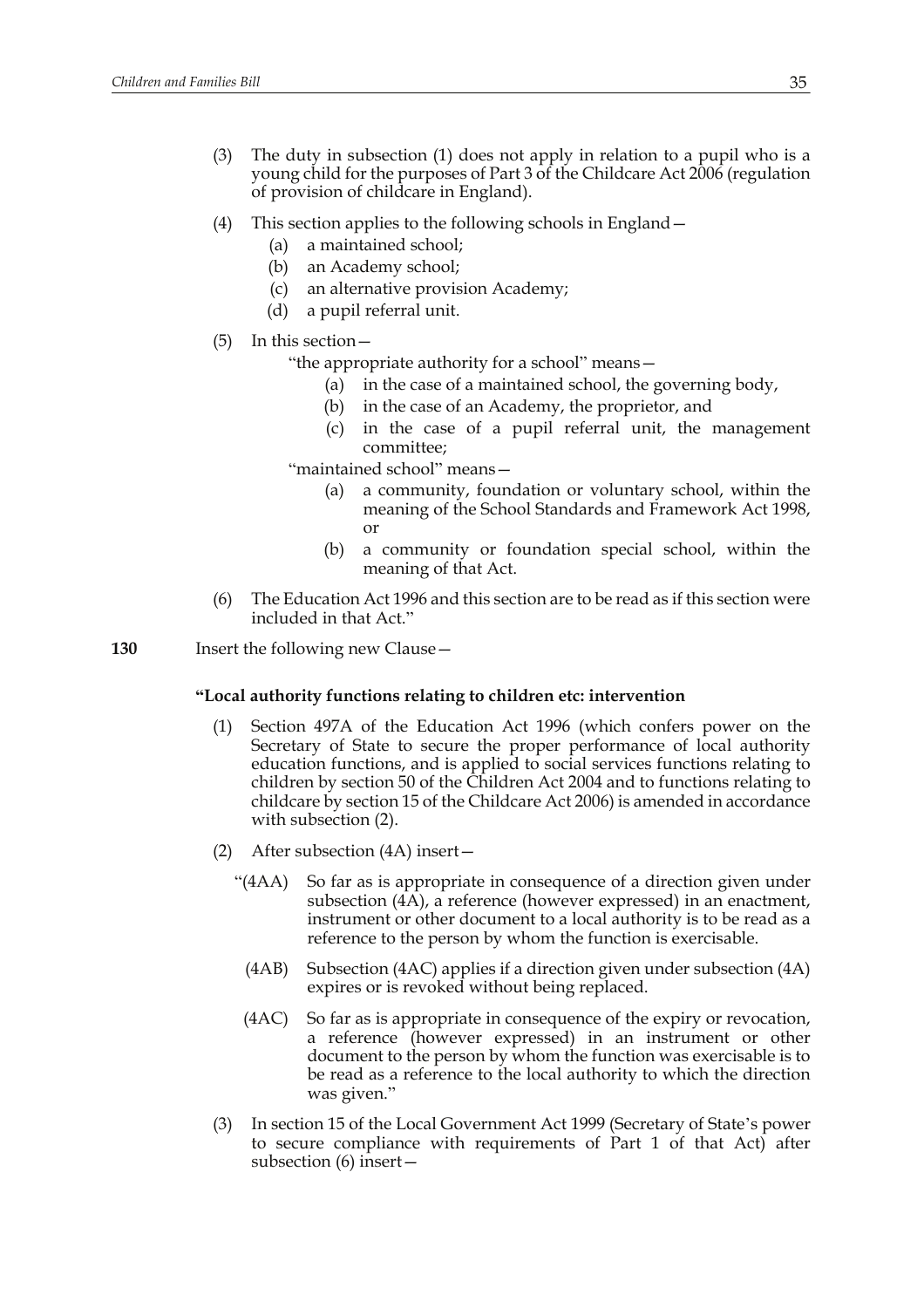- "(6A) So far as is appropriate in consequence of a direction given under subsection (6)(a), a reference (however expressed) in an enactment, instrument or other document to a best value authority is to be read as a reference to the person by whom the function is exercisable.
	- (6B) Subsection (6C) applies if a direction given under subsection (6)(a) expires or is revoked without being replaced.
	- (6C) So far as is appropriate in consequence of the expiry or revocation, a reference (however expressed) in an instrument or other document to the person by whom the function was exercisable is to be read as a reference to the best value authority to which the direction was given.""
- 131 Insert the following new Clause -

## **"Application of suspension etc powers to establishments and agencies in England**

- (1) In section 14A of the Care Standards Act 2000 (power of Welsh Ministers to suspend registration of person in respect of establishment or agency), in subsection  $(1)$  –
	- (a) for "Welsh Ministers" substitute "registration authority", and
	- (b) omit "for which the Welsh Ministers are the registration authority".
- (2) In subsection (2) of that section, for "Welsh Ministers give" substitute "registration authority gives".
- (3) In section 15(4A) of that Act (duty of Welsh Ministers to give notice of decision to grant application for cancellation or variation of suspension)—
	- (a) for "Welsh Ministers decide" substitute "registration authority decides",
	- (b) for "they" substitute "it", and
	- (c) for "their" substitute "its".
- (4) In section 20B of that Act (urgent procedure for suspension or variation etc: Wales), in the heading omit ": Wales".
- (5) In subsection (1) of that section—
	- (a) in paragraph (a) omit "for which the Welsh Ministers are the registration authority", and
	- (b) in paragraph  $(b)$ 
		- (i) for "Welsh Ministers have" substitute "registration authority has", and
		- (ii) for "they act" substitute "it acts".
- (6) In subsection (2) of that section, for "Welsh Ministers" in both places substitute "registration authority".
- (7) In subsection (4)(b) of that section, for "Welsh Ministers'" substitute "registration authority's"."
- **132** Insert the following new Clause—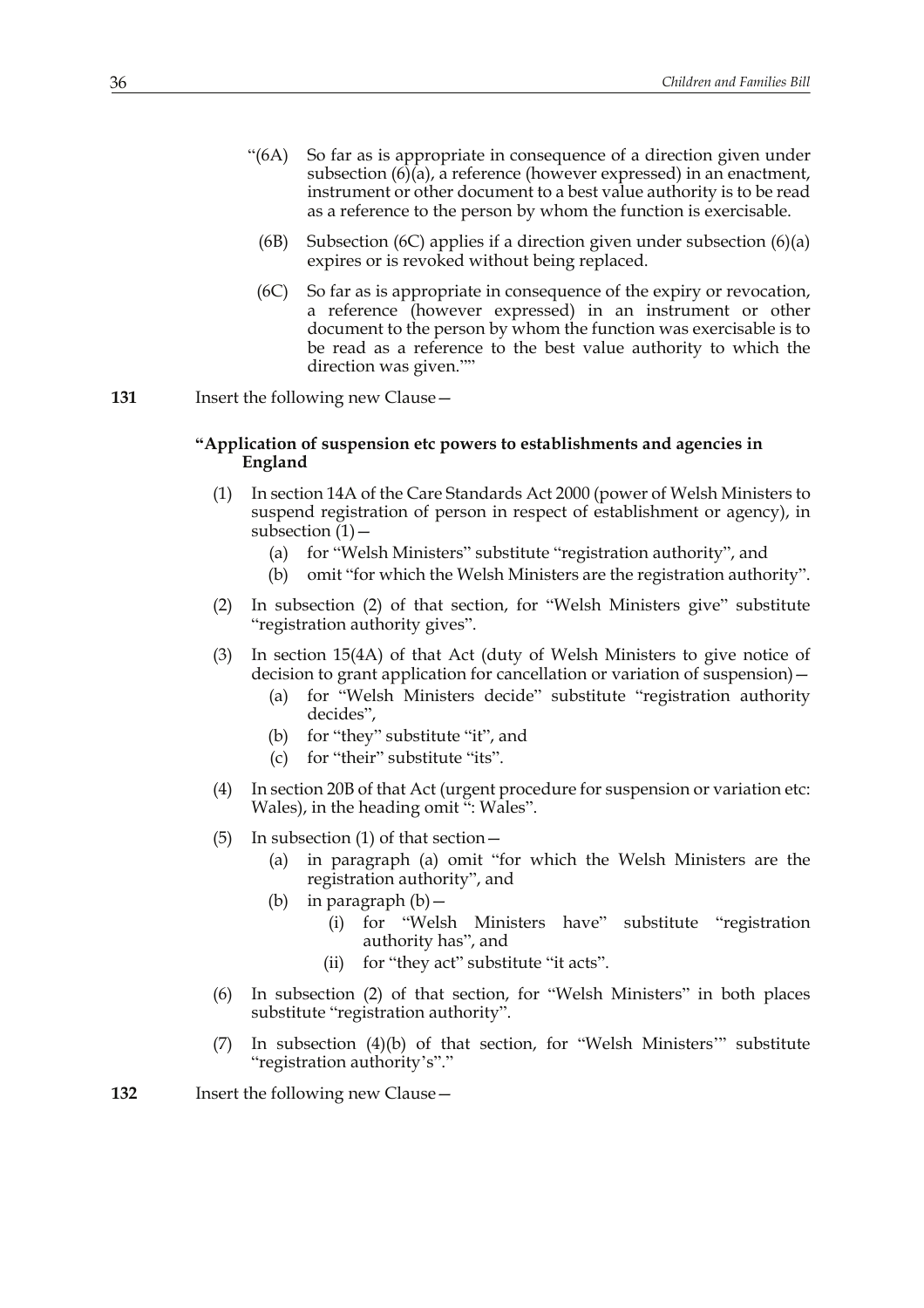# **"Objectives and standards for establishments and agencies in England**

- (1) In section 22 of the Care Standards Act 2000 (regulation of establishments and agencies), in subsection (1), for the words from "may in particular" to the end substitute "—
	- (a) regulations made by the Secretary of State may in particular make any provision such as is mentioned in subsection (1A), (2), (7) or (8), and
	- (b) regulations made by the Welsh Ministers may in particular make any provision such as is mentioned in subsection (2),  $(7)$  or  $(8)$ .
- (2) In that section, after subsection (1) insert—
	- "(1A) Regulations made by the Secretary of State may prescribe objectives and standards which must be met in relation to an establishment or agency for which the CIECSS is the registration authority.""
- **133** Insert the following new Clause—

#### **"National minimum standards for establishments and agencies in England**

In section 23 of the Care Standards Act 2000 (national minimum standards), after subsection (1) insert—

- "(1A) The standards applicable to an establishment or agency for which the CIECSS is the registration authority may, in particular, explain or supplement requirements imposed in relation to that establishment or agency by regulations under section 22.""
- **134** Insert the following new Clause—

#### **"Disqualification from carrying on, or being employed in, a children's home**

- (1) Section 65 of the Children Act 1989 (person disqualified from fostering a child privately to be disqualified from carrying on etc children's home) is amended as follows.
- (2) Before subsection (1) insert—
	- "(A1) A person ("P") who is disqualified (under section 68) from fostering a child privately must not carry on, or be otherwise concerned in the management of, or have any financial interest in, a children's home in England unless—
		- (a) P has, within the period of 28 days beginning with the day on which P became aware of P's disqualification, disclosed to the appropriate authority the fact that P is so disqualified, and
		- (b) P has obtained the appropriate authority's written consent.
		- (A2) A person ("E") must not employ a person ("P") who is so disqualified in a children's home in England unless—
			- (a) E has, within the period of 28 days beginning with the day on which E became aware of P's disqualification, disclosed to the appropriate authority the fact that P is so disqualified, and
			- (b) E has obtained the appropriate authority's written consent."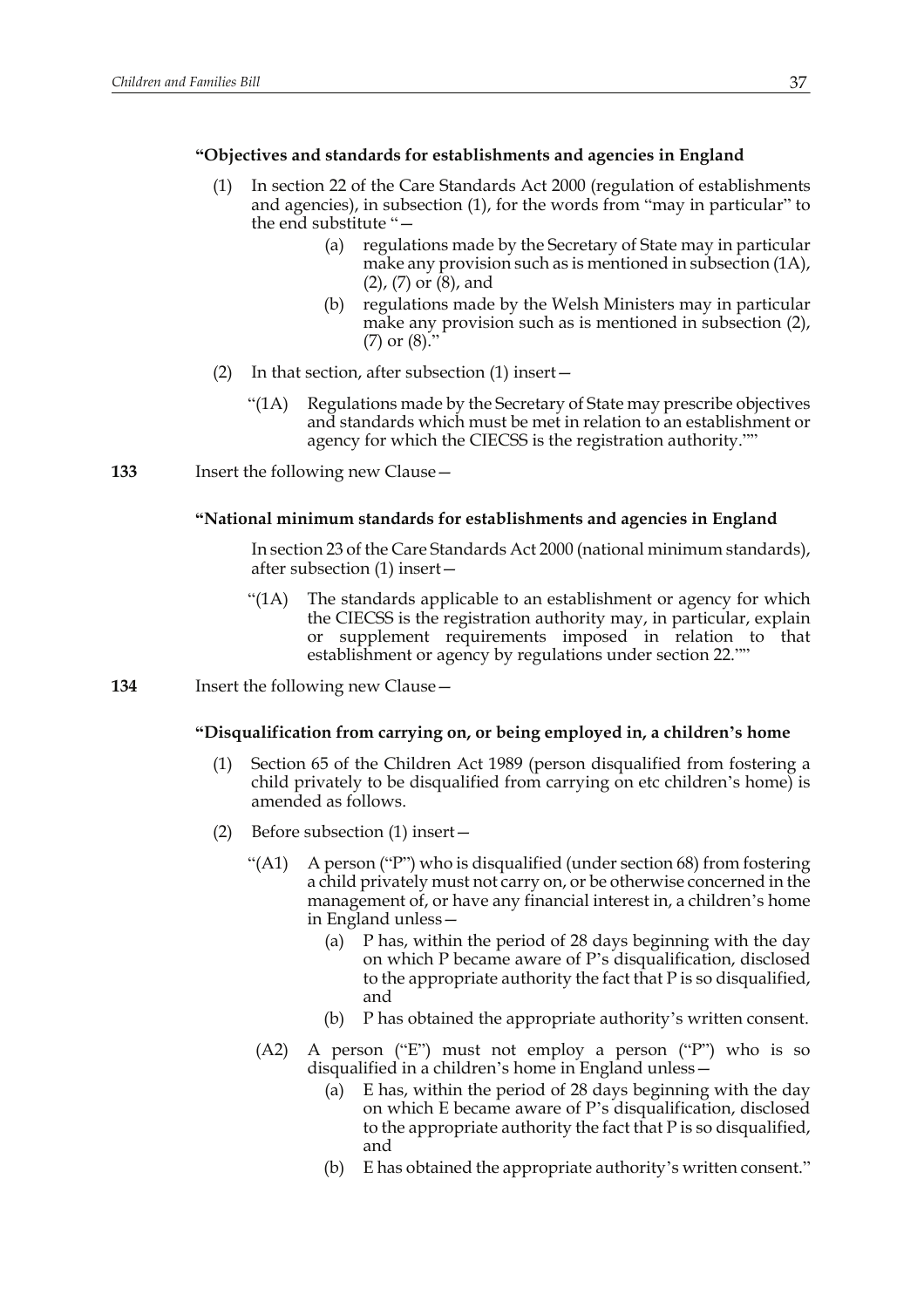- (3) In subsection (1), after "children's home" insert "in Wales".
- (4) In subsection (2), after "children's home" insert "in Wales".
- (5) In subsection (4), after "subsection" insert "(A1), (A2),".
- (6) In subsection (5) after "subsection" insert "(A2) or"."

**135** Insert the following new Clause—

#### **"Provision of free school lunches**

- (1) The Education Act 1996 is amended as follows.
- (2) In section 512ZB (provision of free school lunches and milk at maintained schools)—
	- (a) in subsection  $(2)(a)$  after "subsection  $(4)$ " insert "or  $(4A)$  (or both)",
		- (b) after subsection (4) insert—
			- "(4A) A person is within this subsection if the person—
				- (a) is a registered pupil at a maintained school or pupil referral unit in England, and
				- (b) is in reception, year 1, year 2 or any other prescribed year group at the school.
				- (4B) The Secretary of State may by order provide for the following to be treated as persons within subsection  $(4A)$  –
					- (a) registered pupils, or any description of registered pupils, at a maintained nursery school in England;
					- (b) children, or any description of children, who receive relevant funded early years education, or any description of such education, in England.
			- $(4C)$  In subsection  $(4A)$  –

"maintained school" means—

- (a) a community, foundation or voluntary school, or
- (b) a community or foundation special school;
- "reception" means a year group in which the majority of children will, in the school year, attain the age of 5;
- "year 1" means a year group in which the majority of children will, in the school year, attain the age of 6;
- "year 2" means a year group in which the majority of children will, in the school year, attain the age of 7;
- "year group" means a group of children at a school the majority of whom will, in a particular school year, attain the same age.", and
- (c) in subsection (5), after ""prescribed"" insert ", "relevant funded early years education"".
- (3) After section 512A insert—

## **"512B Provision of school lunches: Academies**

(1) Academy arrangements in relation to an Academy school or an alternative provision Academy must include provision imposing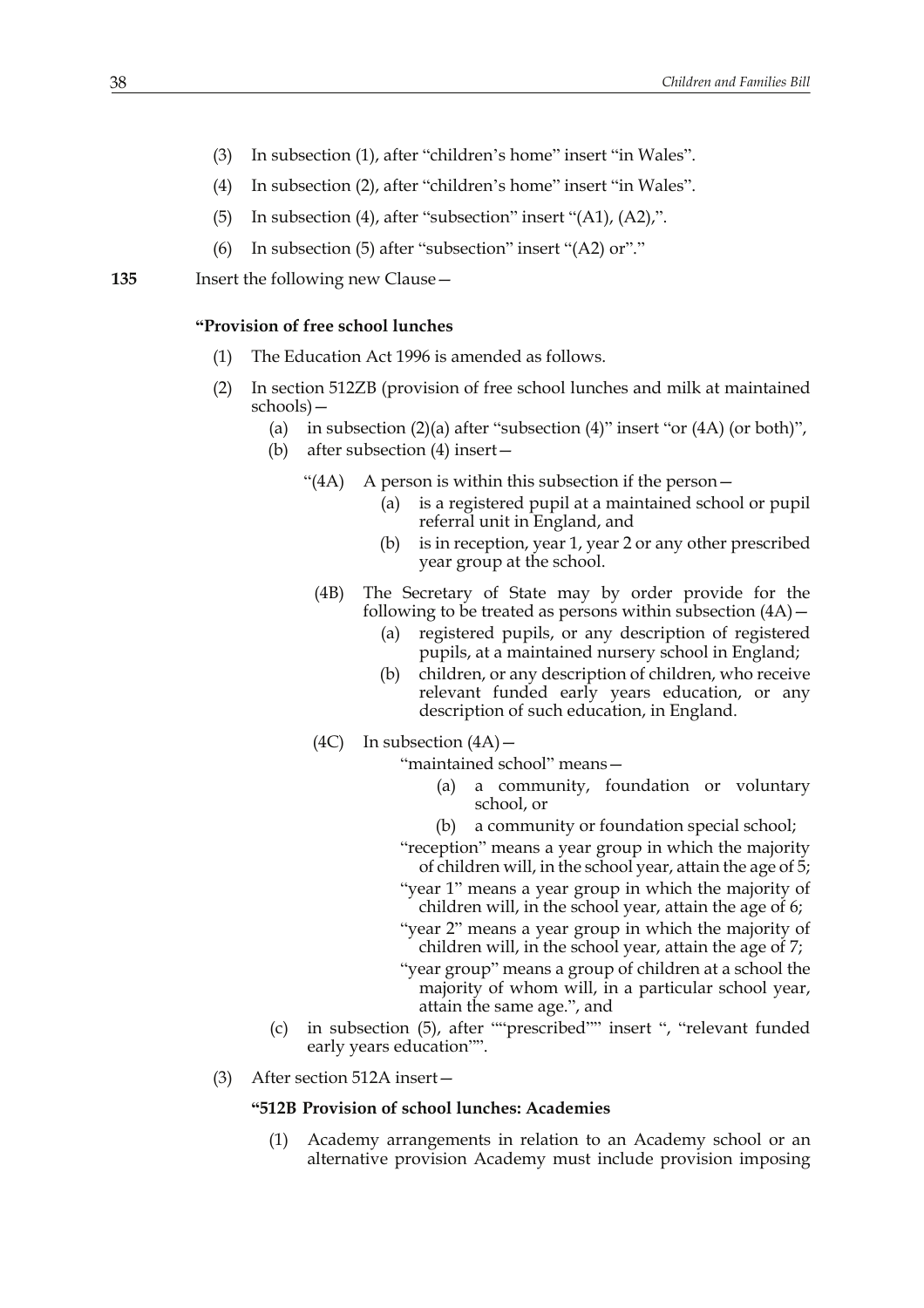obligations on the proprietor that are equivalent to the school lunches obligations.

- (2) "The school lunches obligations" are the obligations imposed in relation to maintained schools and pupil referral units in England  $by -$ 
	- (a) section 512(3) (provision of school lunches on request), and
	- (b) section 512ZB(1) (provision of free school lunches to eligible persons).
- (3) Academy arrangements in relation to an Academy (other than a 16 to 19 Academy) that are entered into before the date on which section (*Provision of free school lunches*)(3) of the Children and Families Act 2014 comes into force are to be treated as if they included the provision required by subsection (1), to the extent that they do not otherwise include such provision.""

#### **Clause 79**

**136** Page 53, line 2, after "must" insert ", in particular,"

#### **Clause 85**

- **137** Page 56, line 9, leave out "involve children" and insert "consult children or otherwise involve them"
- **138** Page 56, line 10, at end insert ", and
	- (d) a summary of how the Commissioner has taken into account the results of any such consultation and anything else resulting from involving children in the discharge of his or her functions.""

#### **Clause 92**

- **139** Page 85, line 22, at end insert—
	- "(3CA) Regulations may provide for a reduction in the duration of the maternity allowance period as it applies to a woman to be revoked, or to be treated as revoked, subject to prescribed restrictions and conditions.""
- **140** Page 85, line 23, leave out "(3C)" and insert "(3CA)"
- **141** Page 86, line 2, at end insert—
	- "(3D) Regulations may provide for a reduction in the duration of the maternity pay period as it applies to a woman to be revoked, or to be treated as revoked, subject to prescribed restrictions and conditions.""
- **142** Page 86, line 32, at end insert—
	- "(2CA) Regulations may provide for a reduction in the duration of the adoption pay period as it applies to a person to be revoked, or to be treated as revoked, subject to prescribed restrictions and conditions.""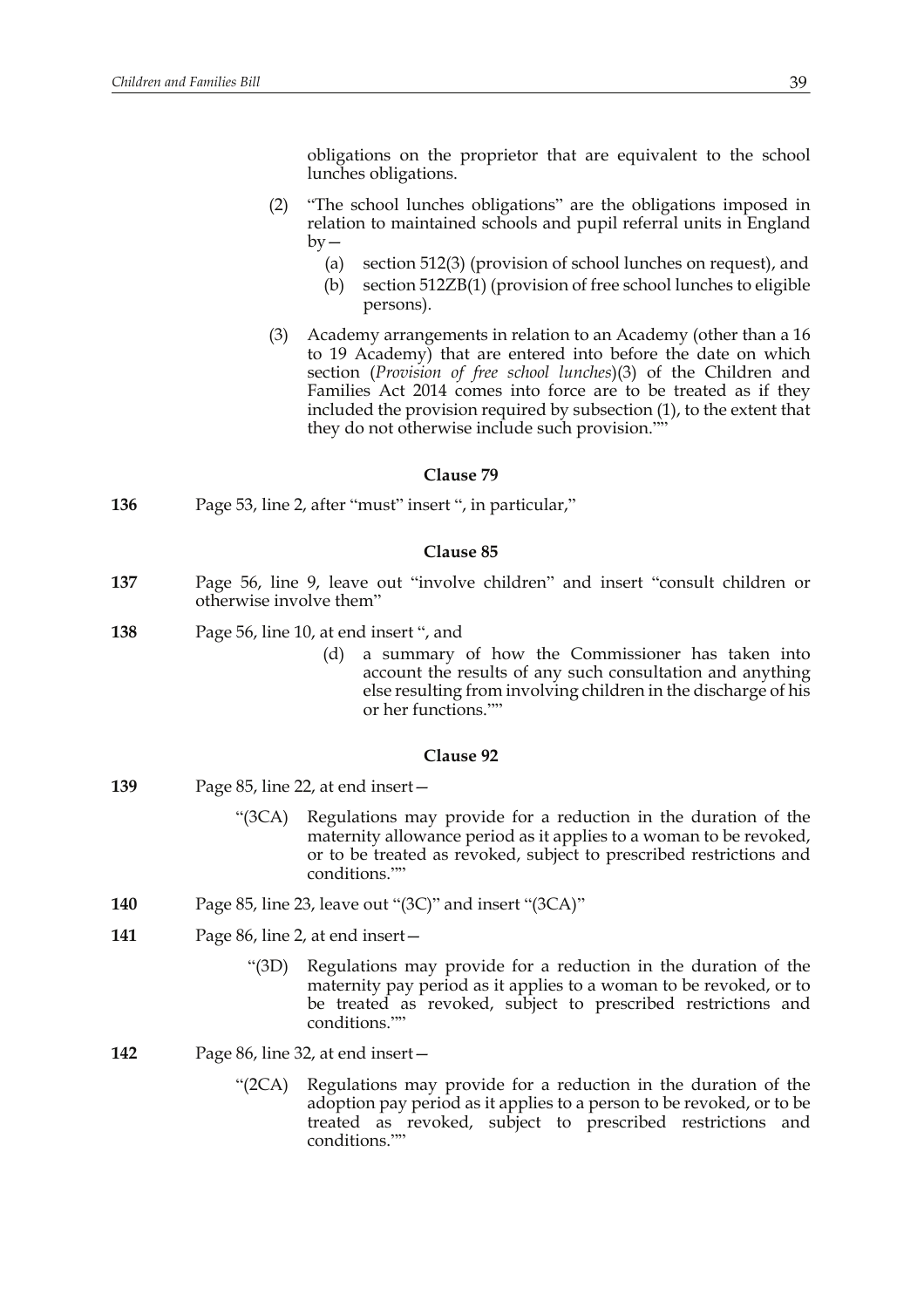**143** Page 91, line 16, leave out "(2C)" and insert "(2CA)"

## **Clause 107**

- **144** Page 114, line 34, leave out subsection (6) and insert—
	- "(6) A statutory instrument containing (whether alone or with other provision)—
		- (a) the first regulations to be made under section 49,
		- (b) an order under section 54(1) or 55(1),
		- (c) regulations under section (*Application of Part to detained persons*)(3),
		- (d) regulations under section (*Prohibition of sale of nicotine products to persons under 18*) or (*Amendments consequential on section (Prohibition of sale of nicotine products to persons under 18)*),
		- (e) regulations under subsection (6), (8), (9) or (10) of section (*Regulation of retail packaging etc of tobacco products*),
		- (f) regulations under subsection (11) of that section which amend, repeal or revoke any provision of an enactment within the meaning of that section, or
		- (g) an order under section 108 which amends or repeals any provision of primary legislation,

is not to be made unless a draft of the instrument has been laid before, and approved by a resolution of, each House of Parliament."

# **Clause 111**

- **145** Page 116, line 2, at end insert—
	- "(1A) Section (*Contact between prescribed persons and adopted person's relatives*)—
		- (a) so far as it relates to England, comes into force on such day as the Secretary of State appoints by order, and
		- (b) so far as it relates to Wales, comes into force on such day as the Welsh Ministers appoint by order."
- **146** Page 116, line 5, after "18" insert ", (*Extension of licensing of child performances to children under 14*), (*Local authority functions relating to children etc: intervention*), (*Application of suspension etc powers to establishments and agencies in England*), (*Objectives and standards for establishments and agencies in England*) and (*National minimum standards for establishments and agencies in England*)"
- **147** Page 116, line 6, at end insert—
	- "( ) Part 5 comes into force on 1 April 2014."
- **148** Page 116, line 9, after "subsection" insert "(1A),"

#### **Clause 112**

- **149** Page 116, line 14, leave out "is" and insert "and section (*Duty to support pupils with medical conditions*) (duty to support pupils with medical conditions) are"
- **150** Page 116, line 17, at end insert—
	- "(3A) Section (*Regulation of retail packaging etc of tobacco products*) extends to the whole of the United Kingdom."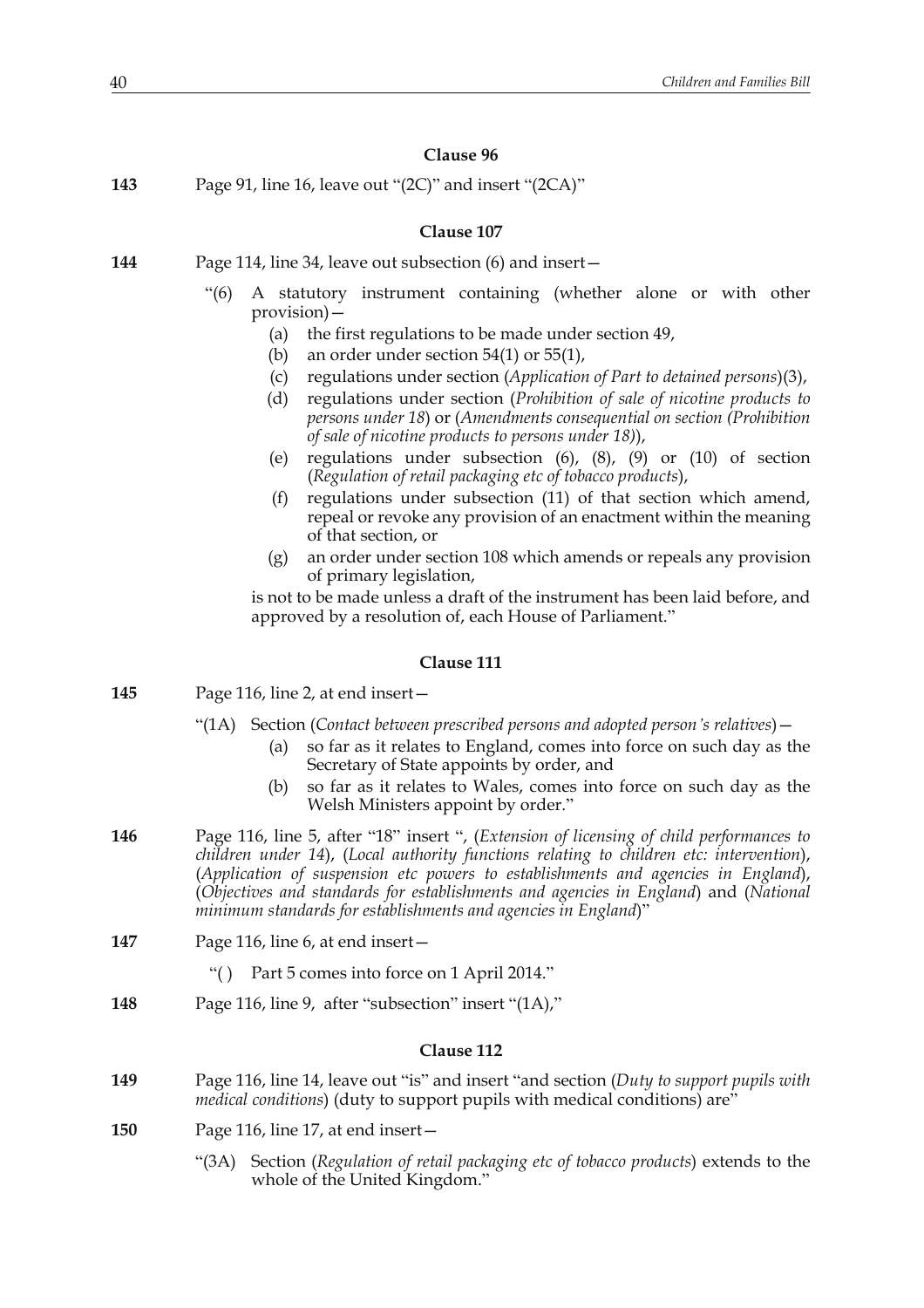- **151** Page 116, line 23, at end insert ", subject to subsection (8).
	- (8) Subsection (7) does not apply to the repeal made by section (*Extension of licensing of child performances to children under 14*), which extends to England and Wales only."

#### **Schedule 2**

**152** Page 141, line 43, at end insert—

*"Legal Aid, Sentencing and Punishment of Offenders Act 2012 (c. 10)*

70 In paragraph 13(1)(c) of Schedule 1 to the Legal Aid, Sentencing and Punishment of Offenders Act 2012 (civil legal services: orders mentioned in section 8(1) of the Children Act 1989) for "residence, contact" substitute "child arrangements orders"."

#### **Schedule 3**

- **153** Page 150, line 30, leave out sub-paragraphs (2) to (4) and insert—
	- "() In subsection (1), after "local authority" insert "in Wales".
	- () In the title, after "with" insert "statement of".
	- 55A In section 562D (appropriate special educational provision: arrangements between local authorities), in subsection (2) after "local authority" insert "in Wales"."
- **154** Page 150, line 36, leave out sub-paragraphs (2) to (8) and insert—
	- "() In subsection (1) after "local authority" insert "in Wales".
	- () In subsection (2) after "home authority" insert ", where they are a local authority in Wales,".
	- () In subsection (4) after "local authority" insert "in Wales".
	- () In subsection (5) after "local authority" insert "in Wales".
	- () In subsection  $(7)$ 
		- (a) in paragraph (a) after "home authority" insert ", where they are a local authority in Wales", and
		- (b) in paragraph (b) after "authority" insert "in Wales".
	- () In subsection  $(8)$ 
		- (a) after "home authority", where it first occurs insert ", where they are a local authority in Wales", and
		- (b) in paragraph (a) after "local authority" insert "in Wales"."
- **155** Page 151, line 14, leave out sub-paragraphs (2) and (3) and insert—
	- "() In subsection  $(1)$  -
		- (a) after "person" insert "—
			- (a) ", and
		- (b) after "apply" insert ", and
			- (b) for whom the home authority are a local authority in Wales."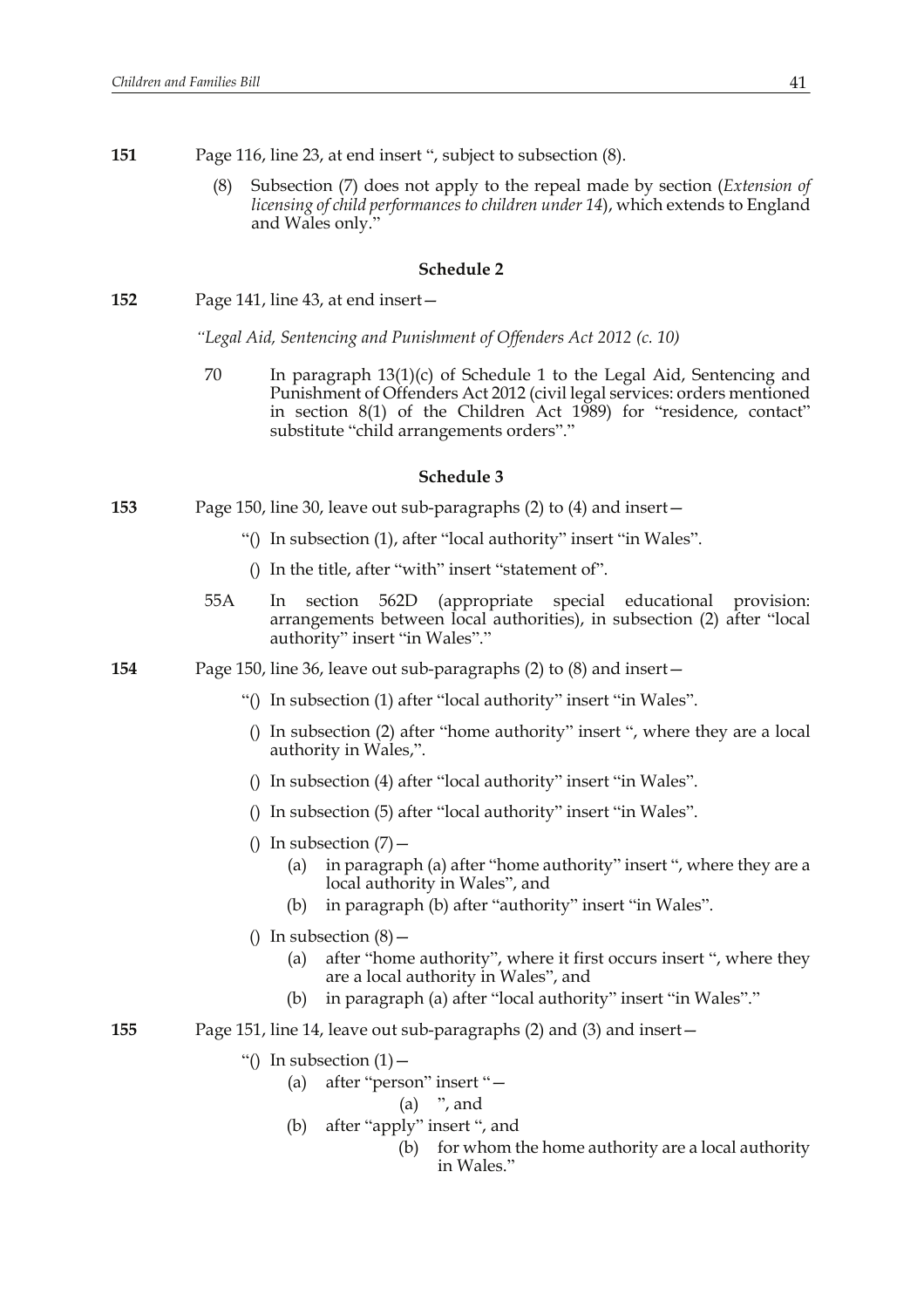- () In subsection (4), for "Subsections (5) and (6) apply" substitute "Subsection (6) applies".
- () Omit subsection (5).
- () In subsection (6), omit paragraph (b) and the "and" preceding it."
- **156** Page 153, line 40, at end insert—
	- *"Children Act 1989 (c. 41)*
		- (1) The Children Act 1989 is amended as follows.
		- (2) In section 23E (pathway plans), in subsection  $(1A)(a)$  after "Education" Act 1996" insert "or Part 3 of the Children and Families Act 2013".
		- (3) In Part 1 of Schedule 2 (provision of services to families) in paragraph 3 (assessment of children's needs) after paragraph (b) insert—
			- "(ba) Part 3 of the Children and Families Act 2013;"."

#### **Schedule 4**

- **157** Page 164, line 35, leave out "and"
- **158** Page 164, line 37, at end insert ", and
	- (c) the effectiveness of the arrangements of the early years childminder agency for assuring itself of the quality of the care and education provided by the early years providers registered with it."
- **159** Page 171, line 44, leave out "and"
- **160** Page 172, line 2, at end insert ", and
	- (c) the effectiveness of the arrangements of the later years childminder agency for assuring itself of the quality of the care and education provided by the later years providers registered with it."
- **161** Page 175, line 21, at end insert—
	- "( ) Regulations by virtue of subsection (1) which make provision about the suspension of the registration of an early years provider or a later years provider with a childminder agency must include provision conferring on the registered provider a right of appeal to the Tribunal against suspension."
- **162** Page 178, line 17, leave out sub-paragraph (3)
- **163** Page 178, line 24, leave out sub-paragraph (4)
- **164** Page 179, line 32, leave out "member,"
- **165** Page 179, line 32, after "of" insert ", or partner in,"
- **166** Page 179, line 34, leave out "or otherwise work for such an agency." and insert "be a member of the governing body of such an agency, or otherwise be directly concerned in the management of such an agency, or"
- **167** Page 179, line 34, at end insert—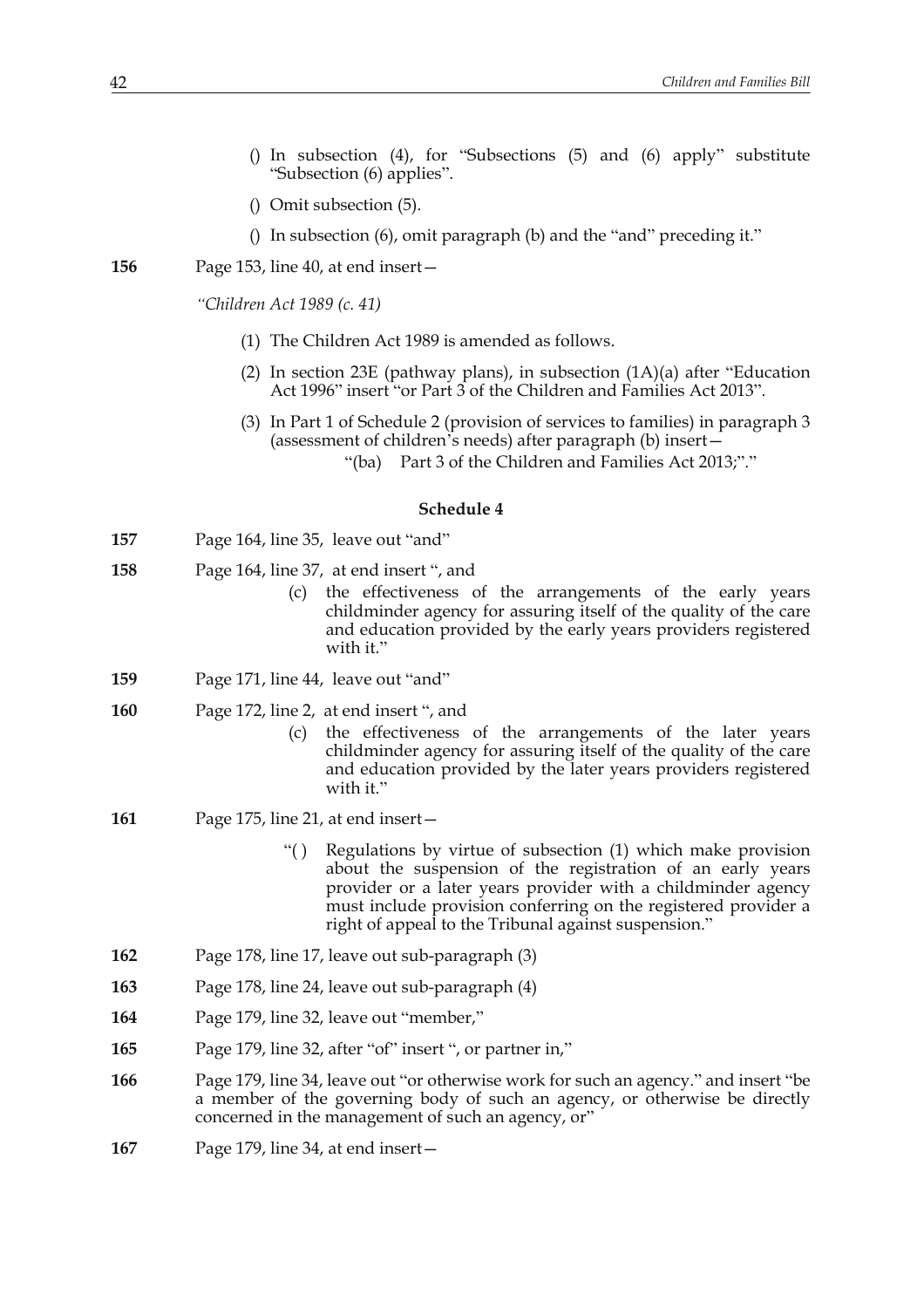"(d) work for such an agency in any capacity which involves entering premises on which early years provision or later years provision is being provided."

# **168** Page 179, line 34, at end insert—

- "(1A) No early years childminder agency or later years childminder agency may employ a person who is disqualified from registration by regulations under section 76A in any capacity which involves—
	- (a) being directly concerned in the management of an early years childminder agency or a later years childminder agency, or
	- (b) entering premises on which early years provision or later years provision is being provided."
- **169** Page 179, leave out lines 35 to 40
- **170** Page 179, line 41, leave out "(2)" and insert "(1A)"
- **171** Page 179, line 41, at end insert—
	- "( ) A person ("P") who contravenes subsection (1A) is not guilty of an offence under subsection (3) if P proves that P did not know, and had no reasonable grounds for believing, that the person whom P was employing was disqualified from registration."
- **172** Page 181, line 33, leave out "member,"
- **173** Page 181, line 33, after "of" insert ", or partner in,"
- **174** Page 181, line 34, after "agency," insert "a member of its governing body or otherwise directly concerned in the management of the agency,"
- **175** Page 183, line 20, at end insert—
	- (1) Section 87 (offences by bodies corporate) is amended as follows.
	- (2) In subsection (1) for "This section" substitute "Subsection (2)".
	- (3) After subsection (2) insert—
		- "(3) Subsection (4) applies where any offence under this Part is committed by a partnership.
		- (4) If the offence is proved to have been committed with the consent or connivance of, or to be attributable to any neglect on the part of, any partner, that partner (as well as the partnership) is guilty of the offence and liable to be proceeded against and punished accordingly."
	- (4) In the title, at the end insert "and partnerships"."

## **In the Title**

**176** Line 2, after "needs" insert "or disabilities"